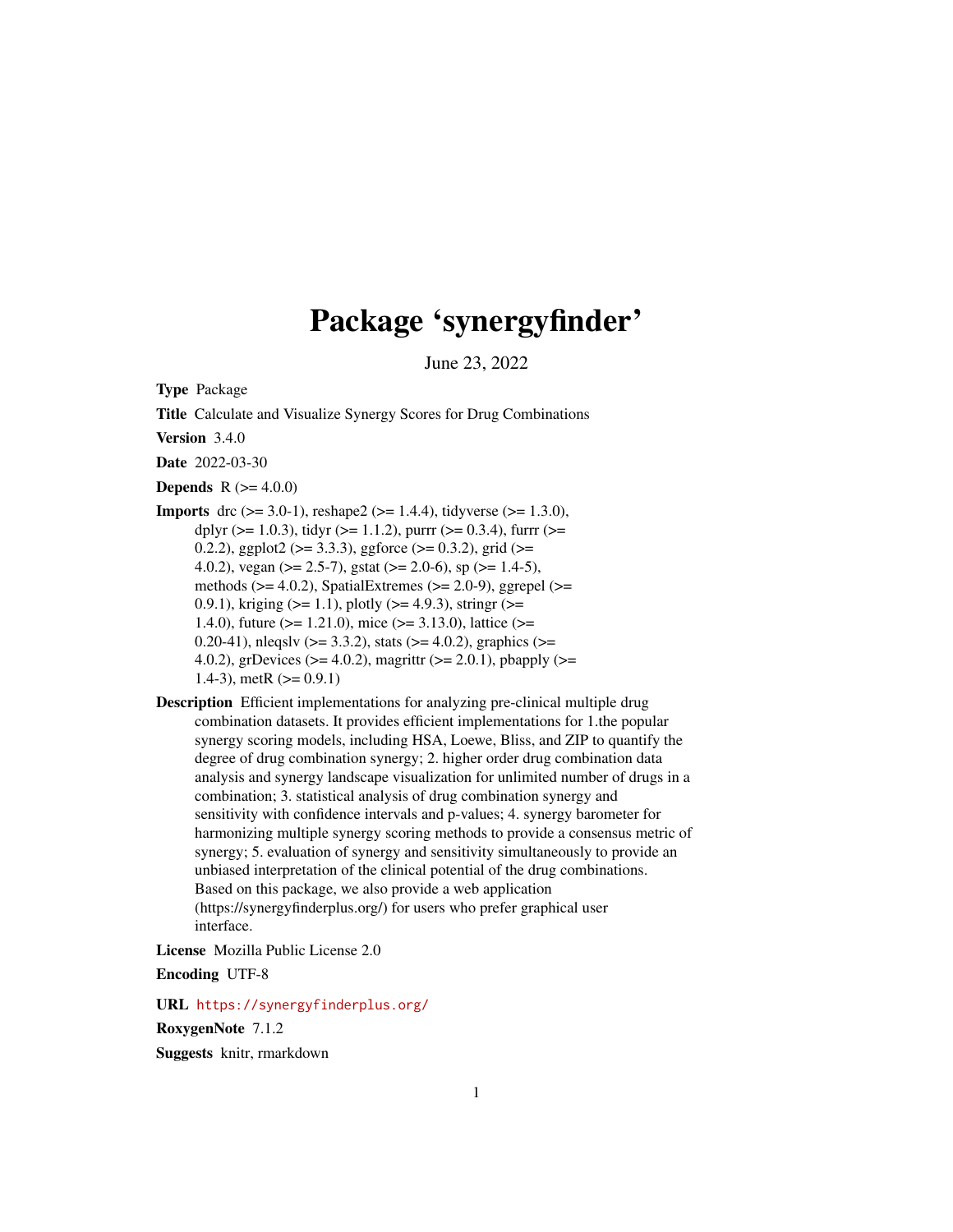# 2 R topics documented:

VignetteBuilder knitr biocViews Software, StatisticalMethod git\_url https://git.bioconductor.org/packages/synergyfinder git\_branch RELEASE\_3\_15 git\_last\_commit 99988b4 git\_last\_commit\_date 2022-04-26 Date/Publication 2022-06-23 Author Shuyu Zheng [aut, cre], Jing Tang [aut] Maintainer Shuyu Zheng <shuyu.zheng@helsinki.fi>

# R topics documented:

| 3                                                                                                                    |
|----------------------------------------------------------------------------------------------------------------------|
| $\overline{4}$                                                                                                       |
| $.$ Distance $\ldots \ldots \ldots \ldots \ldots \ldots \ldots \ldots \ldots \ldots \ldots \ldots$<br>$\overline{4}$ |
| 5                                                                                                                    |
| 6                                                                                                                    |
| $\overline{7}$                                                                                                       |
| 9                                                                                                                    |
| $\mathbf Q$                                                                                                          |
| PredictResponseFromModel<br>10                                                                                       |
| 11                                                                                                                   |
| 11                                                                                                                   |
| 12                                                                                                                   |
| 13                                                                                                                   |
| 13                                                                                                                   |
| 14                                                                                                                   |
| 15                                                                                                                   |
| 15                                                                                                                   |
| 16                                                                                                                   |
| 17                                                                                                                   |
| 18                                                                                                                   |
| 19                                                                                                                   |
| 20                                                                                                                   |
| 21                                                                                                                   |
| 23                                                                                                                   |
| 24                                                                                                                   |
| 25                                                                                                                   |
| 26                                                                                                                   |
| 26                                                                                                                   |
| 27                                                                                                                   |
| 28                                                                                                                   |
|                                                                                                                      |
| 30                                                                                                                   |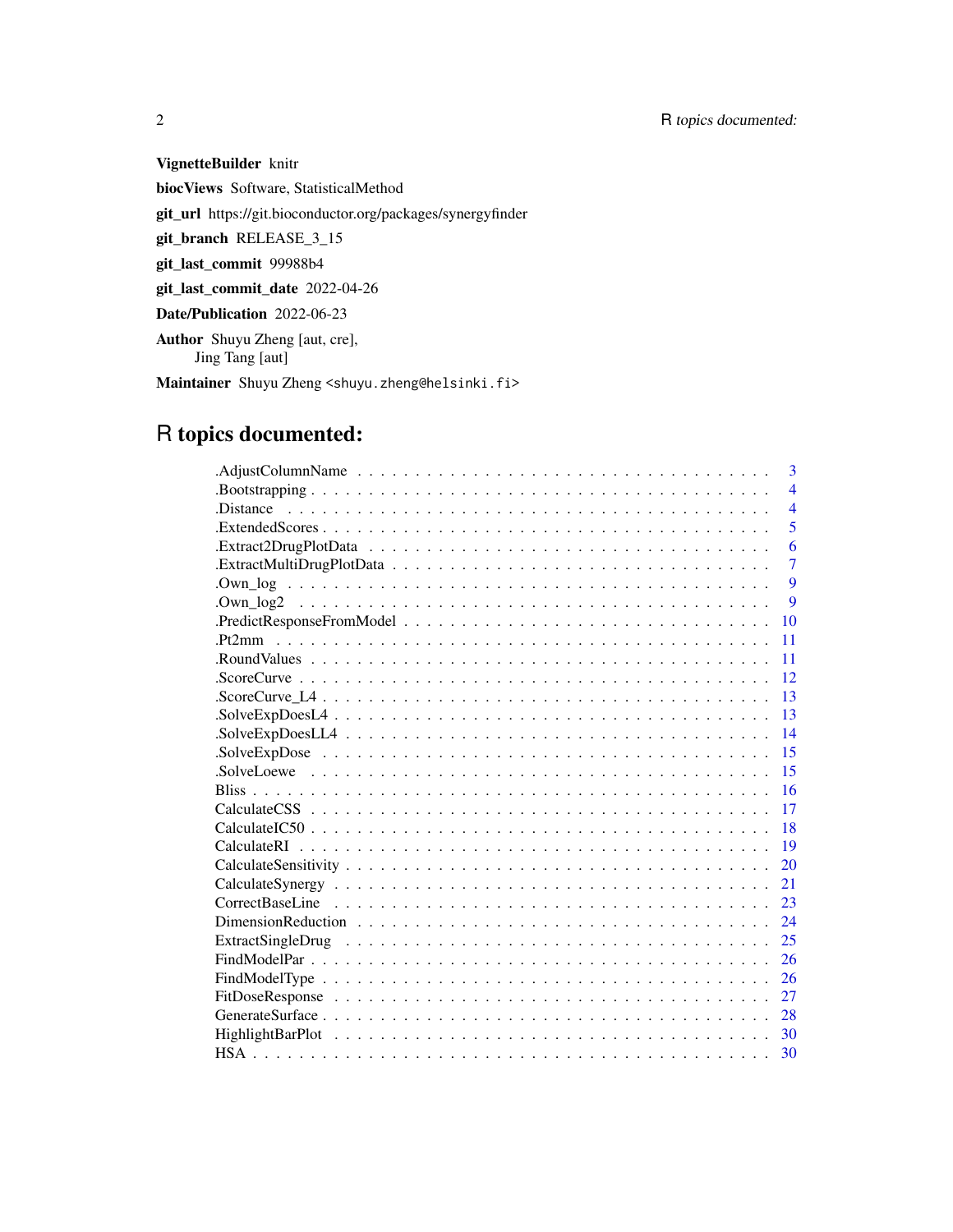<span id="page-2-0"></span>

|       | ZIP. | - 61 |
|-------|------|------|
| Index |      | 64   |

.AdjustColumnName *Adjust Column Names of Input Data Table*

# Description

This function changes the column names in other format into the style: block\_id, drug1, drug2, conc1, conc2, response, conc\_unit1, conc\_unit2.

# Usage

```
.AdjustColumnName(data)
```
# Arguments

data A data frame. It is the input data for function [ReshapeData](#page-59-1)

# Value

The data frame with the changed column names.

- Shuyu Zheng <shuyu.zheng@helsinki.fi>
- Jing Tang <jing.tang@helsinki.fi>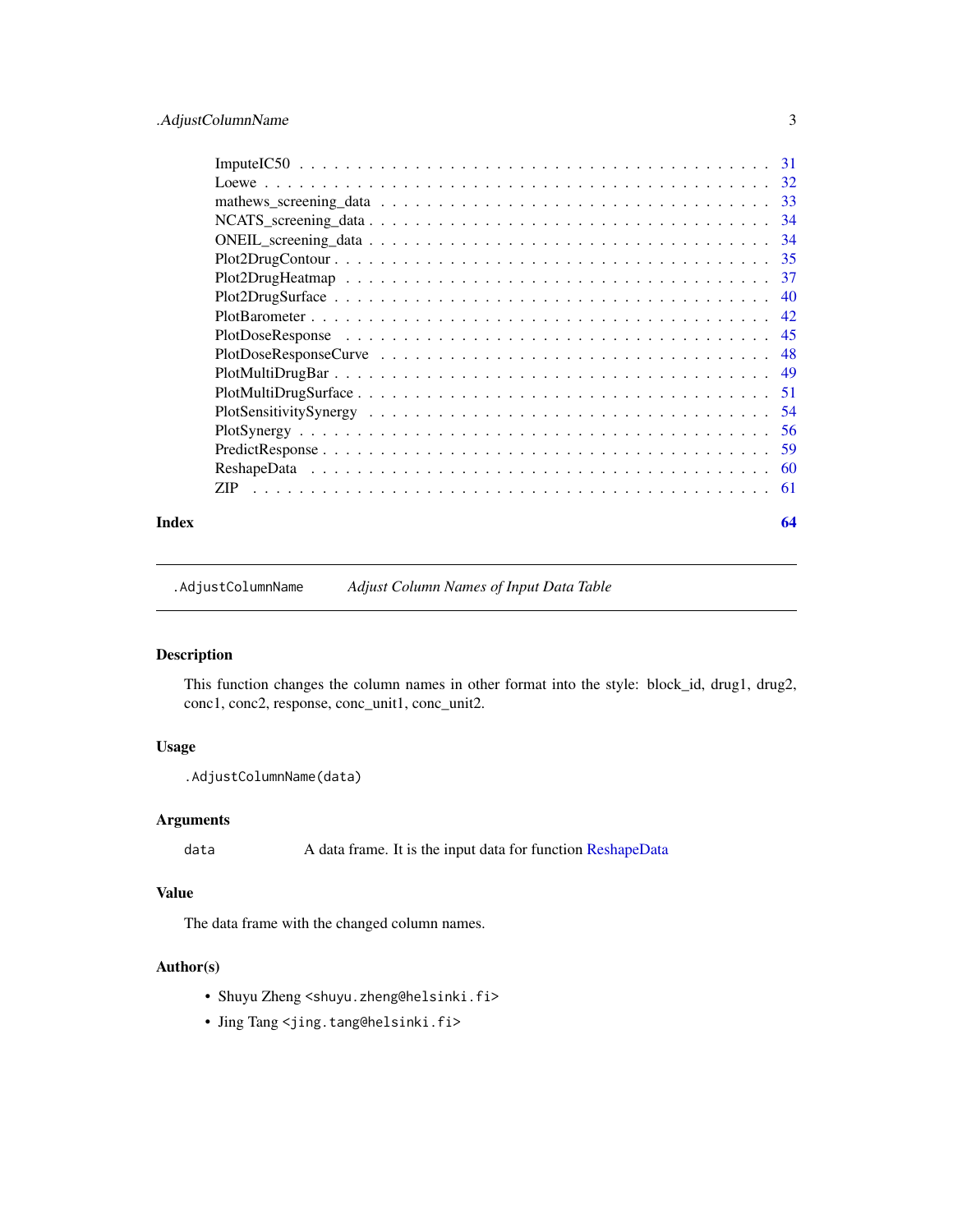<span id="page-3-0"></span>

Bootstraping Sample from Replicates in Response Data

# Usage

```
.Bootstrapping(response)
```
# Arguments

response A data frame. It contains the dose response information about one drug combination block with replicates. It must contain the columns "conc1", "conc2", ... for concentrations of drugs tested and the "response" column for observed % inhibition if cell growth.

# Value

A data frame. It contains a full drug combination matrix whose data points are randomly selected from replicates.

# Author(s)

- Shuyu Zheng <shuyu.zheng@helsinki.fi>
- Jing Tang <jing.tang@helsinki.fi>

.Distance *Calculate Distance from a Point to a Plane*

# Description

This function is used to calculate the distance from a point to a plane. It could also be used in high dimension spaces. The formula comes from https://en.wikipedia.org/wiki/Distance\_from\_a\_point\_to\_a\_plane For two dimension point, the distance to the line  $w1\$ \*x+w2\\*y+b = 0 For three dimension point, the distance to the plan  $w1\$ \*x+w2\\*y+w3\\*z+b = 0

#### Usage

.Distance(w, b, point)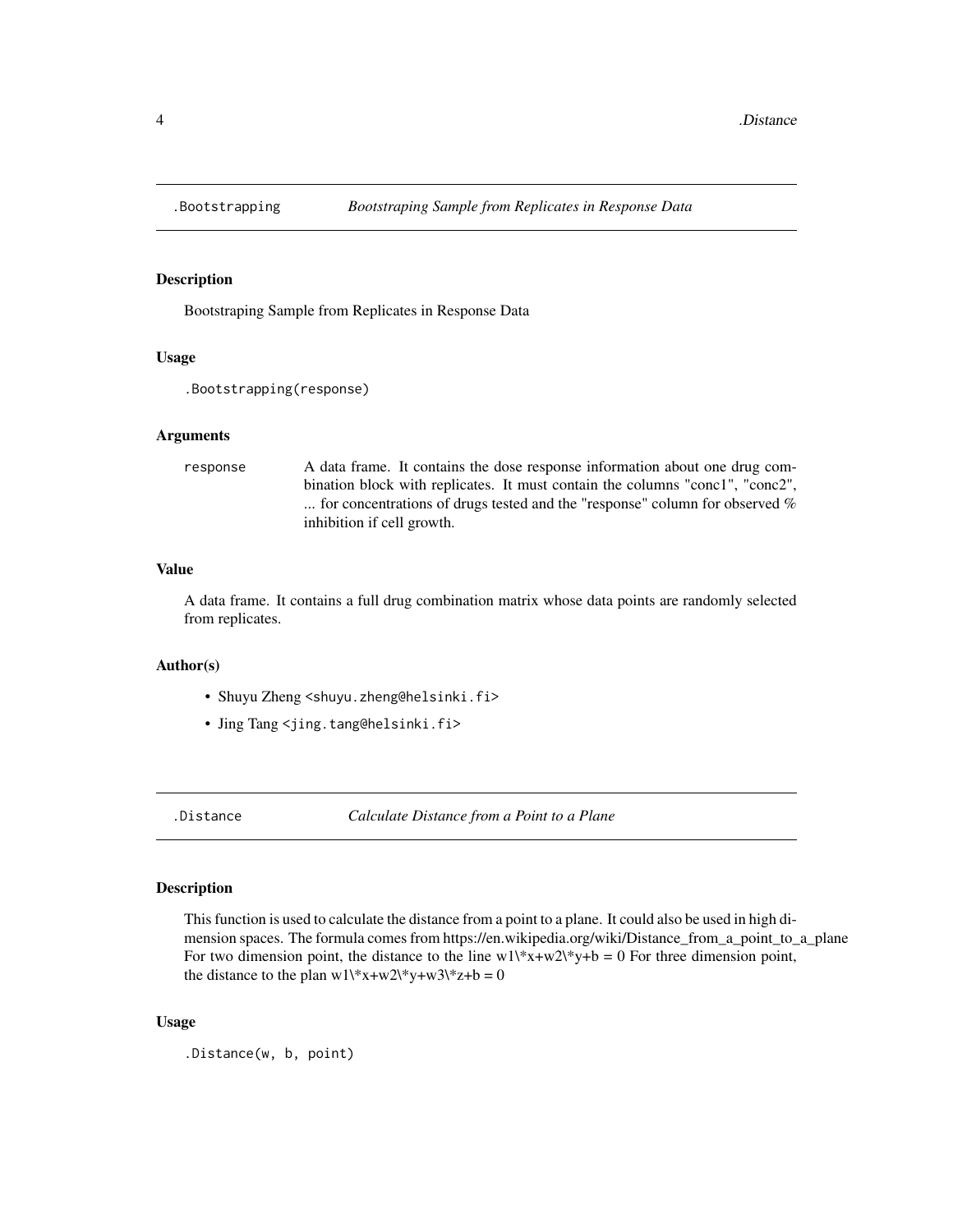# <span id="page-4-0"></span>.ExtendedScores 5

# Arguments

| W     | A numeric vector. It contains the parameters for all the coordinates in the spaces<br>to define the "plan". |
|-------|-------------------------------------------------------------------------------------------------------------|
| b     | A numeric value. It is the constant values in the formula which defines the<br>"plane".                     |
| point | A numeric vector. It contains the coordinates in the spaces to define the "point".                          |

# Value

A numeric value. It is the distance from point defined by x0 to the "plane" defined by w and b

# Author(s)

- Shuyu Zheng <shuyu.zheng@helsinki.fi>
- Jing Tang <jing.tang@helsinki.fi>

.ExtendedScores *Make a Smooth Surface for Scores*

# Description

Make a Smooth Surface for Scores

# Usage

```
.ExtendedScores(scores_mat, len)
```
# Arguments

| scores mat | a matrix contains scores which will be visualized   |
|------------|-----------------------------------------------------|
| len        | length of the interval between plotted data points. |

# Value

a matrix which which contains interpolated points for input scores\_mat.

- Shuyu Zheng <shuyu.zheng@helsinki.fi>
- Jing Tang <jing.tang@helsinki.fi>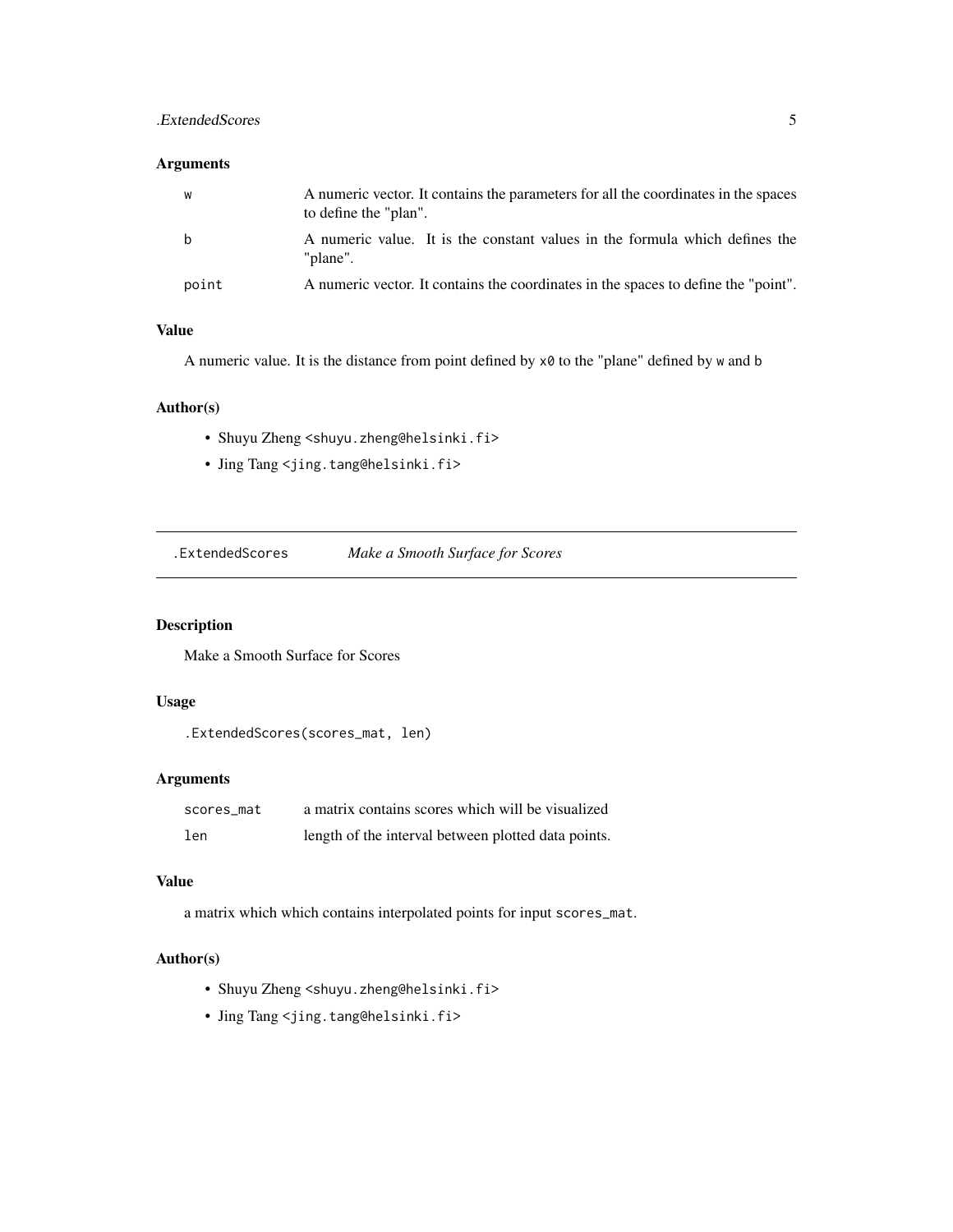<span id="page-5-0"></span>.Extract2DrugPlotData *Extract Data for 2 Drug Combination Plots*

# Description

Extract Data for 2 Drug Combination Plots

# Usage

```
.Extract2DrugPlotData(
 data,
 plot_block = 1,
 drugs = c(1, 2),
 plot_value = "response",
 statistic = NULL
\mathcal{L}
```
# Arguments

| data       | A list object generated by function ReshapeData.                                                                                                                                        |
|------------|-----------------------------------------------------------------------------------------------------------------------------------------------------------------------------------------|
| plot_block | A character/integer. It indicates the block ID for the block to visualize.                                                                                                              |
| drugs      | A vector of characters or integers with length of 2. It contains the index for two<br>drugs to plot. For example, $c(1, 2)$ indicates to plot "drug1" and "drug2" in the<br>input data. |
| plot_value | A character value. It indicates the value to be visualized. If the data is the direct<br>output from ReshapeData, the values for this parameter are:                                    |
|            | • response_origin The original response value in input data. It might be $%$<br>inhibition or $%$ viability.                                                                            |
|            | • response The % inhibition after preprocess by function ReshapeData                                                                                                                    |
|            | If the data is the output from CalculateSynergy, following values are also avail-<br>able:                                                                                              |
|            | • ZIP_ref, Bliss_ref, HSA_ref, Loewe_ref The reference additive effects<br>calculated by ZIP, Bliss, HSA or Loewe model, respectively.                                                  |
|            | • ZIP_synergy, Bliss_synergy, HSA_synergy, Loewe_synergy The syn-<br>ergy score calculated by ZIP, Bliss, HSA or Loewe model, respectively.                                             |
|            | • ZIP_fit The response fitted by ZIP model.                                                                                                                                             |
| statistic  | A character or NULL. It indicates the statistics printed in the plot while there<br>are replicates in input data. Available values are:                                                 |
|            | • sem Standard error of mean;                                                                                                                                                           |
|            | $\cdot$ ci 95% confidence interval.                                                                                                                                                     |
|            | If it is NULL, no statistics will be printed.                                                                                                                                           |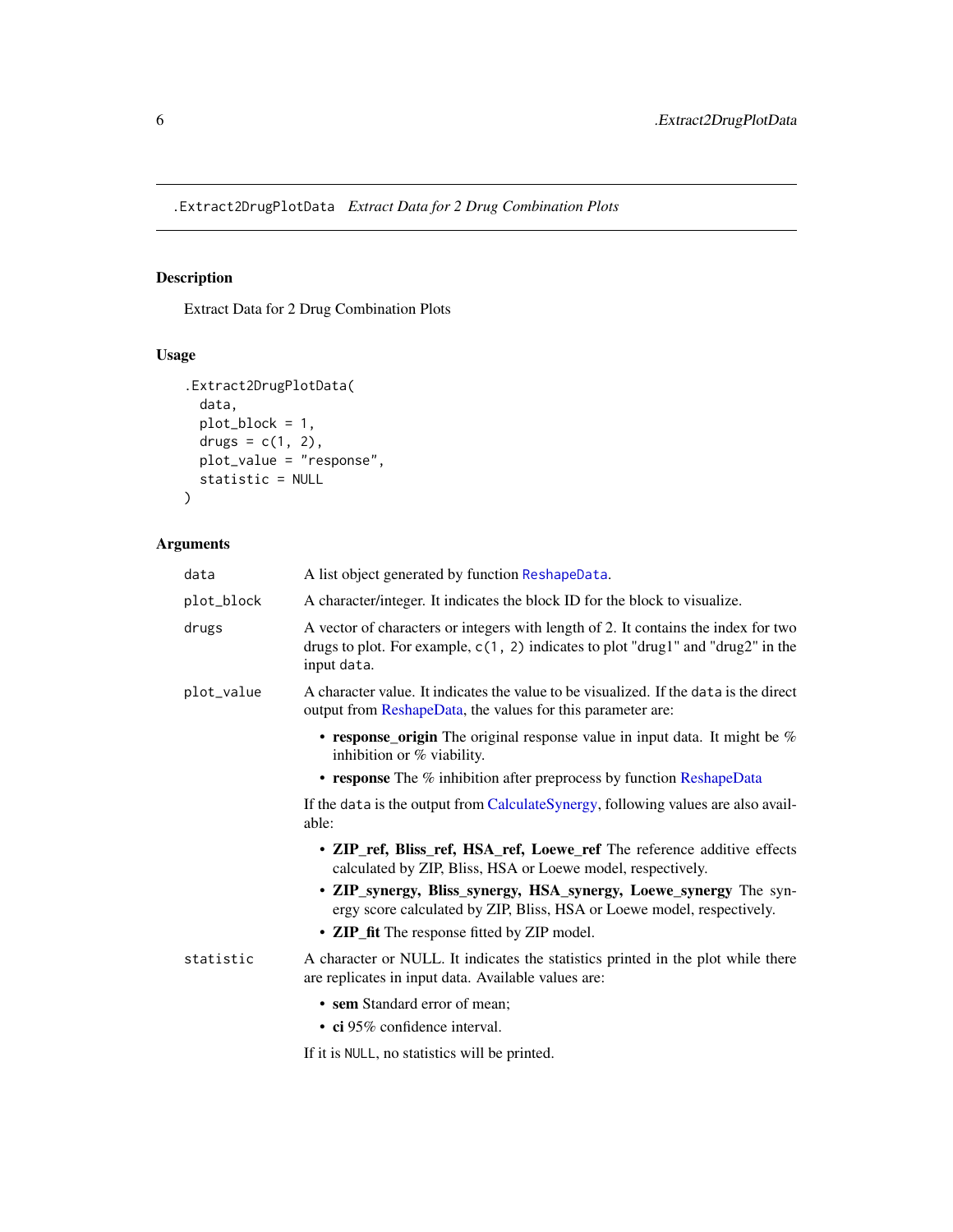# <span id="page-6-0"></span>Value

A data frame. It contains the concentrations for selected drugs, the selected values for plotting, and the text for printing on the heatmap.

### Author(s)

- Shuyu Zheng <shuyu.zheng@helsinki.fi>
- Jing Tang <jing.tang@helsinki.fi>

```
.ExtractMultiDrugPlotData
```
*Extract Data Table and Annotation Information for Multi-drug Plotting*

# Description

This function extracts the information for Multi-drug plotting from input list data. It is an auxiliary function for [PlotMultiDrugSurface](#page-50-1) and [PlotMultiDrugBar.](#page-48-1)

#### Usage

```
.ExtractMultiDrugPlotData(
  data,
 plot_block = 1,
 plot_value = "response",
  summary_statistic = NULL,
  statistic = NULL,
  titles = TRUE
)
```
#### Arguments

| data       | A list object generated by function ReshapeData.                                                                                                                                    |
|------------|-------------------------------------------------------------------------------------------------------------------------------------------------------------------------------------|
| plot_block | A character/integer. It indicates the block ID for the block to visualize.                                                                                                          |
| plot_value | A vector of characters. It contains the name of one or more metrics to be vi-<br>sualized. If the data is the direct output from ReshapeData, the values for this<br>parameter are: |
|            | • response origin The original response value in input data. It might be $\%$<br>inhibition or $%$ viability.                                                                       |
|            | • response The % inhibition after preprocess by function ReshapeData                                                                                                                |
|            | If the data is the output from CalculateSynergy, following values are also avail-<br>able:                                                                                          |
|            |                                                                                                                                                                                     |

• ZIP\_ref, Bliss\_ref, HSA\_ref, Loewe\_ref The reference additive effects calculated by ZIP, Bliss, HSA or Loewe model, respectively.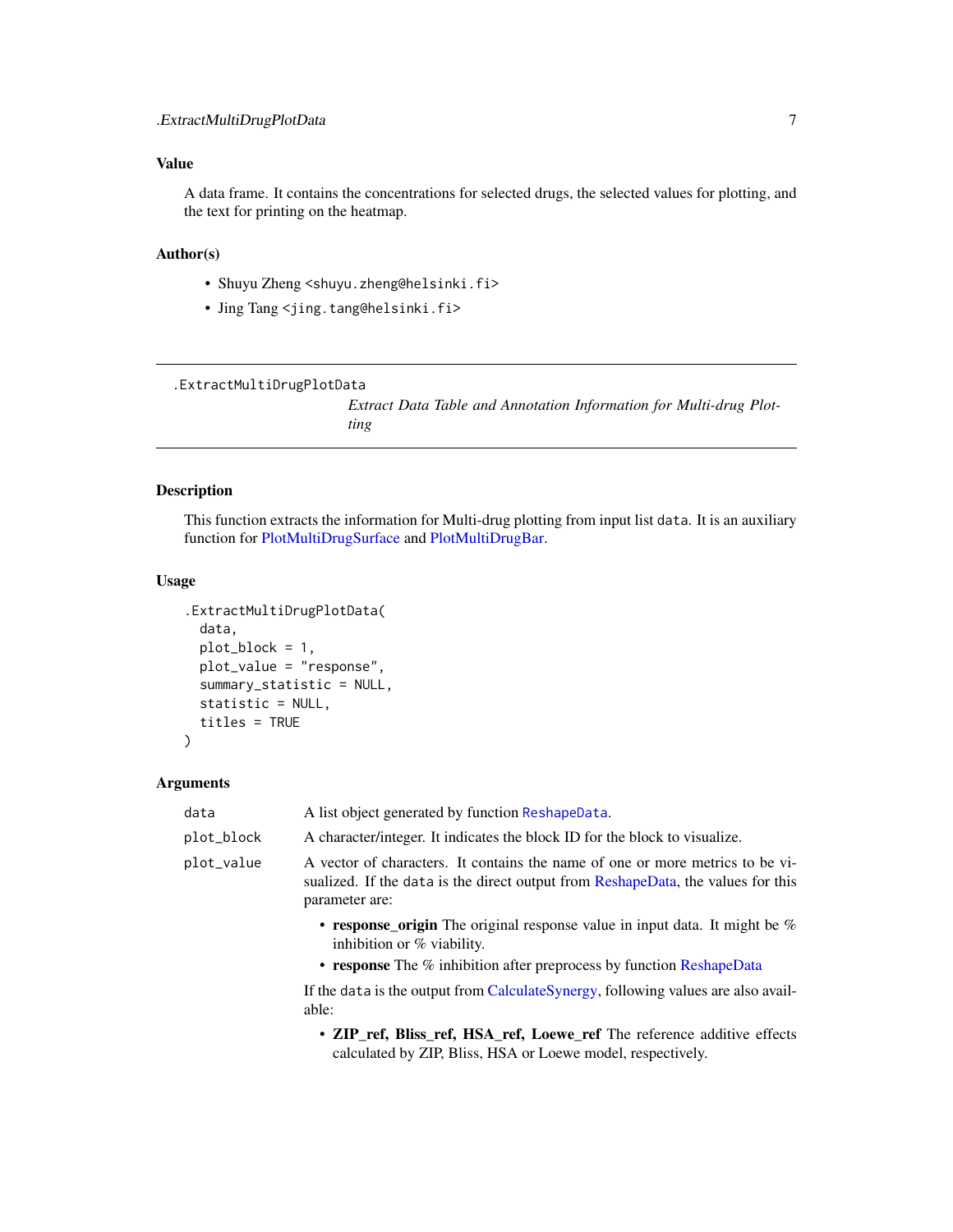|                   | • ZIP_synergy, Bliss_synergy, HSA_synergy, Loewe_synergy The syn-<br>ergy score calculated by ZIP, Bliss, HSA or Loewe model, respectively.      |
|-------------------|--------------------------------------------------------------------------------------------------------------------------------------------------|
|                   | • ZIP_fit The response fitted by ZIP model.                                                                                                      |
| summary_statistic |                                                                                                                                                  |
|                   | A vector of characters or NULL. It indicates the summary statistics for all the<br>plot_value in whole combination matrix. Available values are: |
|                   | • mean Median value for all the responses or synergy scores in the matrix<br>and the p-value if it is valid;                                     |
|                   | • median Median value for all the responses or synergy scores in the matrix;                                                                     |
|                   | • quantile_90 90% quantile. User could change the number to print different<br>sample quantile. For example quantile_50 equal to median.         |
|                   | If it is NULL, no statistics will be printed.                                                                                                    |
| statistic         | A character or NULL. It indicates the statistics printed in the plot while there<br>are replicates in input data. Available values are:          |
|                   | • sem Standard error of mean;<br>$\cdot$ ci 95                                                                                                   |
|                   | If it is NULL, no statistics will be printed.                                                                                                    |
| titles            | A logical value. If it is TRUE, the plot tile, subtilte, and title for z axis will be<br>extracted and output.                                   |
|                   |                                                                                                                                                  |

#### Value

A list. It contains the elements:

- plot\_table A data frame contains concentrations for all drugs, the values for plot\_value.
- drug\_pair A data frame contains the drug names and concentration unites, whither the block is replicate or not.
- plot\_subtitle A string for plot subtitle.
- plot\_title A string for plot title.
- z\_axis\_subtitle A string for plot z-axis title.

- Shuyu Zheng <shuyu.zheng@helsinki.fi>
- Jing Tang <jing.tang@helsinki.fi>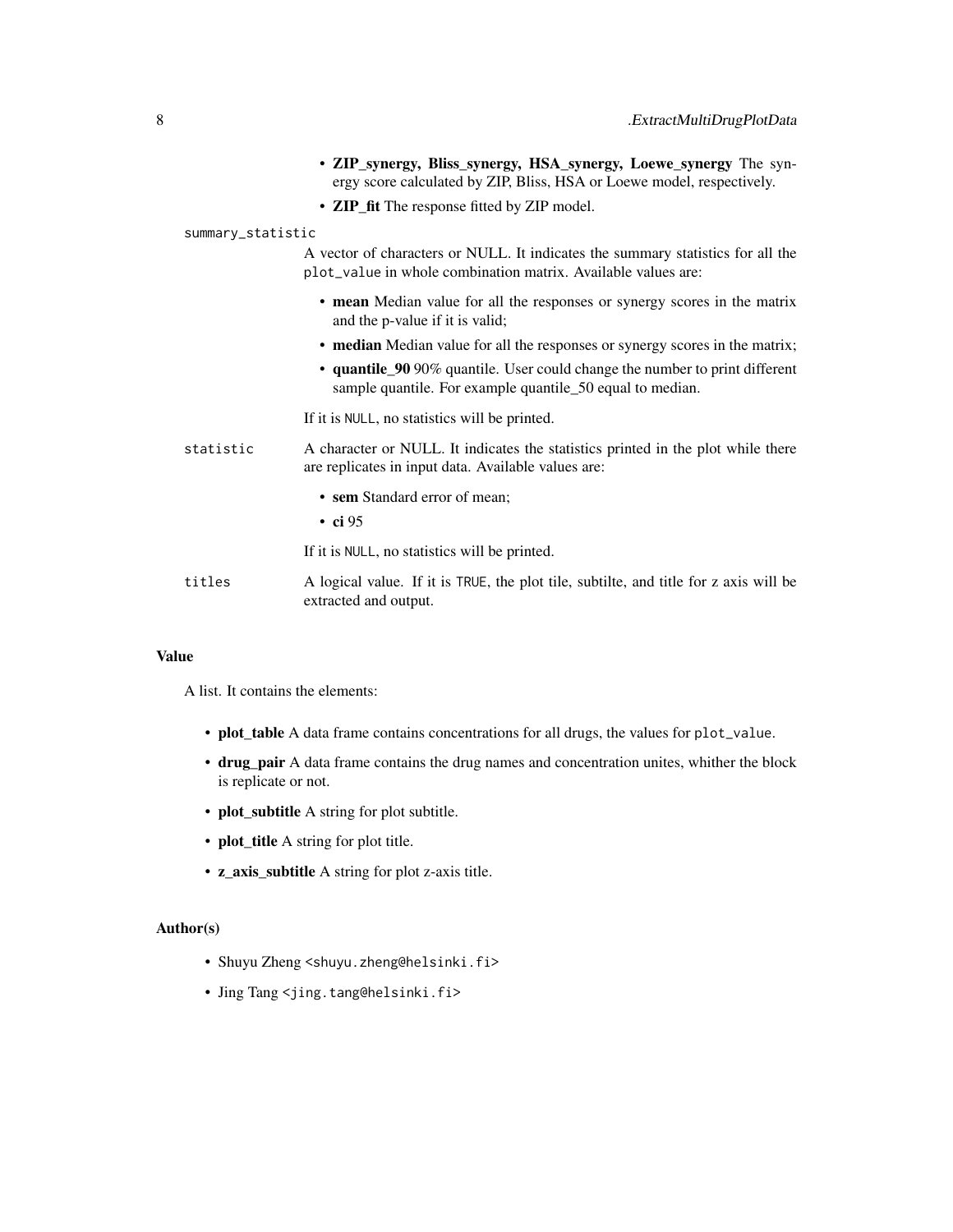<span id="page-8-0"></span>

#' This function calculates  $ln(1+10^{k}(b^{*}(c-x)))$  to be used in . ScoreCurve function

# Usage

 $.0wn\_log(b, c, x)$ 

# Arguments

| b | A numeric value. It is the fitted parameter b from L, 4 model.                       |
|---|--------------------------------------------------------------------------------------|
| C | A numeric value. It is the fitted parameter c from L.4 model.                        |
| X | A numeric value. It is the relative IC50 for the curve. $log 10(e)$ , where e is the |
|   | fitted parameter e from $L \cdot 4$ model.                                           |

# Value

 $ln(1+10^{(b*(c-x)))$ 

#### Author(s)

- Shuyu Zheng <shuyu.zheng@helsinki.fi>
- Jing Tang <jing.tang@helsinki.fi>
- 

.Own\_log2 *CSS Facilitate Function - Log (nature based) Calculation L.4 Model*

# **Description**

This function calculates  $ln(1+exp(x))$  to be used in [.ScoreCurve\\_L4](#page-12-1) function

# Usage

```
.0wn\_log2(x)
```
#### Arguments

x A numeric value. It is relative IC50 for the curve. The fitted parameter e from [L.4](#page-0-0) model.

#### Value

A numeric value. It is  $ln(1+exp(x))$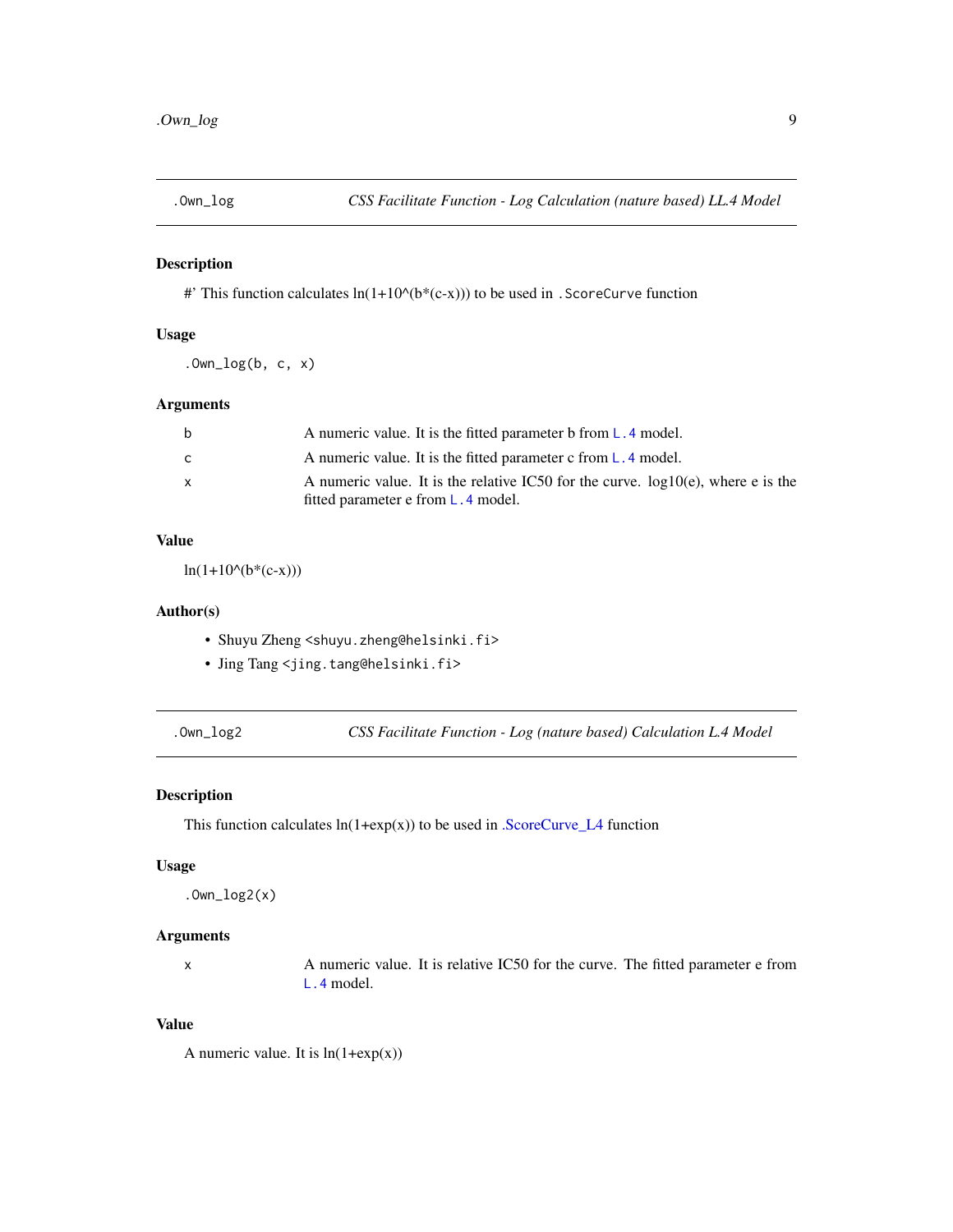# <span id="page-9-0"></span>Author(s)

- Shuyu Zheng <shuyu.zheng@helsinki.fi>
- Jing Tang <jing.tang@helsinki.fi>

.PredictResponseFromModel

*Predict Response Value at Certain Drug Dose*

# Description

PredictResponseFromModel uses [drm](#page-0-0) function to fit the dose response model and generate the predict response value at the given dose.

# Usage

.PredictResponseFromModel(model, dose)

#### Arguments

| model | An object for fitted model from drm::drc function L.4 or LL.4 model.                                |
|-------|-----------------------------------------------------------------------------------------------------|
| dose  | A numeric value. It indicates the concentration of drug at which the response<br>will be predicted. |

# Details

Note: Random number generator used in AddNoise with method = "random". If the analysis requires reproducibility, please set the random seed before calling this function.

# Value

A numeric value. It is the response value of cell line to the drug at inputted dose.

- Shuyu Zheng <shuyu.zheng@helsinki.fi>
- Jing Tang <jing.tang@helsinki.fi>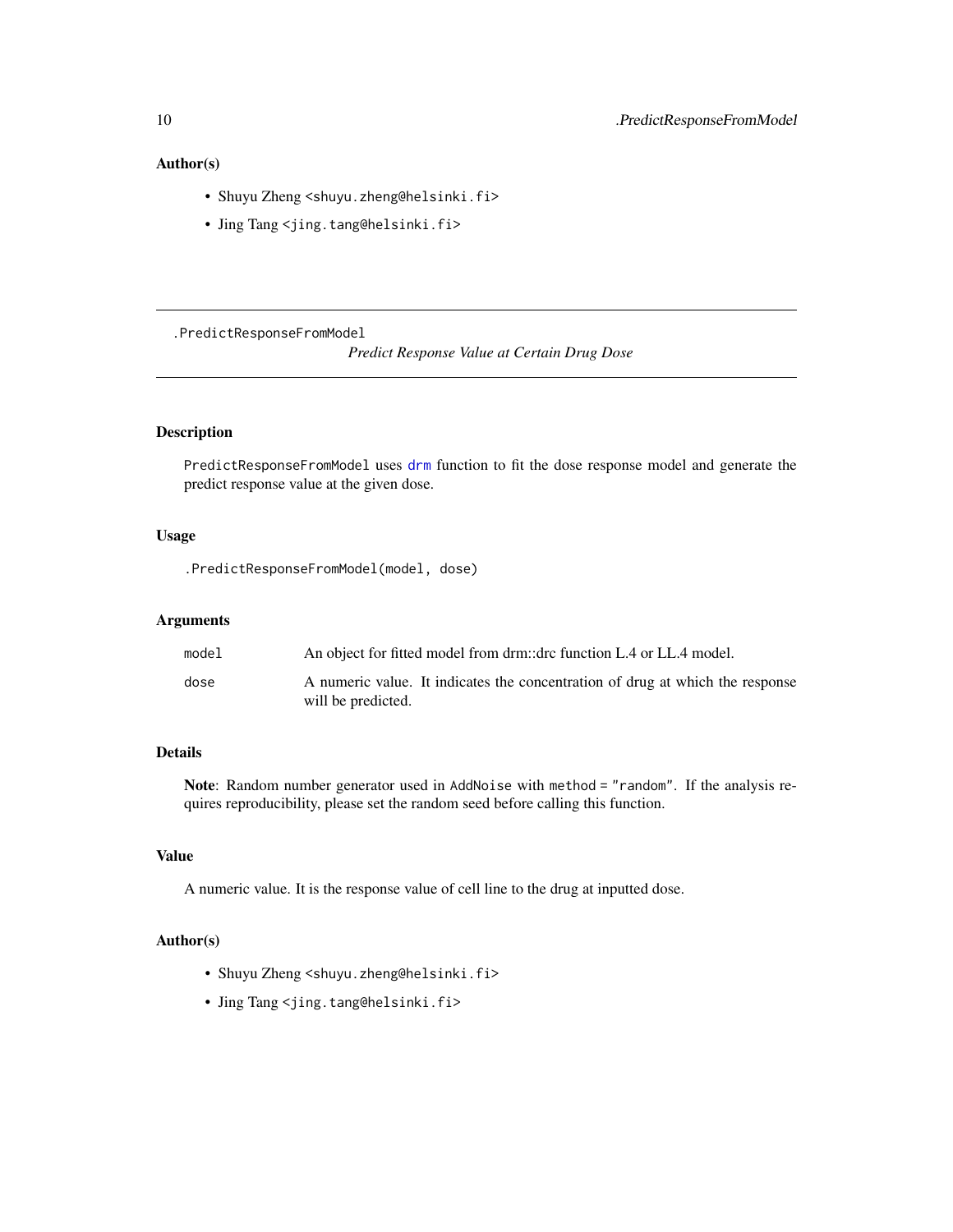<span id="page-10-0"></span>

This function converts font sizes from "pt" unite to "mm" unite.

#### Usage

 $.Pt2mm(x)$ 

# Arguments

x A numerical value. It is the font size in "pt" unite.

#### Value

A numerical value in "mm" unite

# Author(s)

- Shuyu Zheng <shuyu.zheng@helsinki.fi>
- Jing Tang <jing.tang@helsinki.fi>

.RoundValues *Round the Numbers for Plotting*

# Description

This function will round the input numbers by 2 digits, if the absolute of number is larger than or equal to 1. It will take 2 significant digits, if the absolute of number is less than 1.

#### Usage

```
.RoundValues(numbers)
```
#### Arguments

numbers A vector of numeric values. It contains the numbers need to be rounded.

# Value

A vector of rounded numbers.

- Shuyu Zheng <shuyu.zheng@helsinki.fi>
- Jing Tang <jing.tang@helsinki.fi>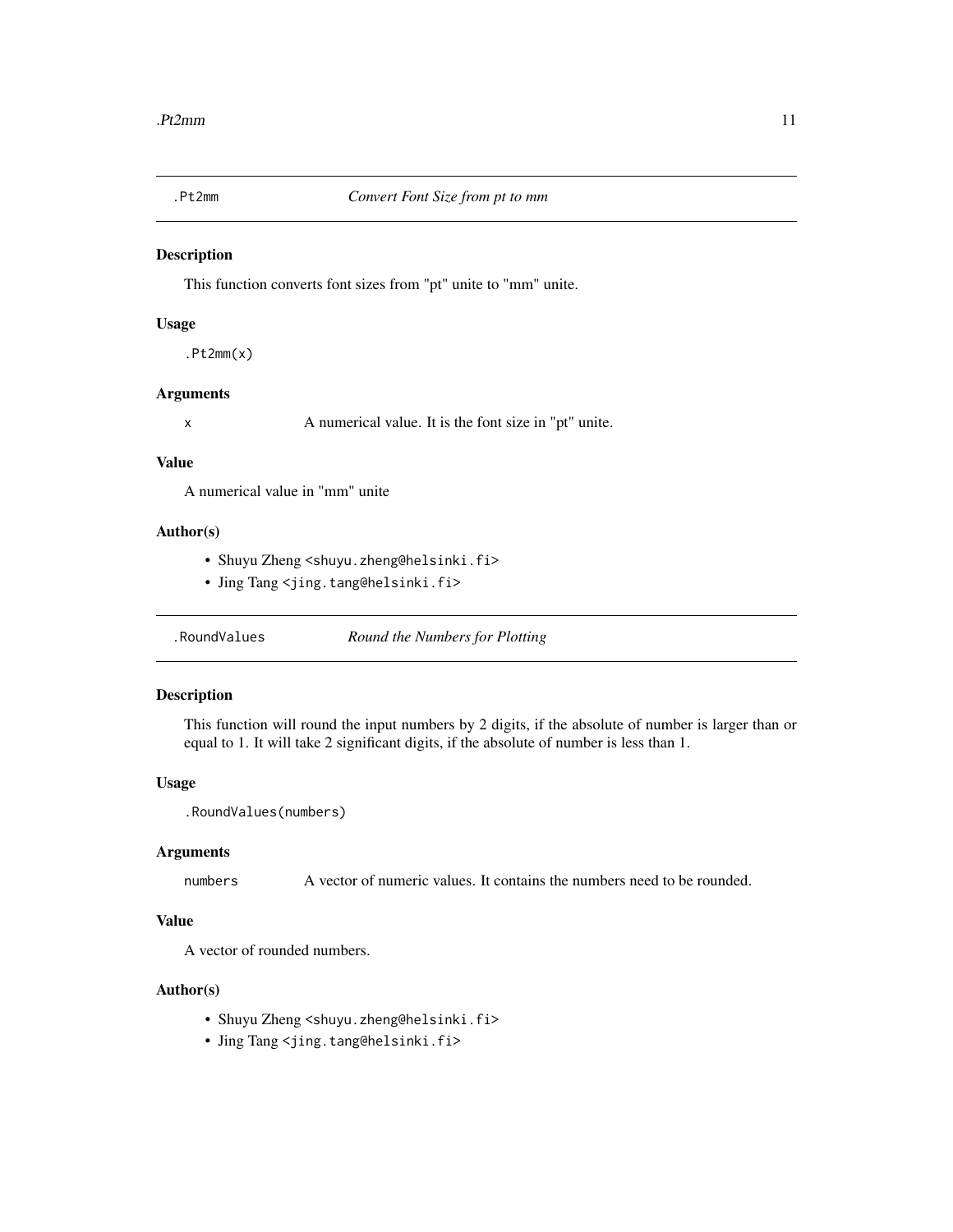<span id="page-11-0"></span>

New function used to score sensitivities given either a single-agent or a fixed conc (combination) columns. The function calculates the AUC of the log10-scaled dose-response curve. IMPOR-TANT: note that with [LL.4](#page-0-0) calls, this value is already logged since the input concentrations are logged.

#### Usage

.ScoreCurve(b, c, d, m, c1, c2, t)

# Arguments

| $\mathbf b$ | A numeric value, fitted parameter b from LL. 4 model.                                                             |
|-------------|-------------------------------------------------------------------------------------------------------------------|
| C           | A numeric value, fitted parameter c from LL, 4 model.                                                             |
| d           | A numeric value, fitted parameter d from LL, 4 model.                                                             |
| m           | A numeric value, relative IC50 for the curve. $log 10(e)$ , where e is the fitted<br>parameter e from LL.4 model. |
| c1          | A numeric value, $log10(min\text{ cone})$ (this is the minimal nonzero concentration).                            |
| c2          | A numeric value, $log10(max \text{ cone})$ (this is the maximal concentration).                                   |
| t           | A numeric value, threshold (usually set to zero).                                                                 |

## Value

A numeric value, RI or CSS scores.

- Shuyu Zheng <shuyu.zheng@helsinki.fi>
- Jing Tang <jing.tang@helsinki.fi>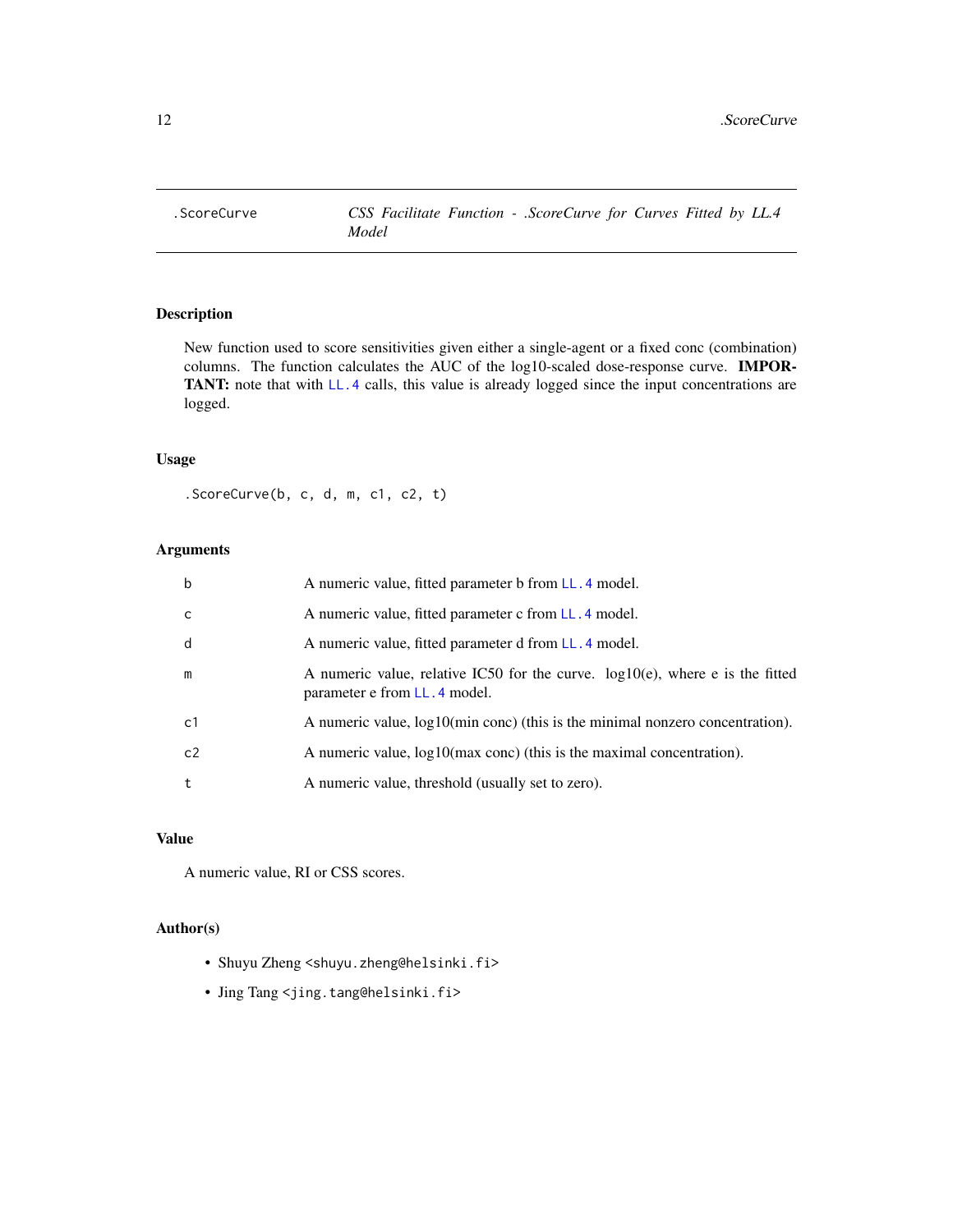<span id="page-12-1"></span><span id="page-12-0"></span>

This function is used to score sensitivities given either a single-agent or a fixed conc (combination) columns. The function calculates the AUC of the log10-scaled dose-response curve.

# Usage

.ScoreCurve\_L4(b, c, d, e, c1, c2, t)

#### Arguments

| $\mathsf b$  | A numeric value, fitted parameter b from L.4 model.                              |
|--------------|----------------------------------------------------------------------------------|
| $\mathsf{C}$ | A numeric value, fitted parameter c from L.4 model.                              |
| d            | A numeric value, fitted parameter d from L.4 model.                              |
| e            | A numeric value, fitted parameter e from L, 4 model.                             |
| c1           | A numeric value, $log10$ (min conc) (this is the minimal nonzero concentration). |
| c2           | A numeric value, $log10(max \text{ cone})$ (this is the maximal concentration).  |
| t            | A numeric value, threshold (usually set to zero).                                |
|              |                                                                                  |

# Value

A numeric value, RI or CSS scores.

#### Author(s)

- Shuyu Zheng <shuyu.zheng@helsinki.fi>
- Jing Tang <jing.tang@helsinki.fi>

| .SolveExpDoesL4 | Solve the Expected Dose of Drug to Achieve Given Effect from L.4 |
|-----------------|------------------------------------------------------------------|
|                 | Model                                                            |

# Description

This function will solve the fitted four-parameter logistic dose-response model and output the dose of drug at which it could achieve the % inhibition to cell growth.

#### Usage

```
.SolveExpDoesL4(y, drug_par)
```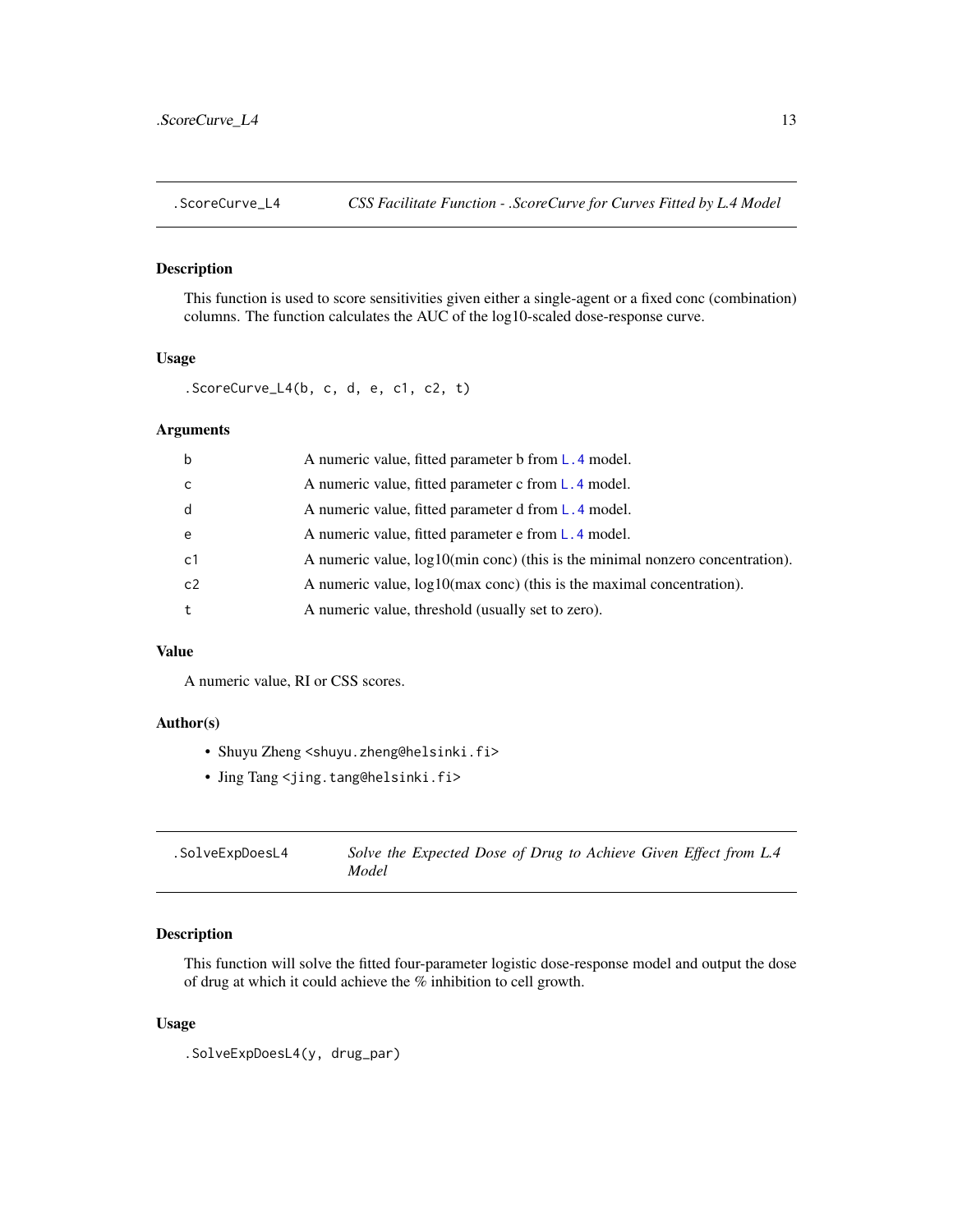# <span id="page-13-0"></span>Arguments

|          | The expected effect $(\%$ inhibition) of the drug to cell line                                   |
|----------|--------------------------------------------------------------------------------------------------|
| drug_par | The parameters ("b_Hill", "c_Emin", "d_Emax", "e_log(EC50)") for fitted dose-<br>response model. |

# Value

A numeric value. It indicates the expected dose of drug.

# Author(s)

- Shuyu Zheng <shuyu.zheng@helsinki.fi>
- Jing Tang <jing.tang@helsinki.fi>

| .SolveExpDoesLL4 | Solve the Expected Dose of Drug to Achieve Given Effect from LL.4 |
|------------------|-------------------------------------------------------------------|
|                  | Model                                                             |

# Description

This function will solve the fitted four-parameter log-logistic dose-response model and output the dose of drug at which it could achieve the % inhibition to cell growth.

# Usage

```
.SolveExpDoesLL4(y, drug_par)
```
# Arguments

|          | The expected effect $(\%$ inhibition) of the drug to cell line                              |
|----------|---------------------------------------------------------------------------------------------|
| drug_par | The parameters ("b_Hill", "c_Emin", "d_Emax", "e_EC50") for fitted dose-<br>response model. |

# Value

A numeric value. It indicates the expected dose of drug.

- Jing Tang <jing.tang@helsinki.fi>
- Shuyu Zheng <shuyu.zheng@helsinki.fi>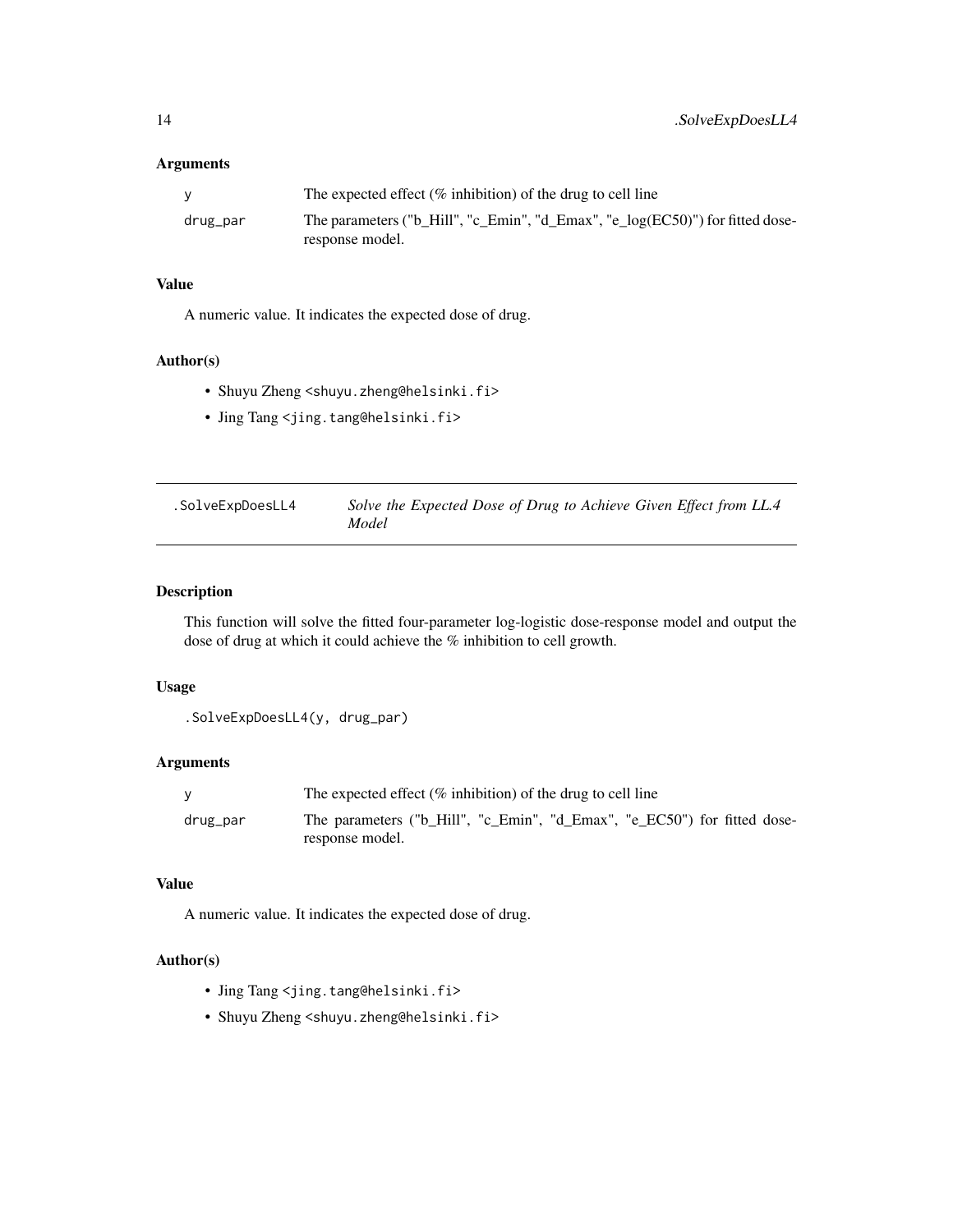<span id="page-14-0"></span>

This function will solve the fitted dose-response model and output the dose of drug at which it could achieve the % inhibition to cell growth.

#### Usage

.SolveExpDose(y, drug\_par, drug\_type)

#### Arguments

| v         | The expected effect $(\%$ inhibition) of the drug to cell line.                                                                                                          |
|-----------|--------------------------------------------------------------------------------------------------------------------------------------------------------------------------|
| drug_par  | The parameters for fitted dose-response model.                                                                                                                           |
| drug_tvpe | The type of model was used to fit the dose-response curve. Available values<br>are "L.4" - four-parameter logistic model; "LL.4" - four-parameter log-logistic<br>model. |

# Value

A numeric value. It indicates the expected dose of drug.

# Author(s)

- Shuyu Zheng <shuyu.zheng@helsinki.fi>
- Jing Tang <jing.tang@helsinki.fi>

| .SolveLoewe |             |  | Solve the Loewe Additive Effect for Concentration Combinations |  |
|-------------|-------------|--|----------------------------------------------------------------|--|
|             | Isobologram |  |                                                                |  |

# Description

Solve the Loewe Additive Effect for Concentration Combinations Isobologram

#### Usage

```
.SolveLoewe(concs, drug_par, drug_type, nsteps = 100)
```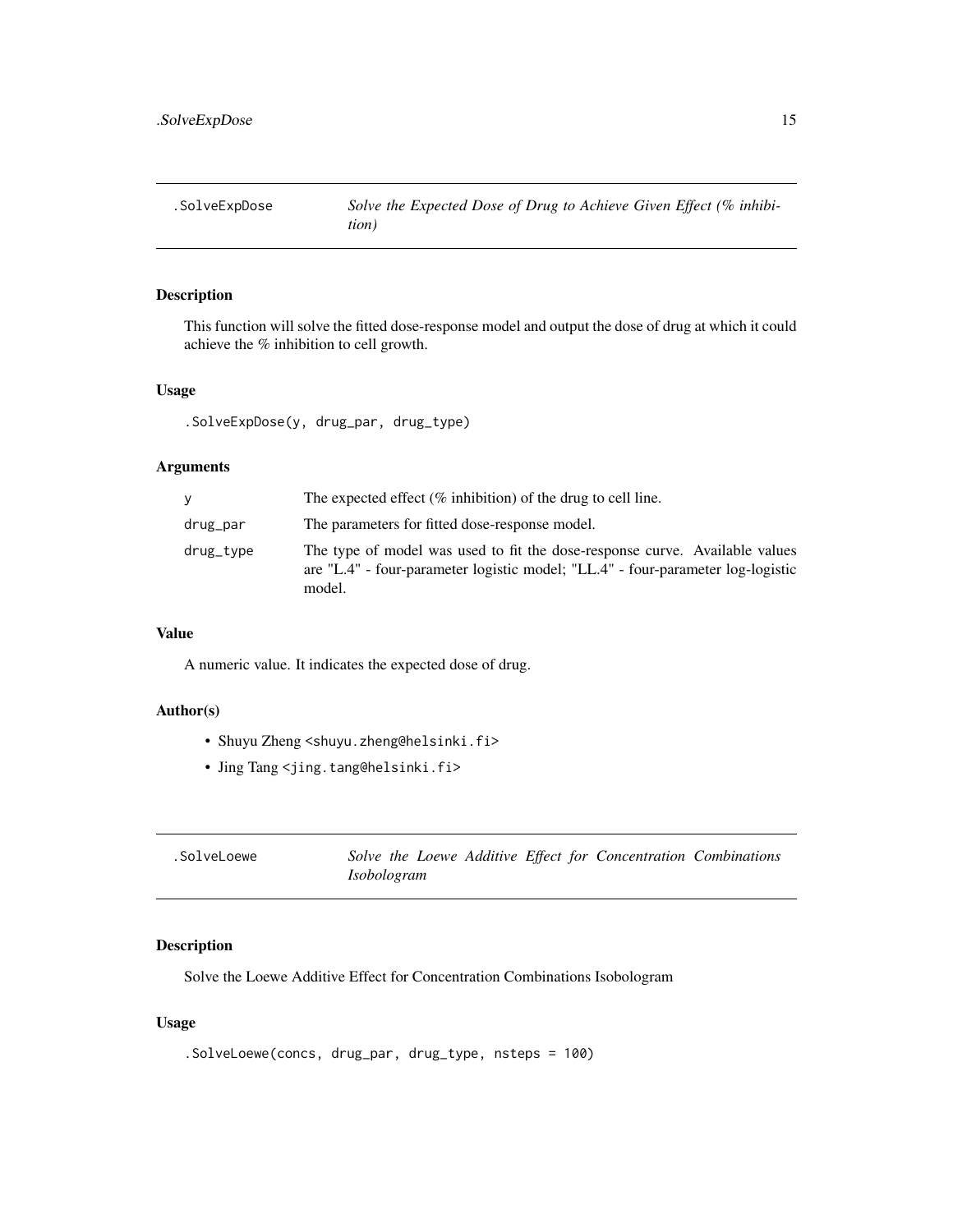#### <span id="page-15-0"></span>**Arguments**

| concs     | A numeric vector. It contains the concentrations of tested drugs.                                |
|-----------|--------------------------------------------------------------------------------------------------|
| drug_par  | A numeric vector. The parameters in fitted dose response curve.                                  |
| drug_tvpe | The type of model used to fit dose response curve.                                               |
| nsteps    | The total steps to calculate concentration combinations approaching to the true<br>Loewe effect. |

#### Value

A list contains 3 items:

- y\_loewe the predicted Loewe additive effect which closes to .
- x\_select the expected concentrations for each drug to achieve y\_loewe.
- distance the smallest distance

#### Author(s)

- Shuyu Zheng <shuyu.zheng@helsinki.fi>
- Jing Tang <jing.tang@helsinki.fi>

Bliss *Calculate Bliss Synergy Score*

#### Description

Bliss calculates the synergy score matrix for a block of drug combination by using a drug interaction reference model introduced by C. I. Bliss in 1939.

#### Usage

Bliss(response)

#### Arguments

response A data frame. It must contain the columns: "conc1", "conc2", ..., for the concentration of the combined drugs and "response" for the observed %inhibition at certain combination.

# Details

This model is a reference model for evaluating the combination effect of two drugs. The basic assumption of this model is "The expected effect of two drugs acting independently". The Bliss reference effect  $y = 1$  - product\_all\_drug(1-%Inhibition)  $*$  100.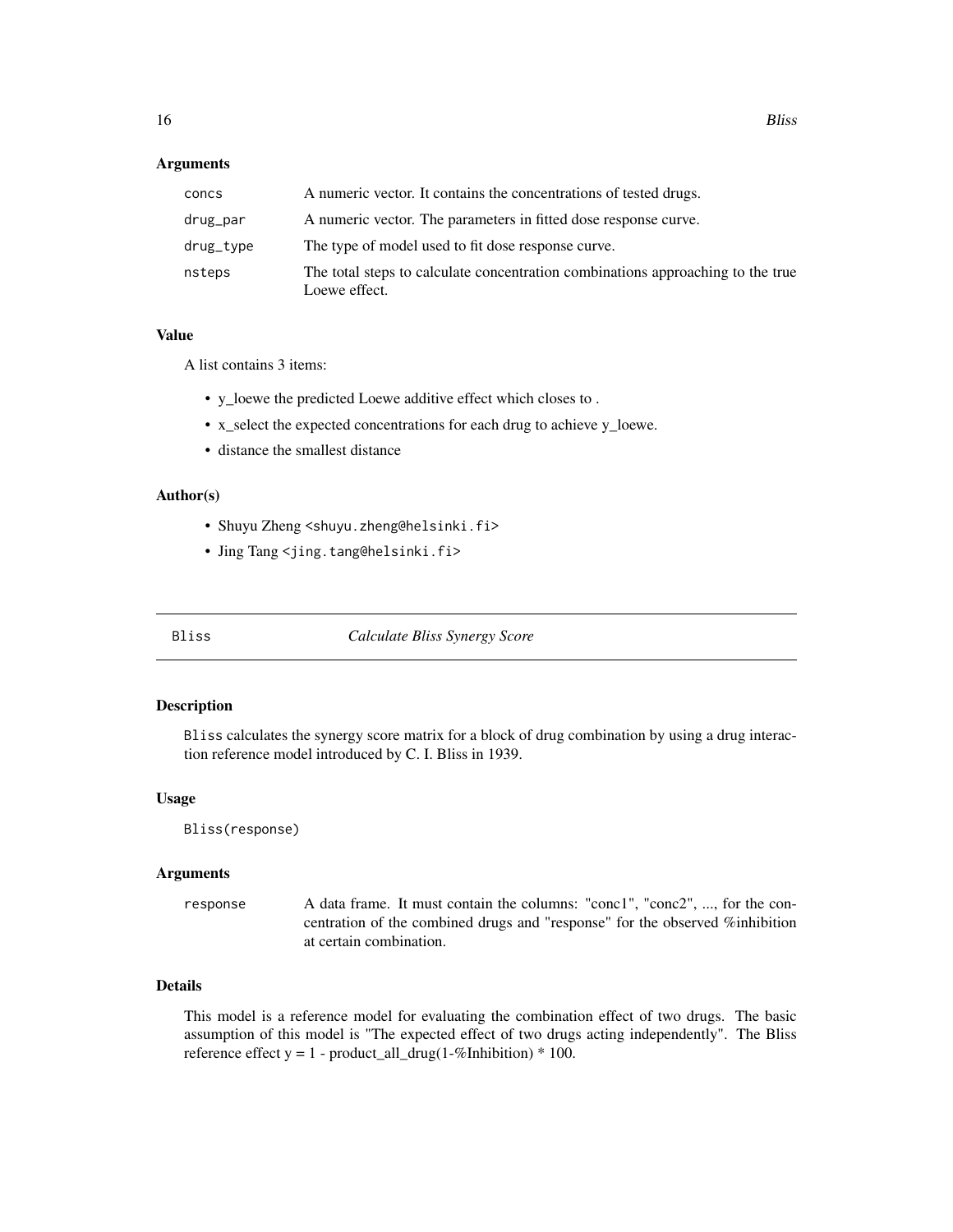#### <span id="page-16-0"></span>CalculateCSS 17

### Value

A data frame containing the concentrations for drugs, reference effect and synergy score estimated by Bliss model.

#### Author(s)

- Shuyu Zheng <shuyu.zheng@helsinki.fi>
- Jing Tang <jing.tang@helsinki.fi>

# References

- Yadav B, Wennerberg K, Aittokallio T, Tang J. (2015). [Searching for Drug Synergy in Com](https://doi.org/10.1016/j.csbj.2015.09.001)[plex Dose-Response Landscape Using an Interaction Potency Model.](https://doi.org/10.1016/j.csbj.2015.09.001) Comput Struct Biotechnol J, 13:504– 513.
- Bliss, C. I. (1939). [The toxicity of poisons applied jointly.](https://onlinelibrary.wiley.com/doi/abs/10.1111/j.1744-7348.1939.tb06990.x) Annals of Applied Biology, 26(3):585–615.

#### Examples

```
data("mathews_screening_data")
data <- ReshapeData(mathews_screening_data)
response <- data$response[data$response$block_id == 1,
                         c("conc1", "conc2", "response")]
Bliss.score <- Bliss(response)
```
CalculateCSS *Calculate Combination Sensitivity Score*

# Description

This function will calculate the Combination Sensitivity Score (CSS) for a drug combination block.

#### Usage

```
CalculateCSS(response, ic50)
```
#### Arguments

| response | A data frame. It must contain the columns: "conc1", "conc2", , for the con-  |
|----------|------------------------------------------------------------------------------|
|          | centration of the combined drugs and "response" for the observed %inhibition |
|          | at certain combination.                                                      |
| ic50     | A list. It contains the relative IC50 for all the drugs in the combination.  |

#### Value

A data frame. It contains the CSS for each drug will one of the other drugs is at its IC50 and summarized CSS for the whole block.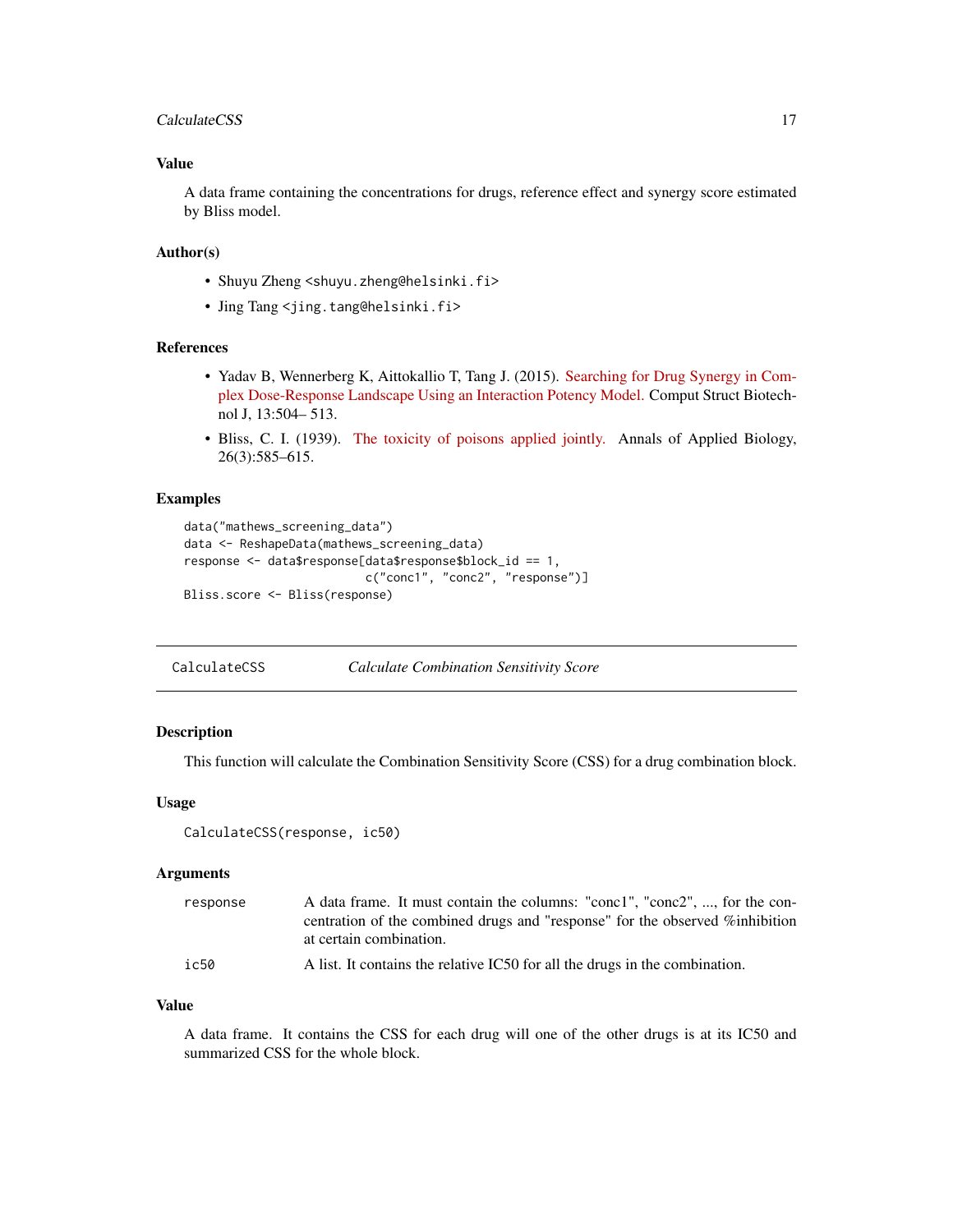# <span id="page-17-0"></span>Author(s)

- Shuyu Zheng <shuyu.zheng@helsinki.fi>
- Jing Tang <jing.tang@helsinki.fi>

CalculateIC50 *Calculate Relative IC50 from Fitted Model*

# Description

This function will calculate the relative IC50 from fitted 4-parameter log-logistic dose response model.

# Usage

CalculateIC50(coef, type, max.conc)

# Arguments

| coef     | A numeric vector. It contains the fitted coefficients for 4-parameter log-logistic<br>dose response model.                                 |
|----------|--------------------------------------------------------------------------------------------------------------------------------------------|
| type     | A character value. It indicates the type of model was used for fitting the dose-<br>response curve. Available values are "L.4" and "LL.4". |
| max.conc | A numeric value. It indicates the maximum concentration in the dose-response<br>data                                                       |

# Value

A numeric value. It is the relative IC50.

- Shuyu Zheng <shuyu.zheng@helsinki.fi>
- Jing Tang <jing.tang@helsinki.fi>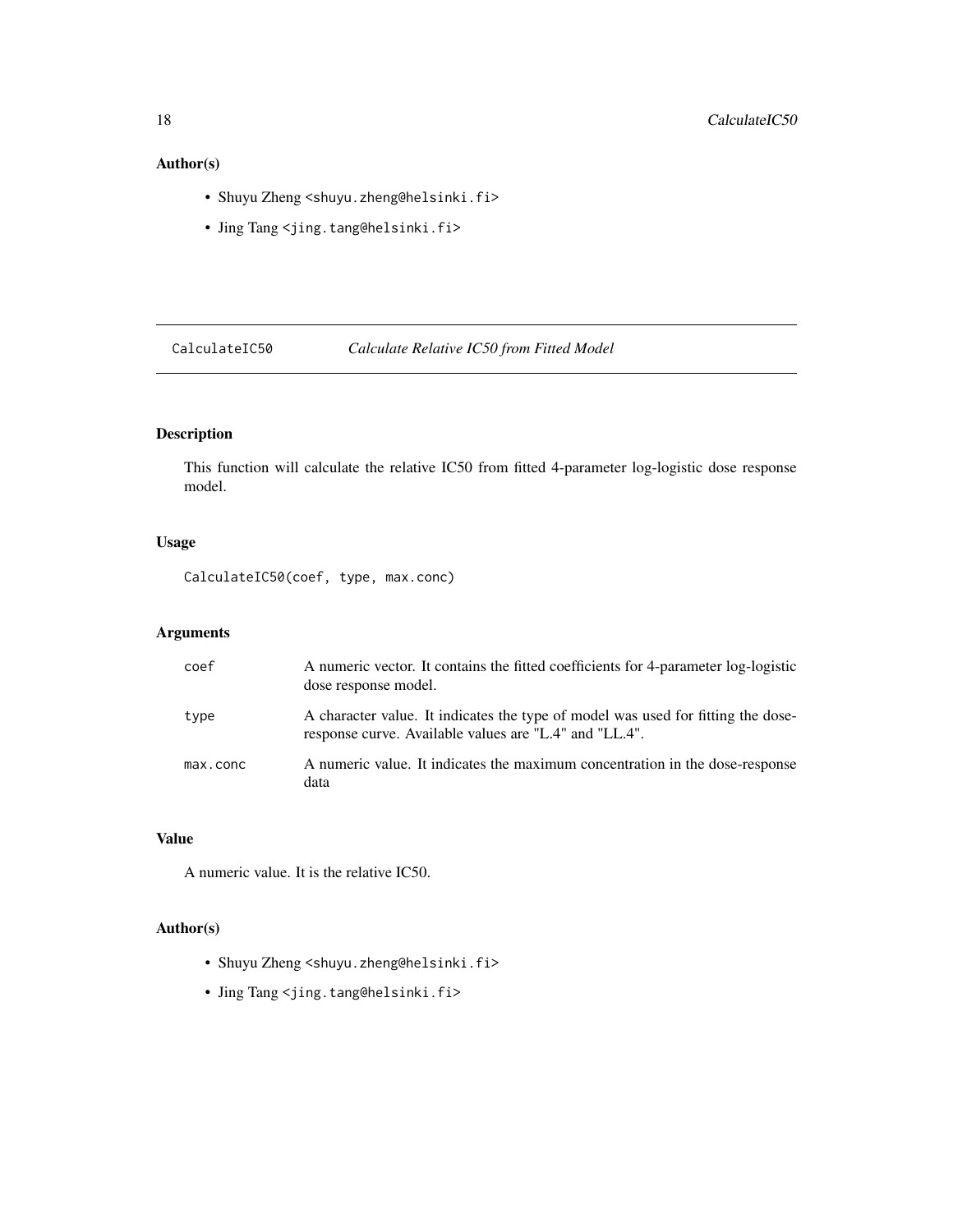<span id="page-18-0"></span>

Function CalculateRI calculates cell line sensitivity to a drug or a combination of drugs from dose response curve.

#### Usage

CalculateRI(df)

#### Arguments

df A data frame. It contains two variables:

- dose the concentrations of drugs.
- response the response of cell lines at corresponding doses. We use inhibition rate of cell line growth to measure the response.

#### Details

This function measures the sensitivity by calculating the Area Under Curve (AUC) according to the dose response curve. The lower border is chosen as lowest non-zero concentration in the dose response data.

# Value

A numeric value. It is the RI score for input dose-response curve.

#### Author(s)

- Shuyu Zheng <shuyu.zheng@helsinki.fi>
- Jing Tang <jing.tang@helsinki.fi>

#### Examples

```
# LL.4
df <- data.frame(dose = c(0, 0.1954, 0.7812, 3.125, 12.5, 50),
                 response = c(2.95, 3.76, 18.13, 28.69, 46.66, 58.82))
RI <- CalculateRI(df)
```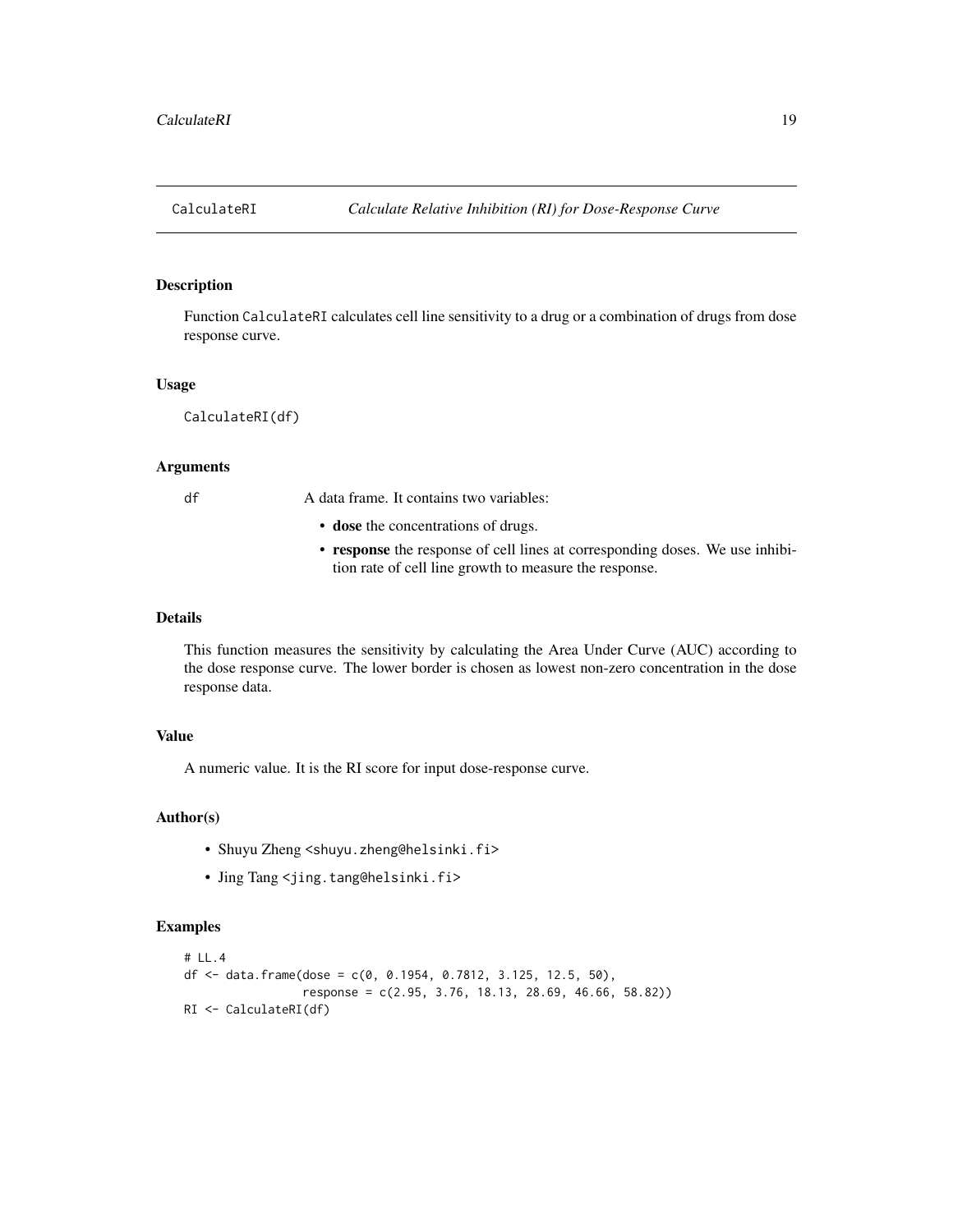<span id="page-19-1"></span><span id="page-19-0"></span>CalculateSensitivity *Calculate the Sensitivity Scores for Drug Combinations*

#### Description

CalculateSensitivity is the main function for calculating sensitivity scores from the dose response matrix. It will return the RI (relative inhibition), IC50 (relative IC50) for each drug in the combination. It will also calculate the CSS (combination sensitivity score) for each drug while other drugs are at their IC50 and the CSS for the whole combination matrix.

# Usage

```
CalculateSensitivity(
  data,
  adjusted = TRUE,correct_baseline = "non",
  iteration = 10,
  seed = 123)
```
#### Arguments

| data             | A list object generated by function ReshapeData.                                                                                                                                                             |  |
|------------------|--------------------------------------------------------------------------------------------------------------------------------------------------------------------------------------------------------------|--|
| adjusted         | A logical value. If it is TRUE, the 'adjusted.response.mats' will be used to cal-<br>culate synergy scores. If it is FALSE, the raw data ('dose.response.mats') will be<br>used to calculate synergy scores. |  |
| correct_baseline |                                                                                                                                                                                                              |  |
|                  | A character value. It indicates the method used for baseline correction. Avail-<br>able values are:                                                                                                          |  |
|                  | • non No baseline correction.<br>• part Adjust only the negative values in the matrix.<br>• all Adjust all values in the matrix.                                                                             |  |
| iteration        | An integer. It indicates the number of iterations for bootstrap on data with repli-<br>cates.                                                                                                                |  |
| seed             | An integer or NULL. It is used to set the random seed in synergy scores calcu-<br>lation on data with replicates.                                                                                            |  |

#### Value

This function will add columns into data\$drug\_pairs table. The columns are:

- ic50\_1/2/... Relative IC50 for drug  $1, 2, ...$
- ri\_1/2/... Relative Inhibition (RI) for drug 1, 2, ...
- css1\_ic502/... CSS score of drug 1 while fixing drug 2 at its IC50.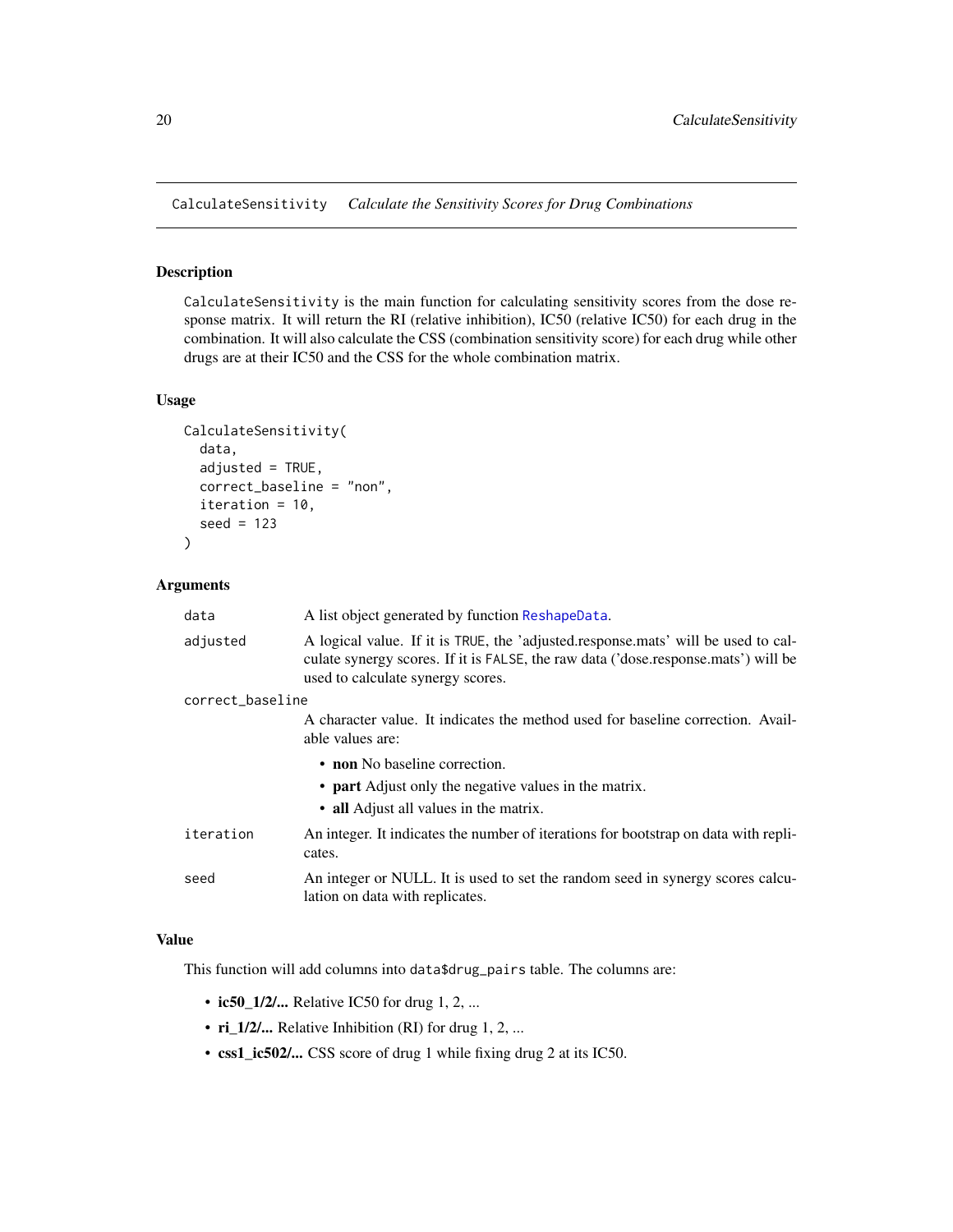# <span id="page-20-0"></span>CalculateSynergy 21

• css Over all CSS score for the whole block. It's the mean value of the CSS for all drug pairs in the combination.

If there are replicates in the block, this function will add one table named as "sensitivity\_scores\_statistics" for the statistics of the values mentioned about into the input data list.

# Author(s)

- Shuyu Zheng <shuyu.zheng@helsinki.fi>
- Jing Tang <jing.tang@helsinki.fi>

# Examples

```
data("ONEIL_screening_data")
data <- ReshapeData(ONEIL_screening_data, data_type = "inhibition")
data <- CalculateSensitivity(data)
```
<span id="page-20-1"></span>CalculateSynergy *Calculate the Synergy Scores for Drug Combinations*

#### Description

CalculateSynergy is the main function for calculating synergy scores based on model(ZIP, Bliss, Loewe, and HSA) from one dose-response matrix.

#### Usage

```
CalculateSynergy(
  data,
  method = c("ZIP", "HSA", "Bliss", "Loewe"),
 Emin = NA,
  Emax = NA,
  adjusted = TRUE,correct_baseline = "non",
  iteration = 10,
  seed = 123)
```
#### Arguments

| data   | A list object generated by function ReshapeData.                                                                                                                                                                          |
|--------|---------------------------------------------------------------------------------------------------------------------------------------------------------------------------------------------------------------------------|
| method | A vector of characters. It is used to specify the reference models used to cal-<br>culate the synergy scores. Choices are "ZIP", "Bliss", "HSA" and "Loewe".<br>Default setting is to calculate all the available models. |
| Emin   | The expected minimum response value in the 4 parameter log-logistic model. It<br>is used while calling ZIP and Loewe.                                                                                                     |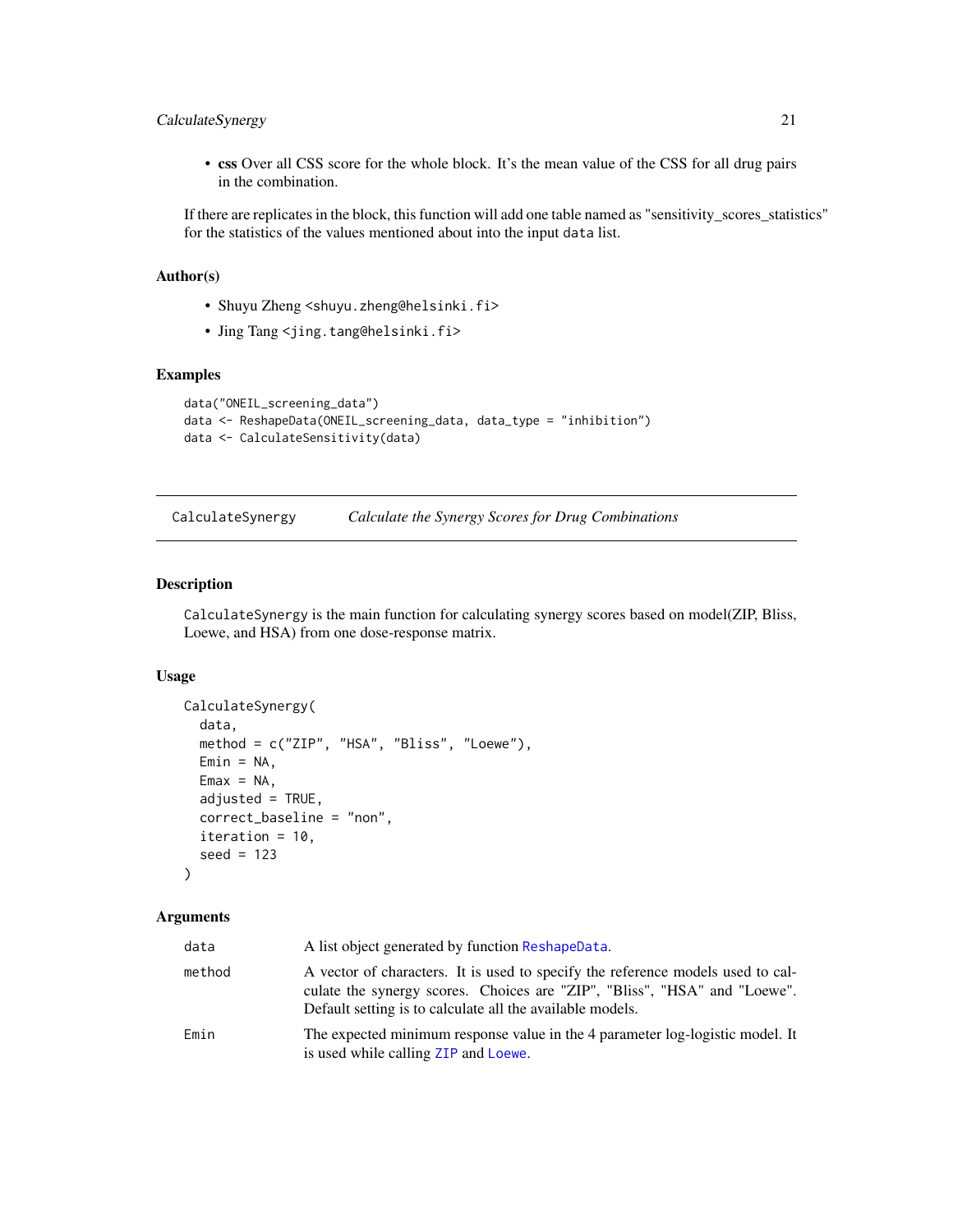<span id="page-21-0"></span>

| Emax             | The expected maximum response value in the 4 parameter log-logistic model. It<br>is used while calling ZIP and Loewe.                                                                                                               |  |  |
|------------------|-------------------------------------------------------------------------------------------------------------------------------------------------------------------------------------------------------------------------------------|--|--|
| adjusted         | A logical value. If it is TRUE, the 'response' column in the table 'data\$response'<br>will be used to calculate synergy scores. If it is FALSE, the raw data 'response_origin'<br>column will be used to calculate synergy scores. |  |  |
| correct_baseline |                                                                                                                                                                                                                                     |  |  |
|                  | A character value. It indicates the method used for baseline correction. Avail-<br>able values are:                                                                                                                                 |  |  |
|                  | • non No baseline correction.                                                                                                                                                                                                       |  |  |
|                  | • <b>part</b> Adjust only the negative values in the matrix.                                                                                                                                                                        |  |  |
|                  | • all Adjust all values in the matrix.                                                                                                                                                                                              |  |  |
| iteration        | An integer value. It indicates the number of iterations for bootstrap on data with<br>replicates.                                                                                                                                   |  |  |
| seed             | An integer or NULL. It is used to set the random seed in synergy scores calcu-<br>lation on data with replicates.                                                                                                                   |  |  |
|                  |                                                                                                                                                                                                                                     |  |  |

# Value

This function will add 1 or 2 elements into inputted data list:

- scores A data frame. It contains synergy scores, reference effects and fitted response values (only for "ZIP" model) calculated by selected method. If there are replicates in the block, the mean values across all iterations for all the metrics mentioned above will be output.
- scores\_statistics A data frame. It will be output if there is block have replicated response values. It contains the the statistics (including mean, standard deviation, standard error of mean and 95 and fitted response values (only for "ZIP" model) across results from iterations.

This function also add mean of synergy scores across whole combination matrix to the data\$drug\_pair table.

#### Author(s)

- Shuyu Zheng <shuyu.zheng@helsinki.fi>
- Jing Tang <jing.tang@helsinki.fi>

#### Examples

```
data("mathews_screening_data")
data <- ReshapeData(mathews_screening_data)
scores <- CalculateSynergy(data)
```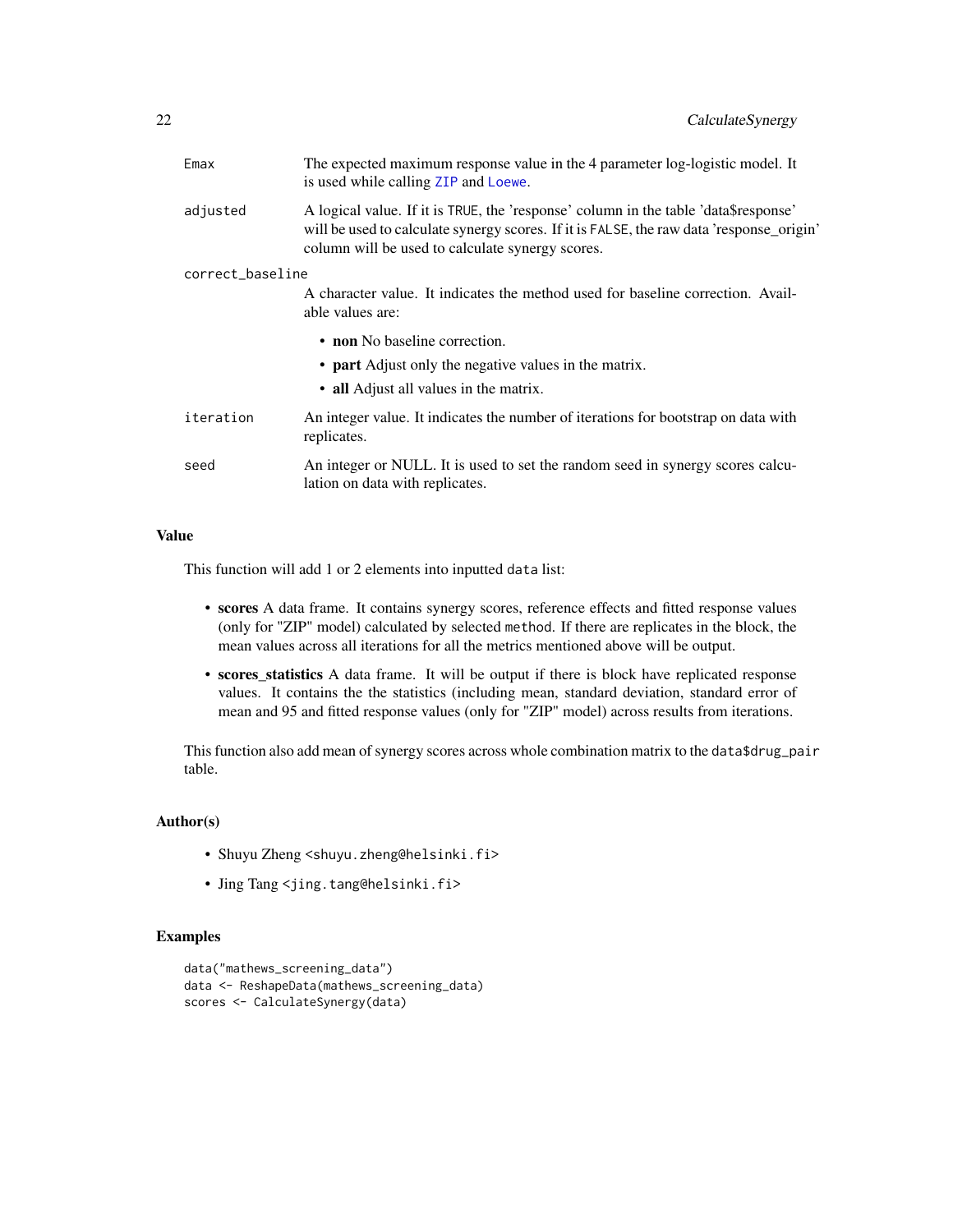<span id="page-22-0"></span>

CorrectBaseLine adjusts the base line of drug combination dose-response matrix to make it closer to 0.

#### Usage

```
CorrectBaseLine(response, method = c("non", "part", "all"))
```
# Arguments

| response | A drug combination dose-response matrix. It's column name and row name are<br>representing the concentrations of drug added to column and row, respectively.<br>The values in matrix indicate the inhibition rate to cell growth. |
|----------|-----------------------------------------------------------------------------------------------------------------------------------------------------------------------------------------------------------------------------------|
| method   | A character value. It indicates the method used for baseline correction. Avail-<br>able values are:                                                                                                                               |
|          | • non No baseline correction.                                                                                                                                                                                                     |
|          | • part Adjust only the negative values in the matrix.                                                                                                                                                                             |
|          | • all Adjust all values in the matrix.                                                                                                                                                                                            |

# Value

A matrix which base line have been adjusted.

# Author(s)

- Shuyu Zheng <shuyu.zheng@helsinki.fi>
- Jing Tang <jing.tang@helsinki.fi>

# Examples

```
data("mathews_screening_data")
data <- ReshapeData(mathews_screening_data)
response <- data$response[data$response$block_id == 1, ]
adjusted <- CorrectBaseLine(response, method = "part")
```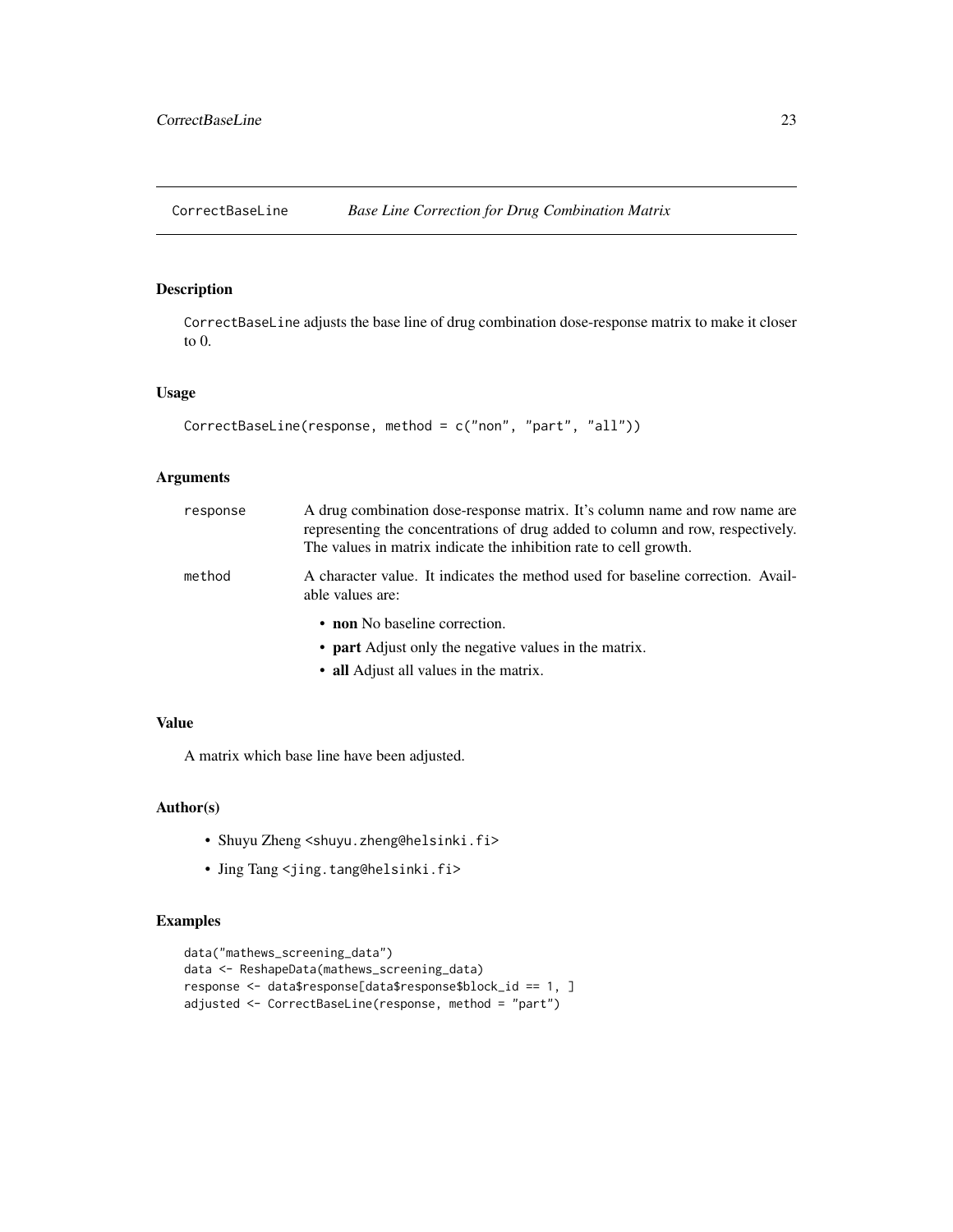<span id="page-23-1"></span><span id="page-23-0"></span>DimensionReduction *Dimension Reduction for Multi-drug Combination Visualization*

# Description

This function will take the multi-drug combination data, project the concentrations of all the drugs into 2 dimensions. It is an auxiliary function for [PlotMultiDrugSurface](#page-50-1)

# Usage

```
DimensionReduction(
 plot_table,
  drug_pair,
 plot_value,
  distance_method = "mahalanobis"
)
```
# Arguments

| A data frame contains concentrations for all drugs, the values for plot_value.                                                                                                                                                                                          |
|-------------------------------------------------------------------------------------------------------------------------------------------------------------------------------------------------------------------------------------------------------------------------|
| A data frame contains the drug names and concentration unites, whither the<br>block is replicate or not.                                                                                                                                                                |
| A vector of characters. It contains the name of one or more metrics to be vi-<br>sualized. If the data is the direct output from ReshapeData, the values for this<br>parameter are:                                                                                     |
| • response_origin The original response value in input data. It might be $%$<br>inhibition or $%$ viability.                                                                                                                                                            |
| • response The $\%$ inhibition after preprocess by function ReshapeData                                                                                                                                                                                                 |
| If the data is the output from CalculateSynergy, following values are also avail-<br>able:                                                                                                                                                                              |
| • ZIP_ref, Bliss_ref, HSA_ref, Loewe_ref The reference additive effects<br>calculated by ZIP, Bliss, HSA or Loewe model, respectively.                                                                                                                                  |
| • ZIP_synergy, Bliss_synergy, HSA_synergy, Loewe_synergy The syn-<br>ergy score calculated by ZIP, Bliss, HSA or Loewe model, respectively.                                                                                                                             |
| • ZIP_fit The response fitted by ZIP model.                                                                                                                                                                                                                             |
| distance_method                                                                                                                                                                                                                                                         |
| The methods to calculate the distance between different data points from the<br>concentration of drugs. The distance matrix is used for dimension reduction.<br>This parameter is used to set the parameter method for vegdist. The default<br>values is "mahalanobis". |
|                                                                                                                                                                                                                                                                         |

# Value

A data frame. It contains the plot information required by function [GenerateSurface](#page-27-1)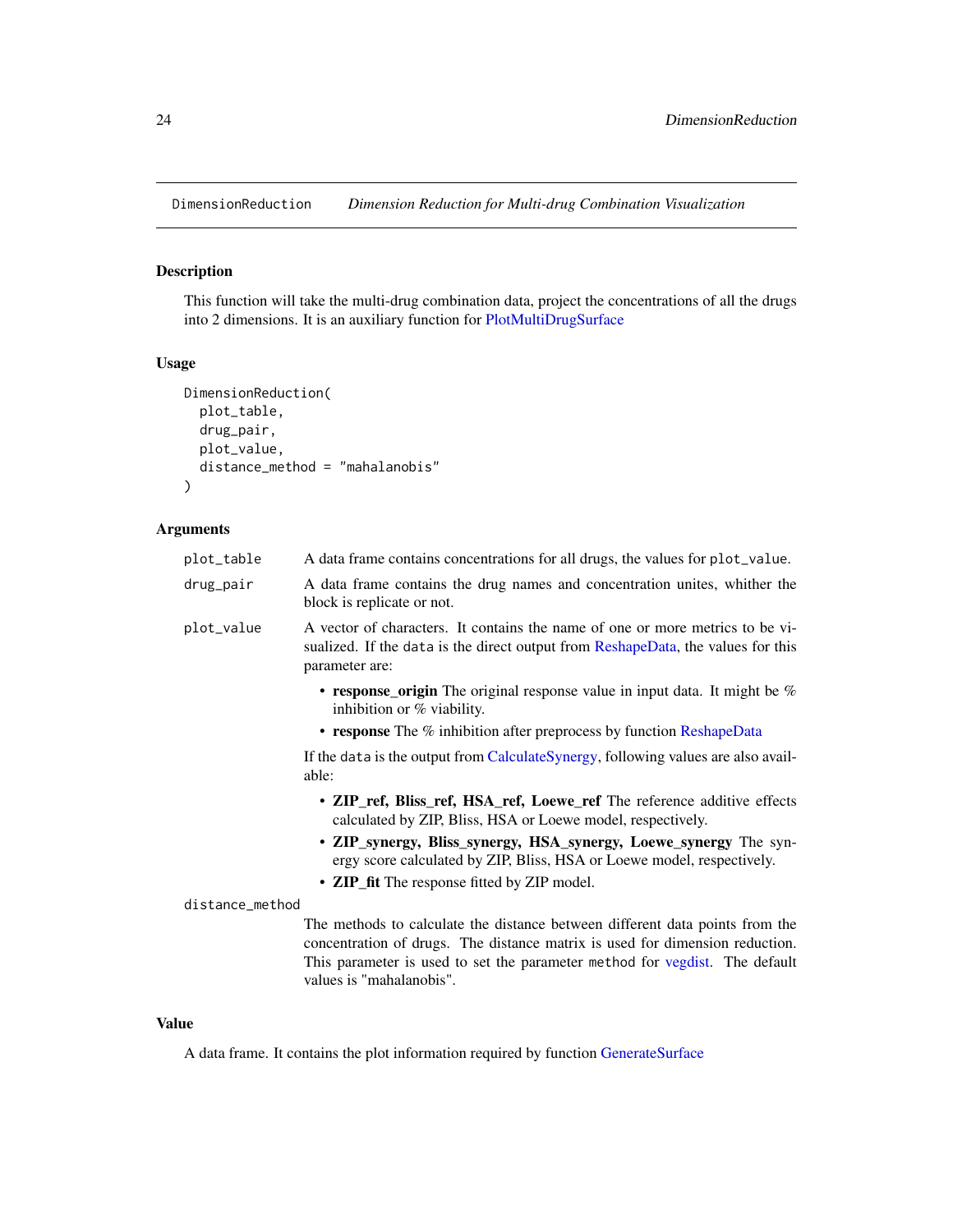# <span id="page-24-0"></span>Author(s)

- Shuyu Zheng <shuyu.zheng@helsinki.fi>
- Jing Tang <jing.tang@helsinki.fi>

<span id="page-24-1"></span>ExtractSingleDrug *Extract Single Drug Dose Response*

# Description

ExtractSingleDrug extracts the dose-response values of single drug from a drug combination dose-response matrix.

# Usage

```
ExtractSingleDrug(response)
```
#### **Arguments**

response A data frame. It must contain the columns: "conc1", "conc2", ..., for the concentration of the combined drugs and "response" for the observed %inhibition at certain combination.

# Value

A list contains several data frames each of which contains 2 columns:

- dose The concertration of drug.
- response The cell's response (inhibation rate) to corresponding drug concertration.

#### Author(s)

- Shuyu Zheng <shuyu.zheng@helsinki.fi>
- Jing Tang <jing.tang@helsinki.fi>

# Examples

```
data("mathews_screening_data")
data <- ReshapeData(mathews_screening_data)
response <- data$response[data$response$block_id == 1,
                         c("conc1", "conc2", "response")]
single <- ExtractSingleDrug(response)
```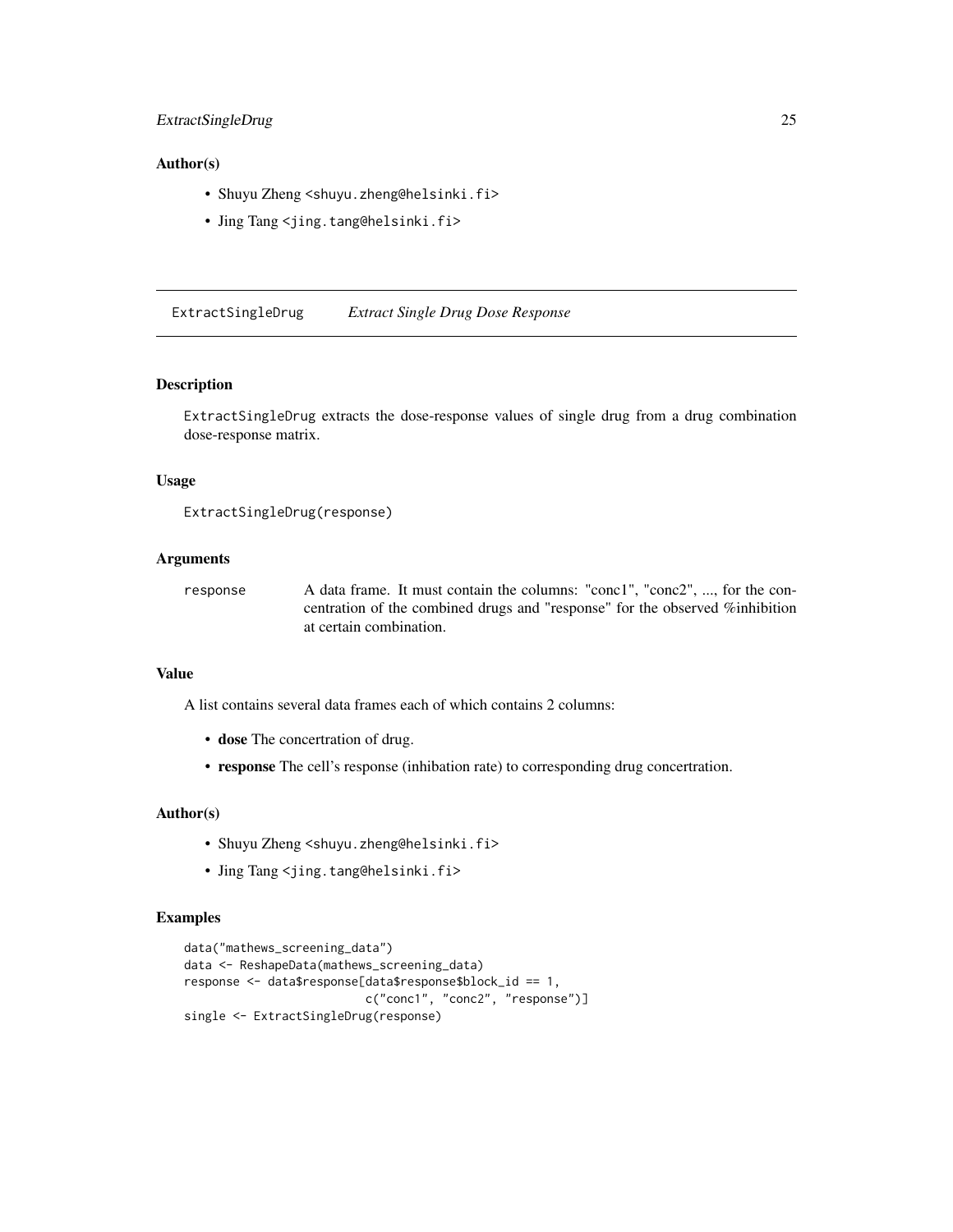<span id="page-25-0"></span>

Find the Fitted Parameters from 4-Parameter Log-Logistic Model

#### Usage

FindModelPar(model)

# Arguments

model A object of class "drc".

# Value

A numeric vector. It contains 4 fitted parameters.

FindModelType *Find the Type of Model Used for Fitting Dose Response Data*

# Description

FindModelType will extract the model type ("LL.4" or "L.4) eventually used in funciton [FitDoseResponse](#page-26-1)

# Usage

```
FindModelType(model)
```
#### Arguments

model An object of class 'drc'. It is generated by function [FitDoseResponse](#page-26-1)

#### Value

A character either "LL.4" or "L.4". It indicates the type of model used for fitting dose response data.

- Shuyu Zheng <shuyu.zheng@helsinki.fi>
- Jing Tang <jing.tang@helsinki.fi>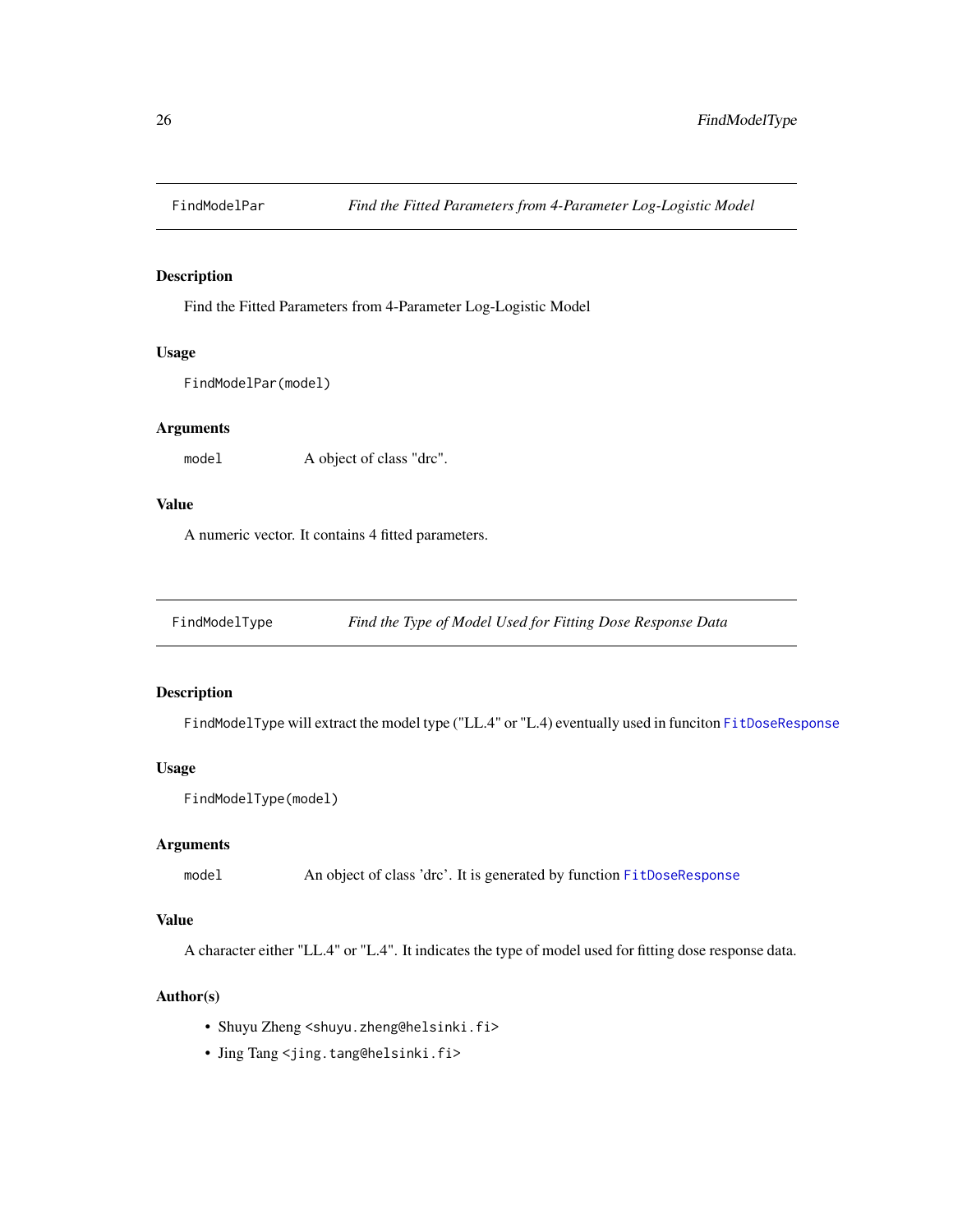# <span id="page-26-0"></span>FitDoseResponse 27

# Examples

```
df <- data.frame(
  response = c(0, 29, 59, 60, 75, 90),
  dose = c(0.00, 9.7656, 39.0626, 156.25, 625, 2500)
\lambdamodel <- FitDoseResponse(df)
model.type <- FindModelType(model)
```
<span id="page-26-1"></span>

| FitDoseResponse |  |  | Fitting Single Drug Dose-Response Model |  |
|-----------------|--|--|-----------------------------------------|--|
|                 |  |  |                                         |  |

### Description

Function FitDoseResponse fits dose-response model by using [drm](#page-0-0) function.

# Usage

```
FitDoseResponse(data, Emin = NA, Emax = NA)
```
#### Arguments

| data | A data frame. It contains two columns:                                                                                                                                                                                        |
|------|-------------------------------------------------------------------------------------------------------------------------------------------------------------------------------------------------------------------------------|
|      | • dose The concentration of drugs added in experiment.                                                                                                                                                                        |
|      | • response The response (with different concentrations.                                                                                                                                                                       |
| Emin | A numeric value or NA, the minimal effect of the drug used in the 4-parameter<br>log-logistic function to fit the dose-response curve. If it is not NA, it is fixed the<br>value assigned by the user. Default setting is NA. |
| Emax | A numeric or NA. the maximal effect of the drug used in the 4-parameter log-<br>logistic function to fit the dose-response curve. If it is not NA, it is fixed the<br>value assigned by the user. Default setting is NA.      |

# Details

Pre-fitting process: 1. Change the 0 value in concentration into 10^-10 to avoide raising error when taking log. 2. If the variance of "response" values equal to 0, add 10^-10 to the last "response" value.

Model choice: First use "L.4" model to fit the raw data. If error or waring occurs, use "LL.4" model to fit log(raw data).

# Value

An object of class 'drc'. It contains information of fitted model.

- Shuyu Zheng <shuyu.zheng@helsinki.fi>
- Jing Tang <jing.tang@helsinki.fi>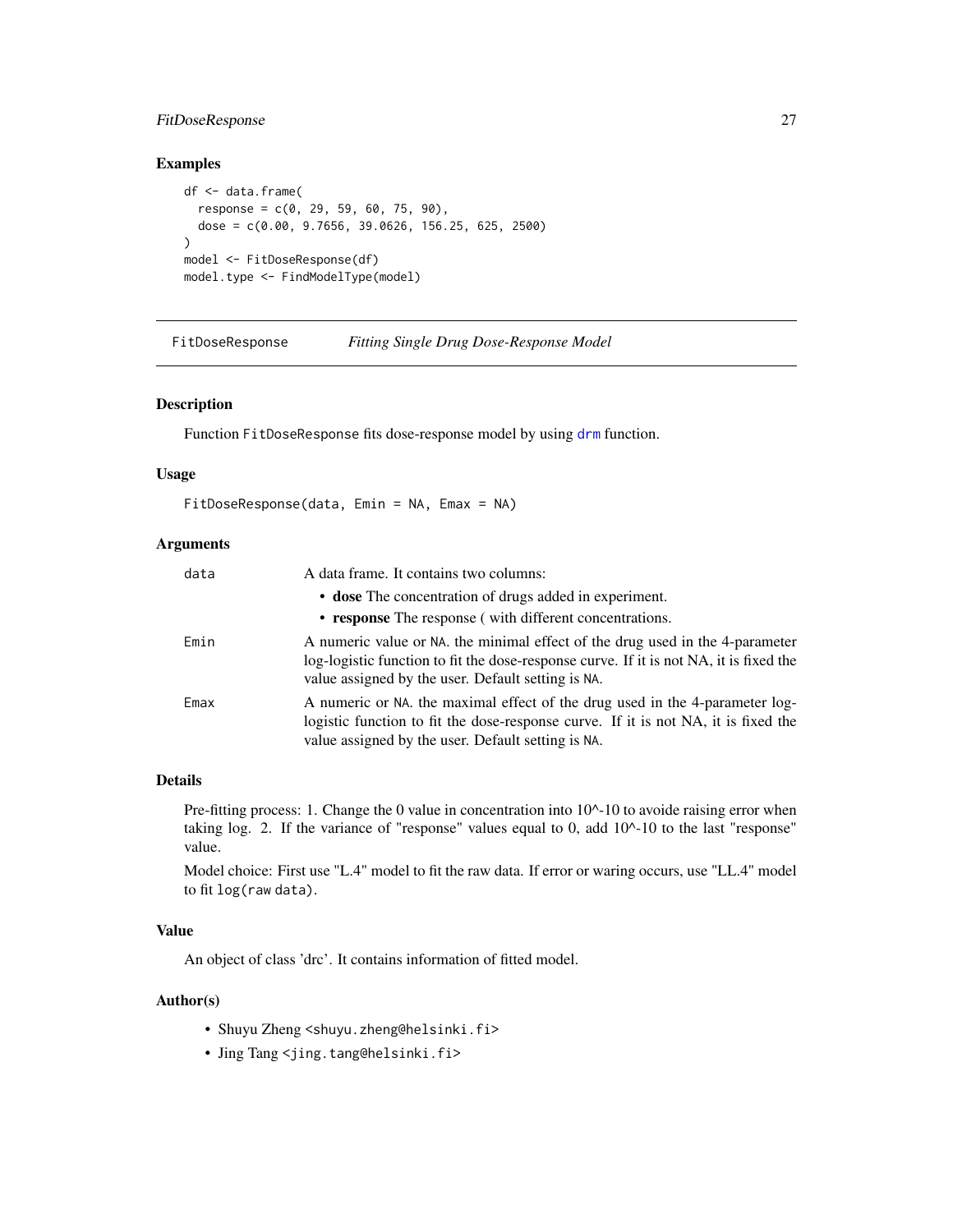#### <span id="page-27-0"></span>References

Seber, G. A. F. and Wild, C. J (1989) hrefhttps://onlinelibrary.wiley.com/doi/book/10.1002/0471725315Nonlinear Regression, New York: Wiley \& Sons (p. 330).

#### Examples

```
df <- data.frame(
  response = c(0, 29, 59, 60, 75, 90),
  dose = c(0.00, 9.7656, 39.0626, 156.25, 625, 2500)
)
model <- FitDoseResponse(df)
```
<span id="page-27-1"></span>

| GenerateSurface | 3D Surface Plot for Nulti-drug Combination Dose-Response/Synergy |
|-----------------|------------------------------------------------------------------|
|                 | Scores                                                           |

# Description

This function will generate a surface plot for multi-drug combinations from the output of [Dimen](#page-23-1)[sionReduction.](#page-23-1) It is an auxiliary function for [PlotMultiDrugSurface](#page-50-1)

# Usage

```
GenerateSurface(
  dim_reduced_data,
  high_value_color,
  low_value_color,
  show_data_points = TRUE,
  point_color,
 plot_title,
 plot_subtitle,
  legend_title,
  z_axis_title,
  text_size_scale = 1,
  axis_line = FALSE,
  colorbar_tick = FALSE,
  x_range = NULL,
 y_range = NULL,
  z<sub>range</sub> = NULL,
 color_range = NULL,
  camera_width = NULL,
 camera_height = NULL,
  camera_scale = 1
)
```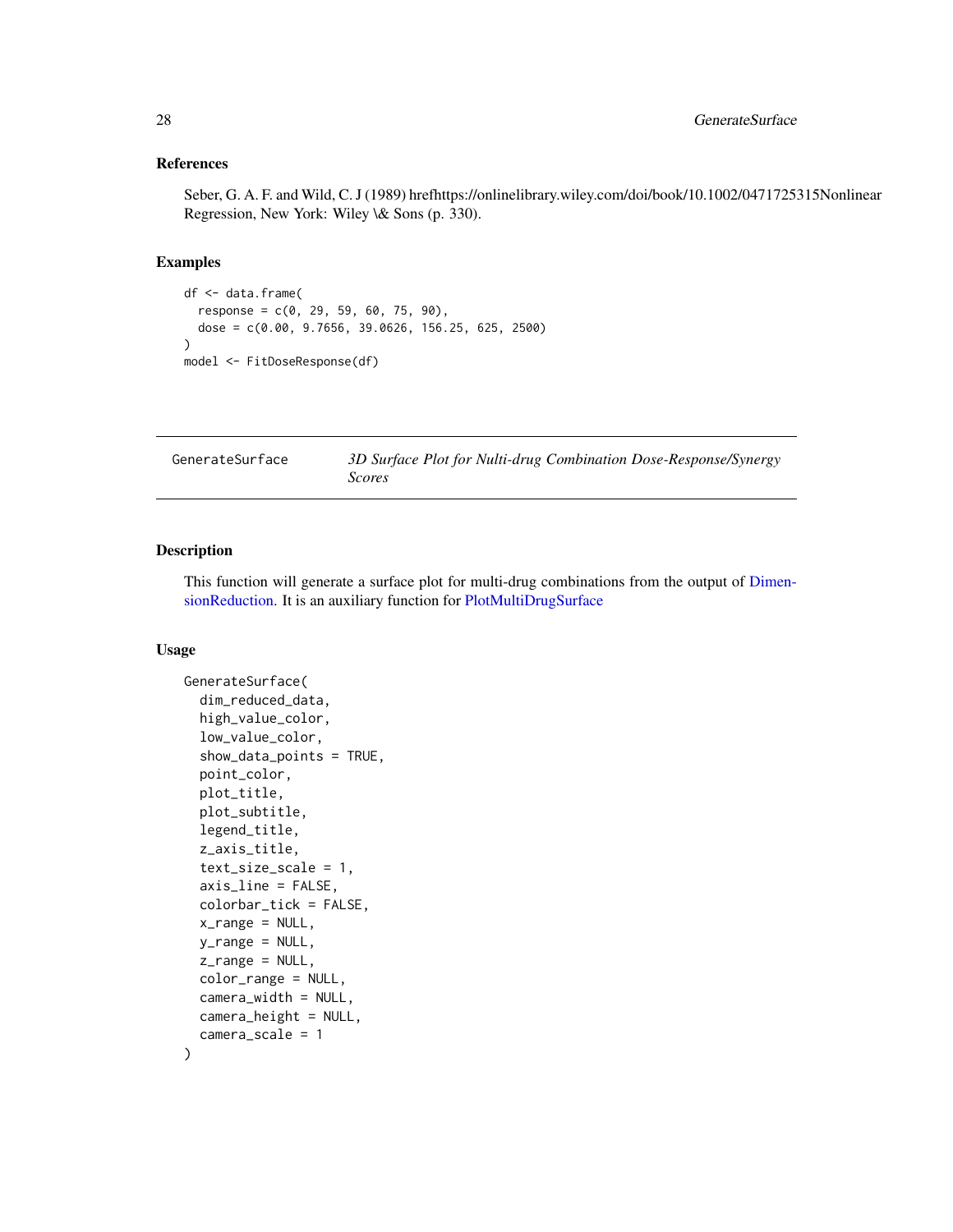# <span id="page-28-0"></span>Arguments

| dim_reduced_data                |                                                                                                                                                                                                                                                                                                                                                                                                                                                                                                                                                                                  |
|---------------------------------|----------------------------------------------------------------------------------------------------------------------------------------------------------------------------------------------------------------------------------------------------------------------------------------------------------------------------------------------------------------------------------------------------------------------------------------------------------------------------------------------------------------------------------------------------------------------------------|
|                                 | A list of data frame. It contains the dimension reduced data for all the data<br>points and other information for plotting. It is the output of DimensionReduction<br>(combination of concentrations). It is                                                                                                                                                                                                                                                                                                                                                                     |
| high_value_color                |                                                                                                                                                                                                                                                                                                                                                                                                                                                                                                                                                                                  |
|                                 | An R color value. It indicates the color for the high values.                                                                                                                                                                                                                                                                                                                                                                                                                                                                                                                    |
| low_value_color                 |                                                                                                                                                                                                                                                                                                                                                                                                                                                                                                                                                                                  |
| show_data_points                | An R color value. It indicates the color for low values.                                                                                                                                                                                                                                                                                                                                                                                                                                                                                                                         |
|                                 | A logical value. If it is TRUE, the raw data points will be shown on the plot. If it<br>is FALSE, no points will be plotted.                                                                                                                                                                                                                                                                                                                                                                                                                                                     |
| point_color                     | An R color value. It indicates the color for data points.                                                                                                                                                                                                                                                                                                                                                                                                                                                                                                                        |
| plot_title                      | A character value. It is the title for plot.                                                                                                                                                                                                                                                                                                                                                                                                                                                                                                                                     |
| plot_subtitle                   | A character value. It is the subtitle for plot.                                                                                                                                                                                                                                                                                                                                                                                                                                                                                                                                  |
| legend_title                    | A character value. It is the title for legend.                                                                                                                                                                                                                                                                                                                                                                                                                                                                                                                                   |
| z_axis_title<br>text_size_scale | A character value. It is the title for z-axis.                                                                                                                                                                                                                                                                                                                                                                                                                                                                                                                                   |
|                                 | A numeric value. It is used to control the size of text in the plot. All the text size<br>will multiply by this scale factor.                                                                                                                                                                                                                                                                                                                                                                                                                                                    |
| axis_line                       | A logical value. Whether to show the axis lines and ticks.                                                                                                                                                                                                                                                                                                                                                                                                                                                                                                                       |
| colorbar_tick                   | A logical value. Whether to show the ticks on color bar.                                                                                                                                                                                                                                                                                                                                                                                                                                                                                                                         |
| x_range                         | A numeric vector with two values or NULL. It is used to set the range of x axis<br>(coordinate 1). For example, $c(-5, 5)$ means coordinate 1 ranges from -5 to 5<br>in the plot. Default value is NULL. The function automatically set the range.                                                                                                                                                                                                                                                                                                                               |
| y_range                         | A numeric vector with two values or NULL. It is used to set the range of y axis<br>(coordinate 2). For example, $c(-5, 5)$ means coordinate 2 ranges from -5 to 5<br>in the plot. Default value is NULL. The function automatically set the range.                                                                                                                                                                                                                                                                                                                               |
| z_range                         | A vector of two numeric values. They specify the range of z-axis plotted. Default<br>value is NULL. The function automatically set the range.                                                                                                                                                                                                                                                                                                                                                                                                                                    |
| color_range                     | A vector of two numeric values. They specify the range of the color bars. The<br>first item (lower bounder) must be less than the second one (upper bounder).<br>The plotted values larger than defined upper bounder will be filled in color<br>high_value_color. The plotted values less than defined lower bounder will<br>be filled in color low_value_color. If the defined range includes 0, value 0<br>will be filled in color "white". By default, it is set as NULL which means the<br>function will automatically set the color range according to the plotted values. |
| camera_width                    | A numeric value or NULL. It indicates the output figure's width on pixel.                                                                                                                                                                                                                                                                                                                                                                                                                                                                                                        |
| camera_height                   | A numeric value or NULL. It indicates the output figure's height on pixel.                                                                                                                                                                                                                                                                                                                                                                                                                                                                                                       |
| camera_scale                    | A numeric value. The output plot will multiply title/legend/axis/canvas sizes by<br>this factor.                                                                                                                                                                                                                                                                                                                                                                                                                                                                                 |

# Value

A ggplot object.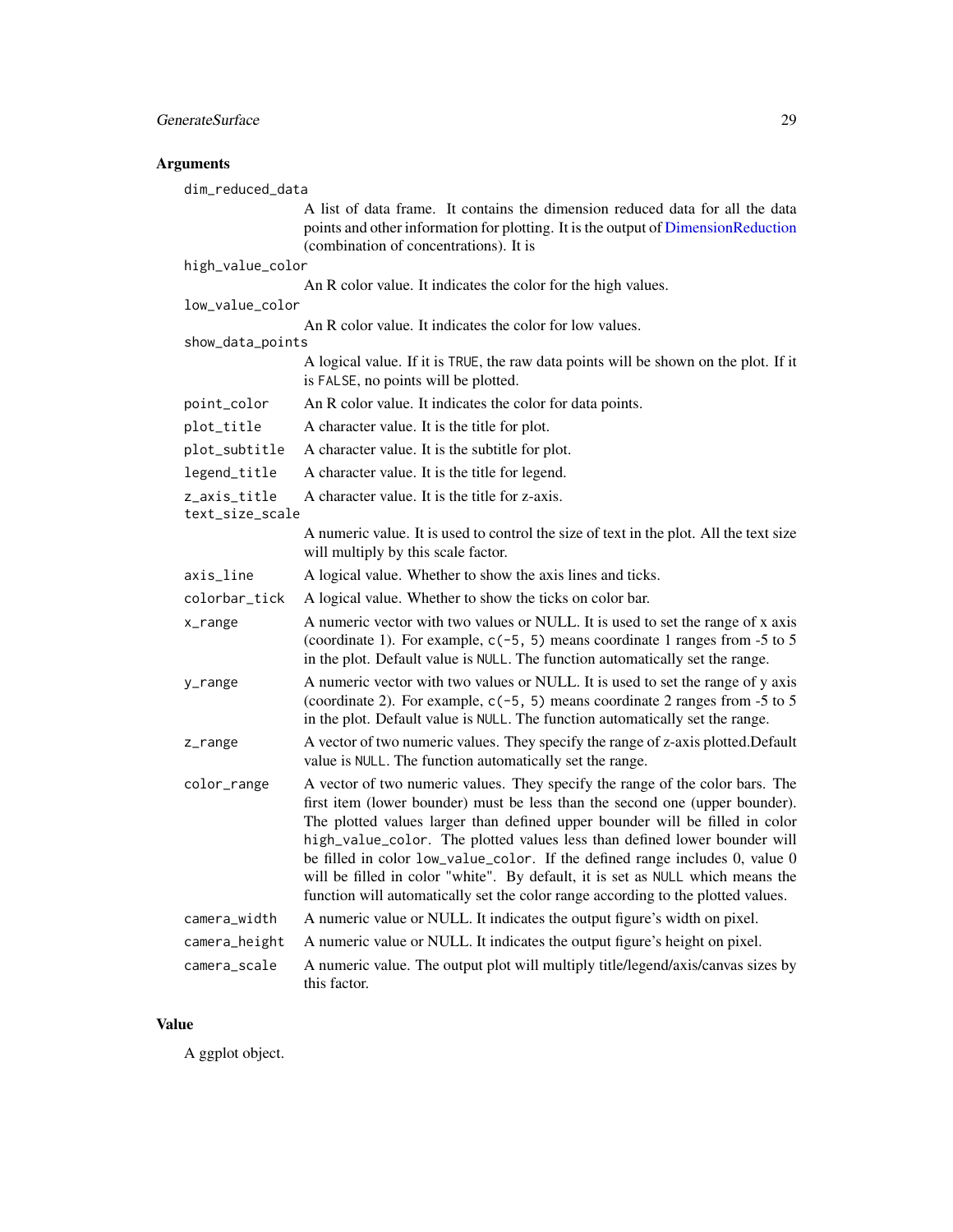# <span id="page-29-0"></span>Author(s)

- Shuyu Zheng <shuyu.zheng@helsinki.fi>
- Jing Tang <jing.tang@helsinki.fi>

HighlightBarPlot *Highlight Bars*

# Description

It is an auxiliary function for [PlotMultiDrugBar](#page-48-1)

#### Usage

```
HighlightBarPlot(selected_data, text_size = 10)
```
#### Arguments

|           | selected_data A data frame. It contain the information for the bars to be highlighted. |
|-----------|----------------------------------------------------------------------------------------|
| text size | A numeric value. It indicates the label text size in "pt" for the highlighted row.     |

#### Value

A ggplot object

#### Author(s)

- Shuyu Zheng <shuyu.zheng@helsinki.fi>
- Jing Tang <jing.tang@helsinki.fi>

HSA *Calculate HSA Synergy Score*

#### Description

HSA calculates the synergy score matrix for a block of drug combination by using Highest Single Agent (HSA) reference model.

# Usage

```
HSA(response)
```
#### Arguments

response A data frame. It must contain the columns: "conc1", "conc2", ..., for the concentration of the combined drugs and "response" for the observed %inhibition at certain combination.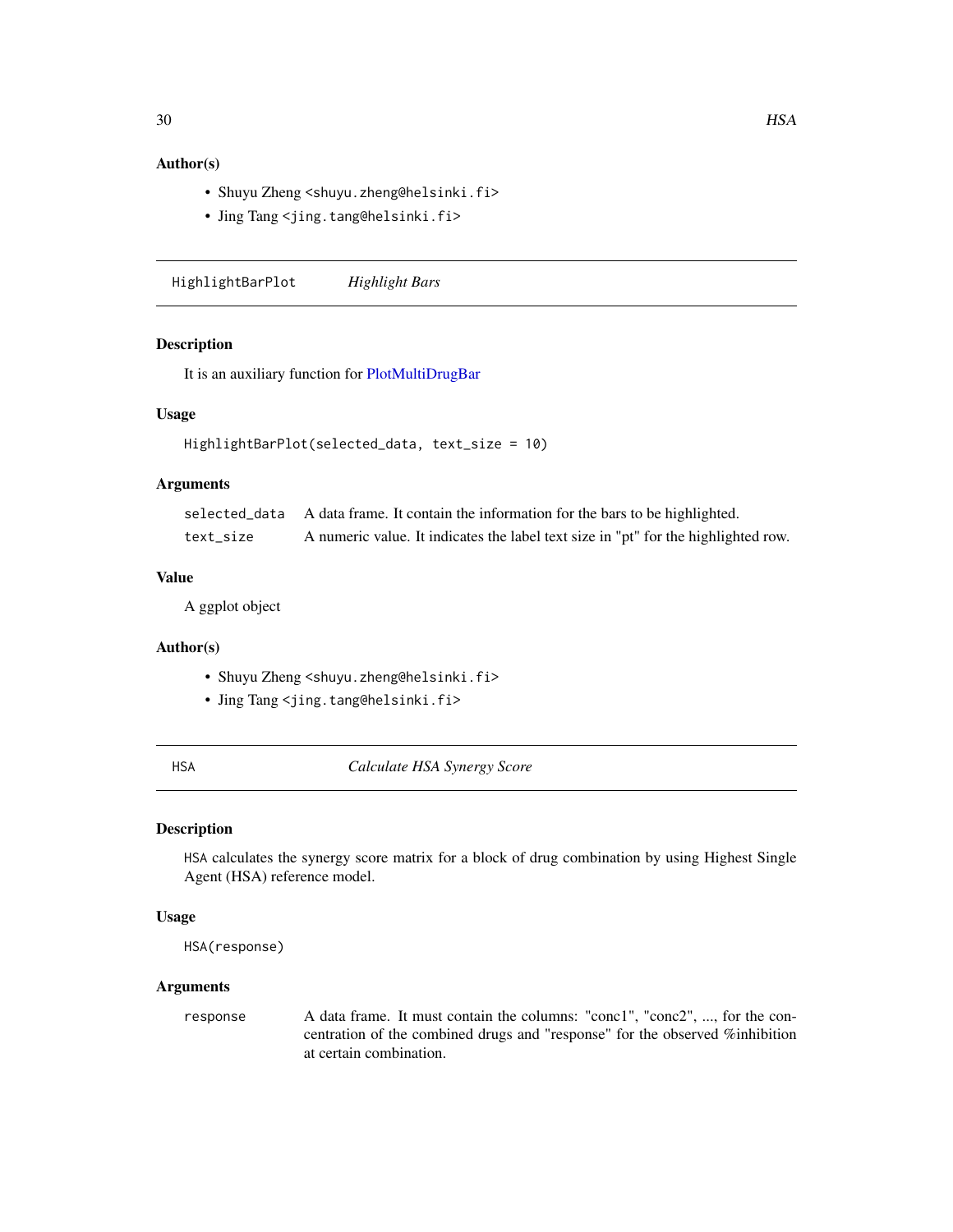# <span id="page-30-0"></span>ImputeIC50 31

# Details

This model is a reference model for evaluating the combination effect of two drugs. The basic assumption of this model is "The reference effect of drug combination is the maximal single drug effect".

#### Value

A data frame containing the concentrations for drugs, reference effect and synergy score estimated by HSA model.

# Author(s)

- Shuyu Zheng <shuyu.zheng@helsinki.fi>
- Jing Tang <jing.tang@helsinki.fi>

#### References

- Yadav B, Wennerberg K, Aittokallio T, Tang J.(2015). [Searching for Drug Synergy in Com](https://doi.org/10.1016/j.csbj.2015.09.001)[plex Dose-Response Landscape Using an Interaction Potency Model.C](https://doi.org/10.1016/j.csbj.2015.09.001)omput Struct Biotechnol J, 13:504– 513.
- Berenbaum MC. (1989). [What is synergy?](https://www.ncbi.nlm.nih.gov/pubmed/2692037) Pharmacol Rev 1990 Sep;41(3):422.

#### Examples

```
data("mathews_screening_data")
data <- ReshapeData(mathews_screening_data)
response <- data$response[data$response$block_id == 1,
                          c("conc1", "conc2", "response")]
HSA.score <- HSA(response)
```
ImputeIC50 *Impute Missing Value at IC50 Concentration of Drug*

#### Description

ImputeIC50 uses the particular experiment's values to predict the missing values at the desired IC50 concentration of the drug. This function is only called when trying to fix a drug at its selected IC50 concentration where the response values have not been tested in experiment.

#### Usage

ImputeIC50(response.mat, col.ic50, row.ic50)

#### Arguments

| response.mat | A matrix. It contains response value of a block of drug combination. |
|--------------|----------------------------------------------------------------------|
| col.ic50     | A numeric value. The IC50 value of drug added to columns.            |
| row.ic50     | A numeric value. The IC50 value of drug added to rows.               |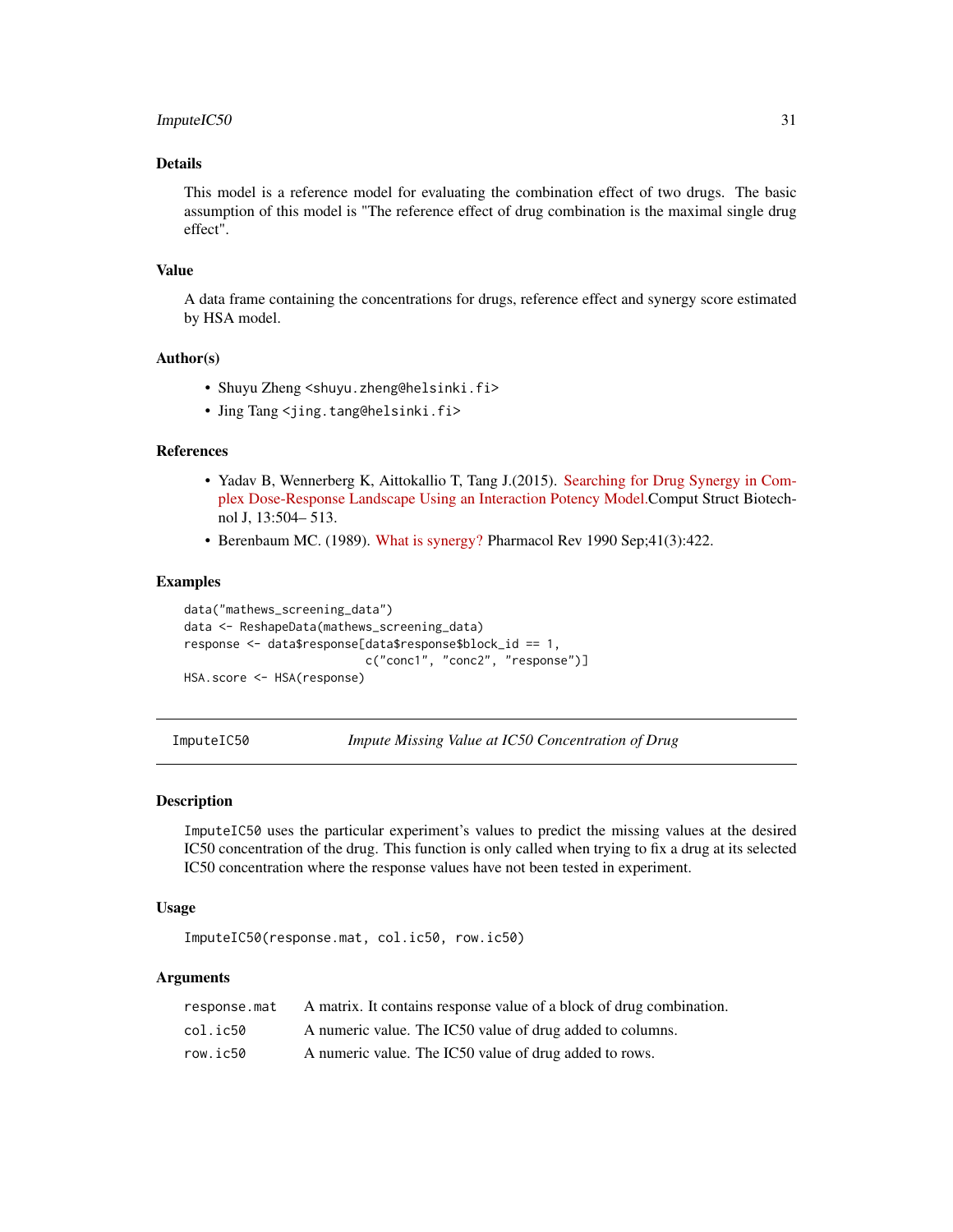# <span id="page-31-0"></span>Details

ImputeIC50 fits dose-response models (with [drm](#page-0-0) function) by fixing the concentrations of the **other** drug successively, and uses each fit to predict the missing value at the combination (missing IC50, fixed conc).

#### Value

A data frame contains all response value at the IC50 concentration of certein drug. It could be directly passed to function CalculateRI for scoring.

#### Author(s)

- Shuyu Zheng <shuyu.zheng@helsinki.fi>
- Jing Tang <jing.tang@helsinki.fi>

Loewe *Calculate Loewe Synergy Score*

#### Description

Loewe calculates the synergy score matrix from a dose-response matrix by using a druginteraction reference model introduced by Loewe in 1953.

#### Usage

Loewe(response, Emin = NA, Emax = NA, quiet = TRUE)

#### Arguments

| response | A data frame. It must contain the columns: "conc1", "conc2", , for the con-<br>centration of the combined drugs and "response" for the observed %inhibition<br>at certain combination. |
|----------|----------------------------------------------------------------------------------------------------------------------------------------------------------------------------------------|
| Emin     | The expected minimum response value in the 4 parameter log-logistic model.                                                                                                             |
| Emax     | The expected maximum response value in the 4 parameter log-logistic model.                                                                                                             |
| quiet    | A logical value. If it is TRUE then the warning message will not show during<br>calculation.                                                                                           |

#### Details

Loewe model is a reference model for evaluating the combination effect of two drugs. The basic assumption of this model is "The referece effect of drug combination is the expected effect of a drug combined with itself".

The optional arguments drug.col.model, drug.row.model are designed for reuse the single drug dose response model fitting results, if it has been down before. Functions [FitDoseResponse](#page-26-1) and [ExtractSingleDrug](#page-24-1) could be used to calculate these arguments.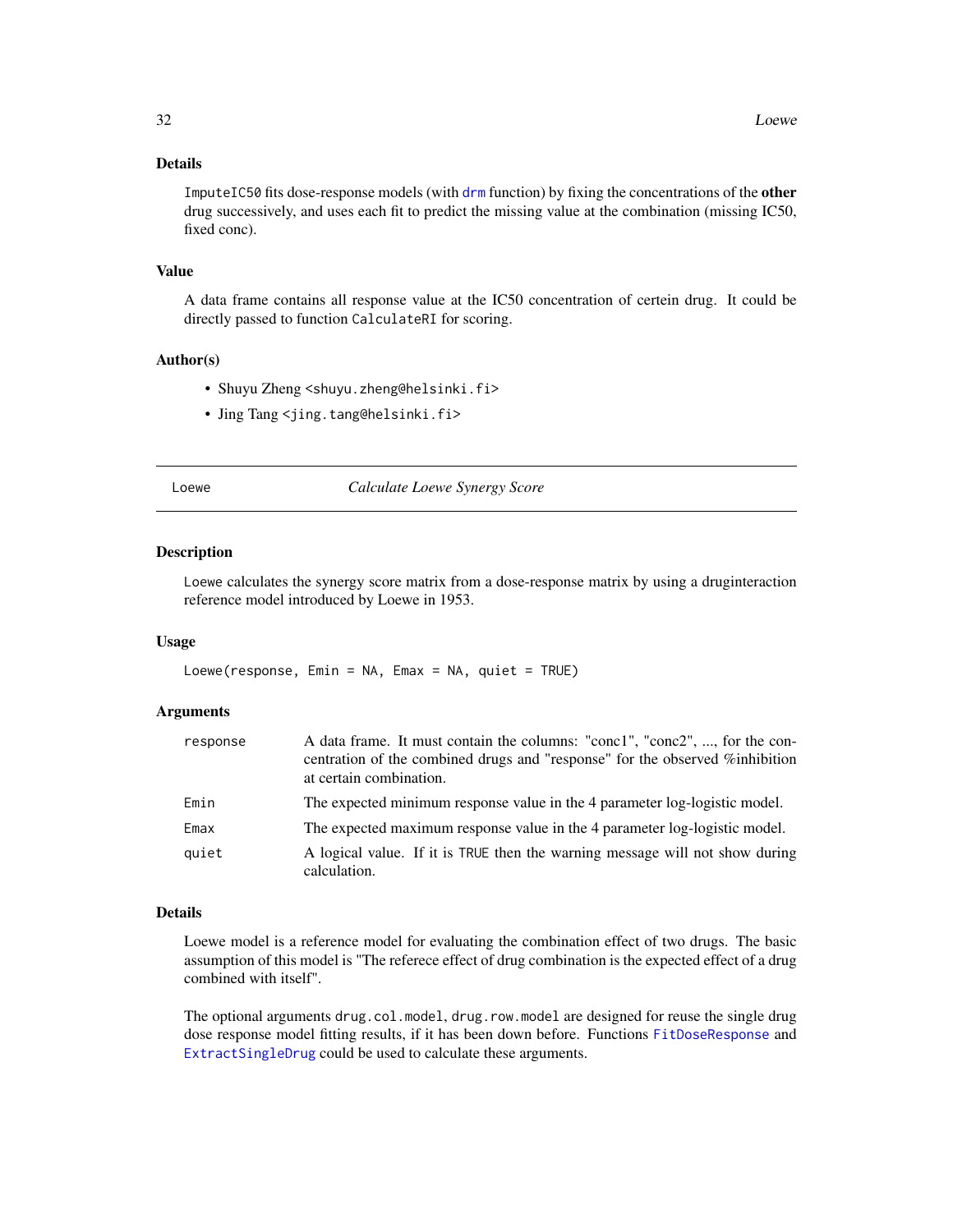### <span id="page-32-0"></span>Value

A data frame containing the concentrations for drugs, reference effect and synergy score estimated by Loewe model.

# Author(s)

- Shuyu Zheng <shuyu.zheng@helsinki.fi>
- Jing Tang <jing.tang@helsinki.fi>

#### References

- Yadav B, Wennerberg K, Aittokallio T, Tang J.(2015). [Searching for Drug Synergy in Com](https://doi.org/10.1016/j.csbj.2015.09.001)[plex Dose-Response Landscape Using an Interaction Potency Model.C](https://doi.org/10.1016/j.csbj.2015.09.001)omput Struct Biotechnol J, 13:504– 513.
- [Loewe, 1953] Loewe, S. (1953). [The problem of synergism and antagonism of combined](https://www.ncbi.nlm.nih.gov/pubmed/13081480) [drugs.](https://www.ncbi.nlm.nih.gov/pubmed/13081480) Arzneimittelforschung, 3(6):285–290.

#### Examples

```
data("mathews_screening_data")
data <- ReshapeData(mathews_screening_data)
response <- data$response[data$response$block_id == 1,
                          c("conc1", "conc2", "response")]
Loewe.score <- Loewe(response)
```
mathews\_screening\_data

*A high-throughput drug combination screening data*

#### Description

A recent drug combination screening for the treatment of diffuse large B-cell lymphoma (DLBCL).

#### Format

A data frame with the following columns: block\_id, drug\_row, drug\_col, conc\_r, conc\_c, response, conc\_r\_unit, conc\_c\_unit.

#### References

Mathews Griner LA, Guha R, Shinn P, Young RM, Keller JM, et al. High-throughput combinatorial screening identifies drugs that cooperate with ibrutinib to kill activated B-cell-like diffuse large B-cell lymphoma cells. Proc Natl Acad Sci USA 2014; 111:2349-54.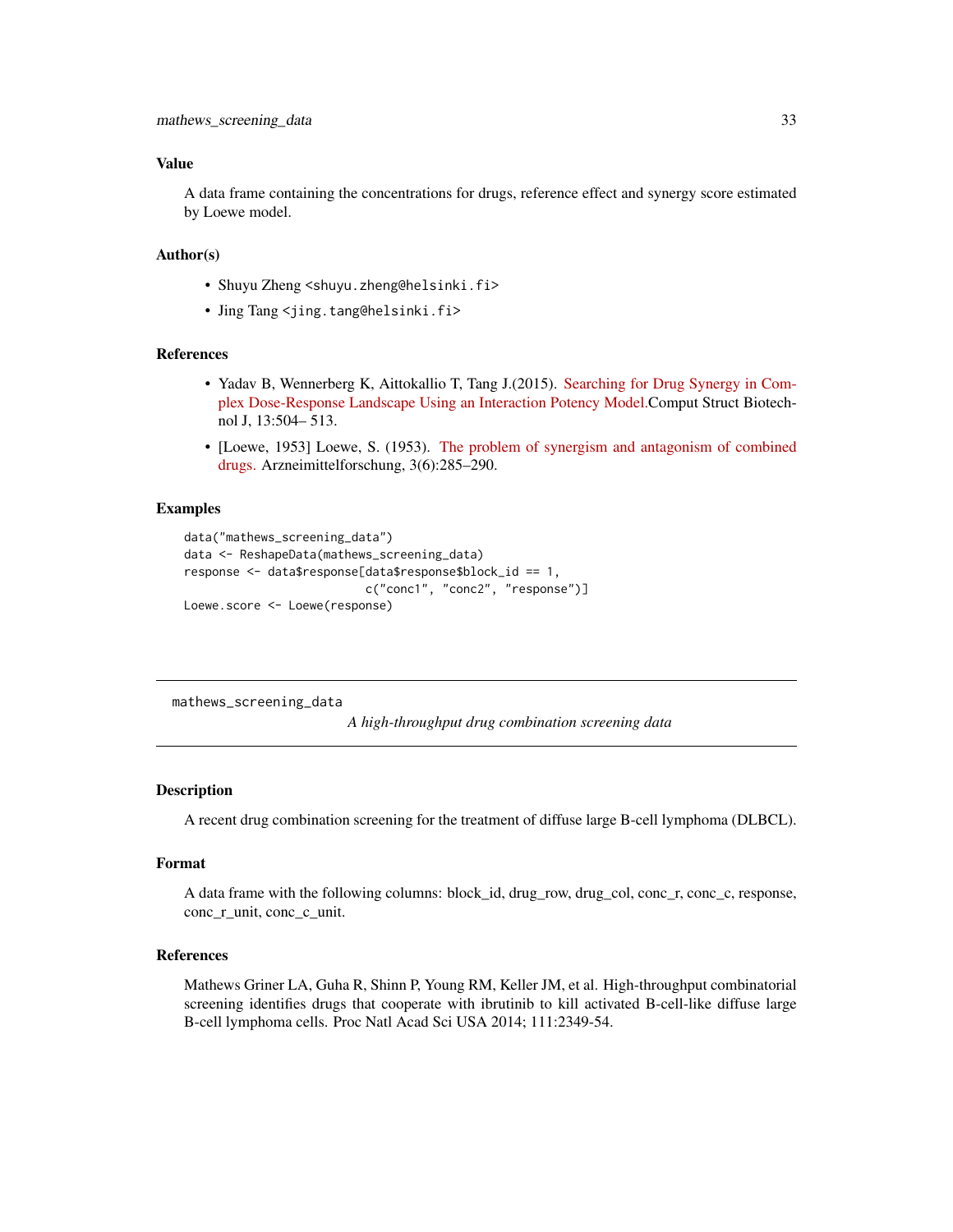<span id="page-33-0"></span>NCATS\_screening\_data *A high-throughput 3 drug combination screening data*

#### Description

A 3-drug combination screening data on Malaria. It is downloaded from [NCATS Matrix](https://matrix.ncats.nih.gov/) project 2321 "Malaria TACT". It contains 2 blocks, one is synergistic and the other is antagonistic.

#### Format

A data frame with the following columns: "block\_id", "drug1", "drug2", "drug3", "conc1", "conc2", "conc3", "response", "conc\_unit1", "conc\_unit2", "conc\_unit3"

ONEIL\_screening\_data *A high-throughput 2 drugs combination screening data with replication*

#### Description

A 2-drug combination screening data on cancer cell lines. It is from publication  $[(O'Nei], 2016)]$ (https://pubmed.ncbi.nlm.nih It contains 2 blocks, one is synergistic and the other is antagonistic.

#### Format

A data frame with the following columns: "block\_id", "drug1", "drug2", "cell\_line\_name", "conc1", "conc2", "response", "conc\_unit1", "conc\_unit2"

#### References

O'Neil, J., Benita, Y., Feldman, I., Chenard, M., Roberts, B., Liu, Y., Li, J., Kral, A., Lejnine, S., Loboda, A., Arthur, W., Cristescu, R., Haines, B.B., Winter, C., Zhang, T., Bloecher, A., Shumway, S.D., 2016. An Unbiased Oncology Compound Screen to Identify Novel Combination Strategies. Mol Cancer Ther 15, 1155–1162.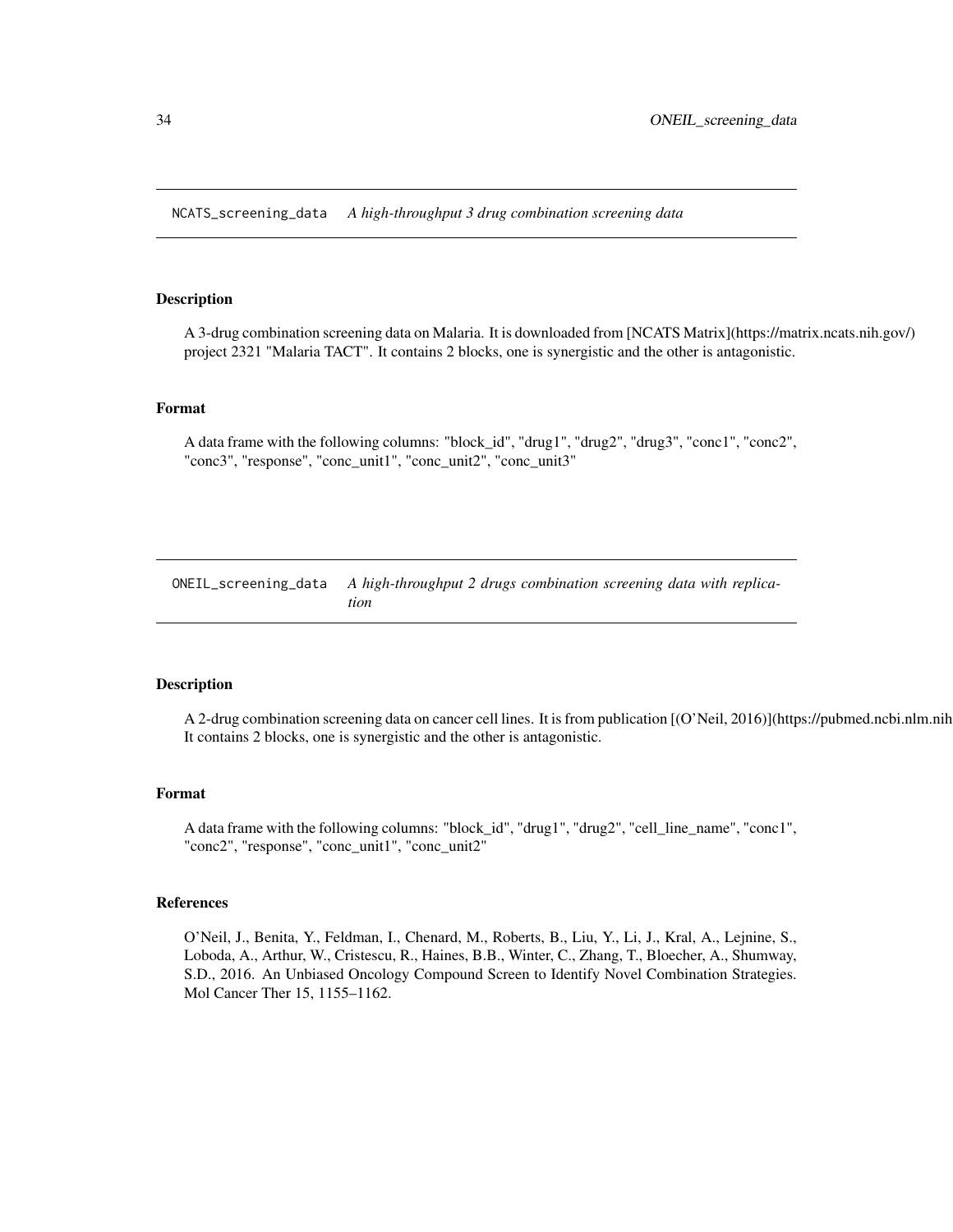<span id="page-34-0"></span>

This function will generate a contour level plot for 2-drug combinations. The axes are the dosage for each drug. The values could be observed response, synergy scores or the reference effects calculated from different models.

#### Usage

```
Plot2DrugContour(
  data,
  plot_block = 1,
  drugs = c(1, 2),
  plot_value = "response",
  interpolate_len = 2,
  summary_statistic = NULL,
  dynamic = FALSE,grid = TRUE,
 plot_title = NULL,
  axis_line = FALSE,
  col_range = NULL,
  row_range = NULL,
  color_range = NULL,
  high_value_color = "#FF0000",
  low_value_color = "#00FF00",
  text_size_scale = 1
)
```
# Arguments

| data       | A list object generated by function ReshapeData.                                                                                                                                        |
|------------|-----------------------------------------------------------------------------------------------------------------------------------------------------------------------------------------|
| plot_block | A character/integer. It indicates the block ID for the block to visualize.                                                                                                              |
| drugs      | A vector of characters or integers with length of 2. It contains the index for two<br>drugs to plot. For example, $c(1, 2)$ indicates to plot "drug1" and "drug2" in the<br>input data. |
| plot_value | A character value. It indicates the score or response value to be visualized. If<br>the data is the direct output from ReshapeData, the available values for this<br>parameter are:     |
|            | • response_origin The original response value in input data. It might be $%$<br>inhibition or $%$ viability.<br>• response The % inhibition after preprocess by function ReshapeData    |
|            | If the data is the output from CalculateSynergy, following values are also avail-<br>able:                                                                                              |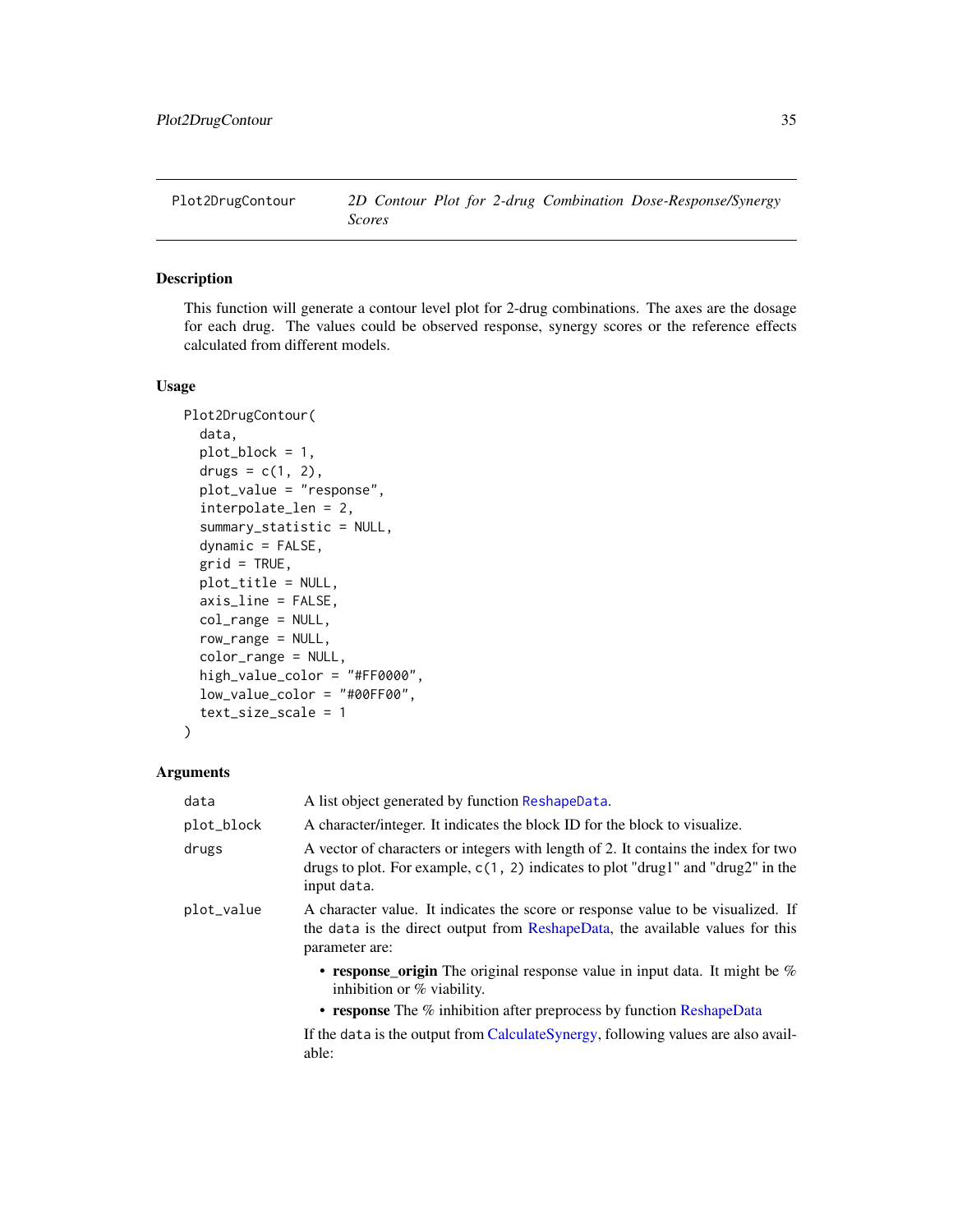<span id="page-35-0"></span>

|                   | · ZIP_ref, Bliss_ref, HSA_ref, Loewe_ref The reference additive effects<br>calculated by ZIP, Bliss, HSA or Loewe model, respectively.<br>· ZIP_synergy, Bliss_synergy, HSA_synergy, Loewe_synergy The syn-<br>ergy score calculated by ZIP, Bliss, HSA or Loewe model, respectively.<br>• ZIP_fit The response fitted by ZIP model.                                                                                                                                                                                                                                             |
|-------------------|----------------------------------------------------------------------------------------------------------------------------------------------------------------------------------------------------------------------------------------------------------------------------------------------------------------------------------------------------------------------------------------------------------------------------------------------------------------------------------------------------------------------------------------------------------------------------------|
| interpolate_len   |                                                                                                                                                                                                                                                                                                                                                                                                                                                                                                                                                                                  |
|                   | An integer. It specifies how many values need to be interpolated between two<br>concentrations. It is used to control the smoothness of the synergy surface.                                                                                                                                                                                                                                                                                                                                                                                                                     |
| summary_statistic |                                                                                                                                                                                                                                                                                                                                                                                                                                                                                                                                                                                  |
|                   | A vector of characters or NULL. It indicates the summary statistics for all the<br>plot_value in whole combination matrix. Available values are:                                                                                                                                                                                                                                                                                                                                                                                                                                 |
|                   | • mean Median value for all the responses or synergy scores in the matrix<br>and the p-value if it is valid;                                                                                                                                                                                                                                                                                                                                                                                                                                                                     |
|                   | • median Median value for all the responses or synergy scores in the matrix;<br>• quantile_90 90% quantile. User could change the number to print different<br>sample quantile. For example quantile_50 equal to median.                                                                                                                                                                                                                                                                                                                                                         |
|                   | If it is NULL, no statistics will be printed.                                                                                                                                                                                                                                                                                                                                                                                                                                                                                                                                    |
| dynamic           | A logical value. If it is TRUE, this function will use plot_ly to generate an inter-<br>active plot. If it is FALSE, this function will use wireframe to generate a static<br>plot.                                                                                                                                                                                                                                                                                                                                                                                              |
| grid              | A logical value. It indicates whether to add grids.                                                                                                                                                                                                                                                                                                                                                                                                                                                                                                                              |
| plot_title        | A character value. It specifies the plot title. If it is NULL, the function will<br>automatically generate a title.                                                                                                                                                                                                                                                                                                                                                                                                                                                              |
| axis_line         | A logical value. Whether to show the axis lines and ticks.                                                                                                                                                                                                                                                                                                                                                                                                                                                                                                                       |
| col_range         | A vector of two integers. They specify the starting and ending concentration<br>of the drug on x-axis. Use e.g., $c(1, 3)$ to specify that only from 1st to 3rd<br>concentrations of the drug on x-axis are used. By default, it is NULL so all the<br>concentrations are used.                                                                                                                                                                                                                                                                                                  |
| row_range         | A vector of two integers. They specify the starting and ending concentration<br>of the drug on y-axis. Use e.g., $c(1, 3)$ to specify that only from 1st to 3rd<br>concentrations of the drug on y-axis are used. By default, it is NULL so all the<br>concentrations are used.                                                                                                                                                                                                                                                                                                  |
| color_range       | A vector of two numeric values. They specify the range of the color bars. The<br>first item (lower bounder) must be less than the second one (upper bounder).<br>The plotted values larger than defined upper bounder will be filled in color<br>high_value_color. The plotted values less than defined lower bounder will<br>be filled in color low_value_color. If the defined range includes 0, value 0<br>will be filled in color "white". By default, it is set as NULL which means the<br>function will automatically set the color range according to the plotted values. |
| high_value_color  |                                                                                                                                                                                                                                                                                                                                                                                                                                                                                                                                                                                  |
|                   | An R color value. It indicates the color for the high values.                                                                                                                                                                                                                                                                                                                                                                                                                                                                                                                    |
| low_value_color   | An R color value. It indicates the color for low values.                                                                                                                                                                                                                                                                                                                                                                                                                                                                                                                         |
| text_size_scale   |                                                                                                                                                                                                                                                                                                                                                                                                                                                                                                                                                                                  |
|                   | A numeric value. It is used to control the size of text in the plot. All the text size<br>will multiply by this scale factor.                                                                                                                                                                                                                                                                                                                                                                                                                                                    |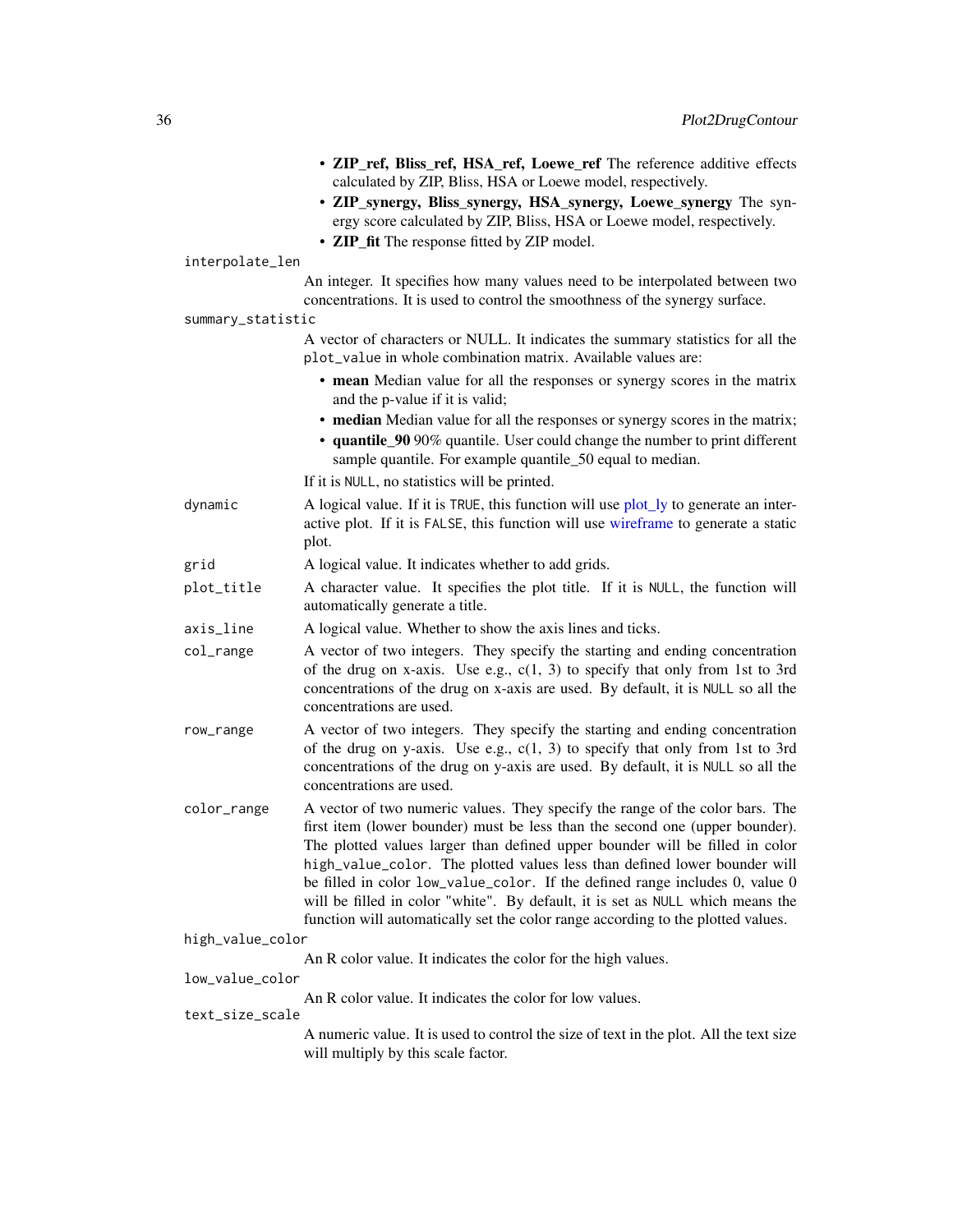# <span id="page-36-0"></span>Plot2DrugHeatmap 37

### Value

If dynamic  $=$  FALSE, this function will return a plot project recorded by [recordPlot.](#page-0-0) If dynamic  $=$ FALSE, this function will return a plotly plot object.

# Author(s)

- Shuyu Zheng <shuyu.zheng@helsinki.fi>
- Jing Tang <jing.tang@helsinki.fi>

#### Examples

```
data("mathews_screening_data")
data <- ReshapeData(mathews_screening_data)
Plot2DrugContour(data)
```
Plot2DrugHeatmap *Heatmap Plot for 2-drug Combination Dose-Response/Synergy Scores*

#### Description

This function will generate a plot for 2-drug combinations. The axes are the dosage at which drugs are tested. The values could be observed response, synergy scores or the reference effects calculated from different models.

#### Usage

```
Plot2DrugHeatmap(
  data,
  plot_block = 1,
  drugs = c(1, 2),
  plot_value = "response",
  statistic = NULL,
  summary_statistic = NULL,
  dynamic = FALSE,plot_title = NULL,
  col_range = NULL,
  row_range = NULL,
  color_range = NULL,
  high_value_color = "#FF0000",
  low_value_color = "#00FF00",
  text_label_size_scale = 1,
  text_label_color = "#000000",
  title_text_size_scale = 1
)
```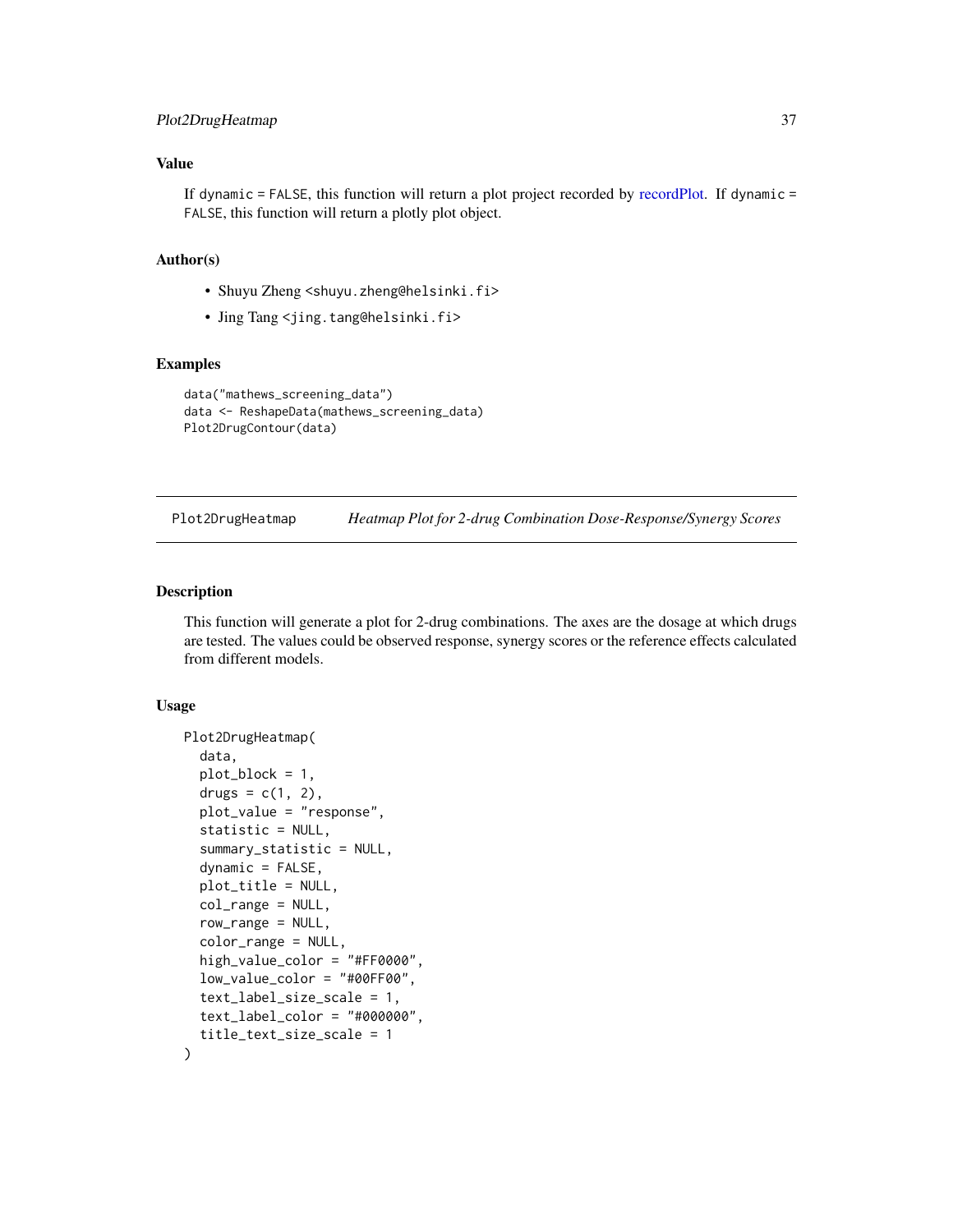# <span id="page-37-0"></span>Arguments

| data              | A list object generated by function ReshapeData.                                                                                                                                                                                                                                |
|-------------------|---------------------------------------------------------------------------------------------------------------------------------------------------------------------------------------------------------------------------------------------------------------------------------|
| plot_block        | A character/integer. It indicates the block ID for the block to visualize.                                                                                                                                                                                                      |
| drugs             | A vector of characters or integers with length of 2. It contains the index for two<br>drugs to plot. For example, c(1, 2) indicates to plot "drug1" and "drug2" in the<br>input data.                                                                                           |
| plot_value        | A character value. It indicates the value to be visualized. If the data is the direct<br>output from ReshapeData, the values for this parameter are:                                                                                                                            |
|                   | • response_origin The original response value in input data. It might be %<br>inhibition or % viability.                                                                                                                                                                        |
|                   | • response The % inhibition after preprocess by function ReshapeData                                                                                                                                                                                                            |
|                   | If the data is the output from CalculateSynergy, following values are also avail-<br>able:                                                                                                                                                                                      |
|                   | • ZIP_ref, Bliss_ref, HSA_ref, Loewe_ref The reference additive effects<br>calculated by ZIP, Bliss, HSA or Loewe model, respectively.                                                                                                                                          |
|                   | • ZIP_synergy, Bliss_synergy, HSA_synergy, Loewe_synergy The syn-<br>ergy score calculated by ZIP, Bliss, HSA or Loewe model, respectively.                                                                                                                                     |
|                   | • ZIP_fit The response fitted by ZIP model.                                                                                                                                                                                                                                     |
| statistic         | A character or NULL. It indicates the statistics printed in the plot while there<br>are replicates in input data. Available values are:                                                                                                                                         |
|                   | • sd Standard deviation;                                                                                                                                                                                                                                                        |
|                   | • sem Standard error of mean;<br>• ci 95% confidence interval.                                                                                                                                                                                                                  |
|                   | If it is NULL, no statistics will be printed.                                                                                                                                                                                                                                   |
| summary_statistic |                                                                                                                                                                                                                                                                                 |
|                   | A vector of characters or NULL. It indicates the summary statistics for all the<br>plot_value in whole combination matrix. Available values are:                                                                                                                                |
|                   | • mean Median value for all the responses or synergy scores in the matrix<br>and the p-value if it is valid;                                                                                                                                                                    |
|                   | • median Median value for all the responses or synergy scores in the matrix;                                                                                                                                                                                                    |
|                   | • quantile_90 90% quantile. User could change the number to print different<br>sample quantile. For example quantile_50 equal to median.                                                                                                                                        |
|                   | If it is NULL, no statistics will be printed.                                                                                                                                                                                                                                   |
| dynamic           | A logical value. If it is TRUE, this function will use plot_ly to generate an inter-<br>active plot. If it is FALSE, this function will use wireframe to generate a static<br>plot.                                                                                             |
| plot_title        | A character value. It specifies the plot title. If it is NULL, the function will<br>automatically generate a title.                                                                                                                                                             |
| col_range         | A vector of two integers. They specify the starting and ending concentration<br>of the drug on x-axis. Use e.g., $c(1, 3)$ to specify that only from 1st to 3rd<br>concentrations of the drug on x-axis are used. By default, it is NULL so all the<br>concentrations are used. |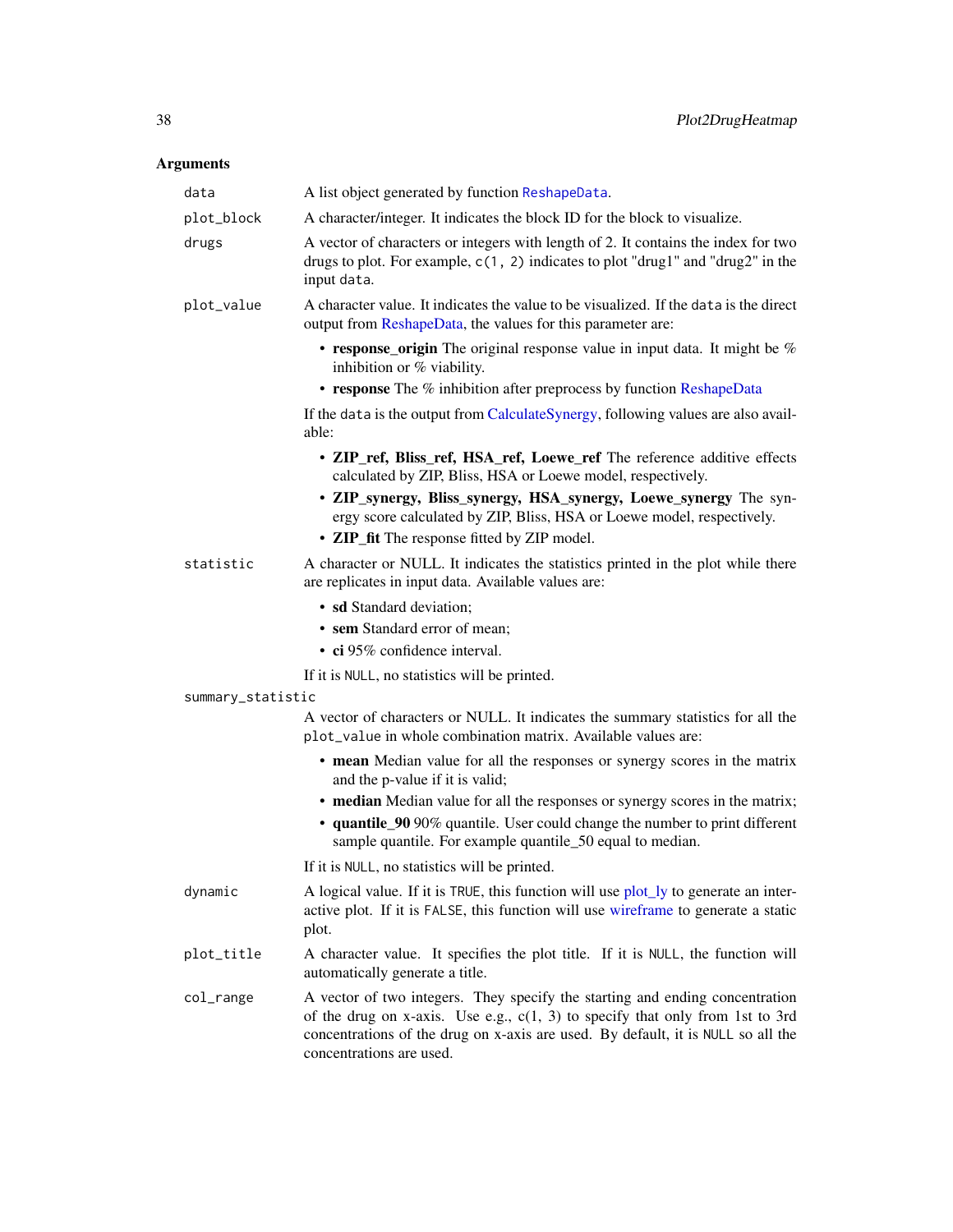- row\_range A vector of two integers. They specify the starting and ending concentration of the drug on y-axis. Use e.g.,  $c(1, 3)$  to specify that only from 1st to 3rd concentrations of the drug on y-axis are used. By default, it is NULL so all the concentrations are used.
- color\_range A vector of two numeric values. They specify the range of the color bars. The first item (lower bounder) must be less than the second one (upper bounder). The plotted values larger than defined upper bounder will be filled in color high\_value\_color. The plotted values less than defined lower bounder will be filled in color low\_value\_color. If the defined range includes 0, value 0 will be filled in color "white". By default, it is set as NULL which means the function will automatically set the color range according to the plotted values.

#### high\_value\_color

An R color value. It indicates the color for the high values.

#### low\_value\_color

An R color value. It indicates the color for low values.

#### text\_label\_size\_scale

A numeric value. It is used to control the size text labels on the heatmap. The text size will multiply by this scale factor.

#### text\_label\_color

NULL or an R color value. It indicates the color for text labels on the heatmap. If it is NULL, no text will be shown.

#### title\_text\_size\_scale

A numeric value. It is used to control the size of legend title, legend text, plot title, axis title, axis tick, subtitle. All the text size will multiply by this scale factor.

# Value

A ggplot plot object.

#### Author(s)

- Shuyu Zheng <shuyu.zheng@helsinki.fi>
- Jing Tang <jing.tang@helsinki.fi>

#### Examples

```
data("mathews_screening_data")
data <- ReshapeData(mathews_screening_data)
Plot2DrugHeatmap(data)
```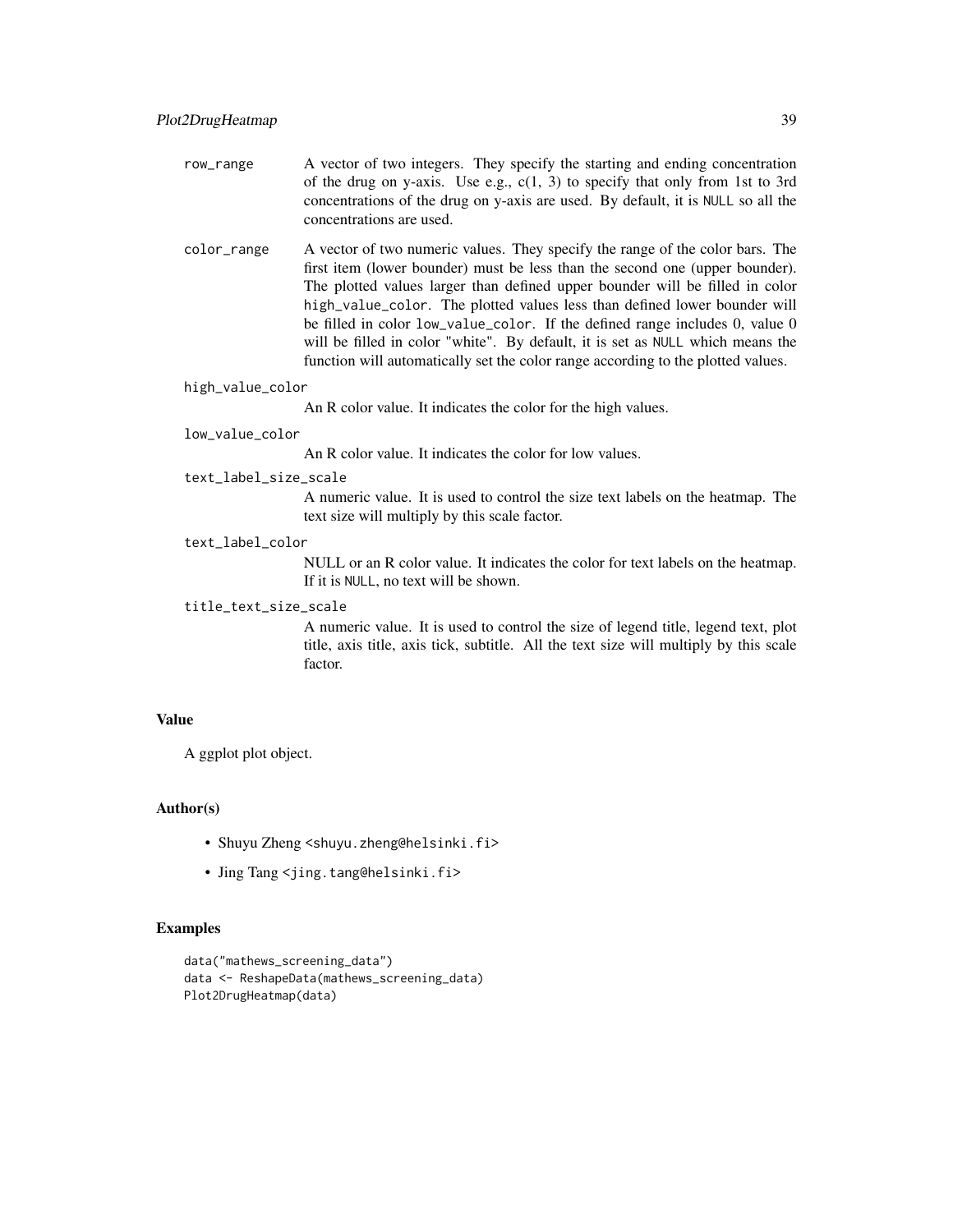<span id="page-39-0"></span>

This function will generate a surface plot for 2-drug combinations. The axes are the dosage for each drug. The values could be observed response, synergy scores or the reference effects calculated from different models.

#### Usage

```
Plot2DrugSurface(
  data,
  plot_block = 1,
  drugs = c(1, 2),
  plot_value = "response",
  summary_statistic = NULL,
  plot_title = NULL,
  interpolate_len = 2,
  axis_line = FALSE,
  col_range = NULL,
  row_range = NULL,
  z_range = NULL,
  color_range = NULL,
  dynamic = FALSE,
  grid = TRUE,high_value_color = "#FF0000",
  low_value_color = "#00FF00",
  text_size_scale = 1
\mathcal{E}
```
# Arguments

| data       | A list object generated by function ReshapeData.                                                                                                                                                                                                                                   |
|------------|------------------------------------------------------------------------------------------------------------------------------------------------------------------------------------------------------------------------------------------------------------------------------------|
| plot_block | A character/integer. It indicates the block ID for the block to visualize.                                                                                                                                                                                                         |
| drugs      | A vector of characters or integers with length of 2. It contains the index for two<br>drugs to plot. For example, $c(1, 2)$ indicates to plot "drug1" and "drug2" in the<br>input data.                                                                                            |
| plot_value | A character value. It indicates the score or response value to be visualized. If<br>the data is the direct output from ReshapeData, the available values for this<br>parameter are:                                                                                                |
|            | • response origin The original response value in input data. It might be $\%$<br>inhibition or $%$ viability.                                                                                                                                                                      |
|            | $\mathbb{R}^n$ and $\mathbb{R}^n$ in the $\mathbb{R}^n$ in the $\mathbb{R}^n$ in the $\mathbb{R}^n$ in the $\mathbb{R}^n$ in the $\mathbb{R}^n$ in the $\mathbb{R}^n$ in the $\mathbb{R}^n$ in the $\mathbb{R}^n$ in the $\mathbb{R}^n$ in the $\mathbb{R}^n$ in the $\mathbb{R}^$ |

• response The % inhibition after preprocess by function [ReshapeData](#page-59-1)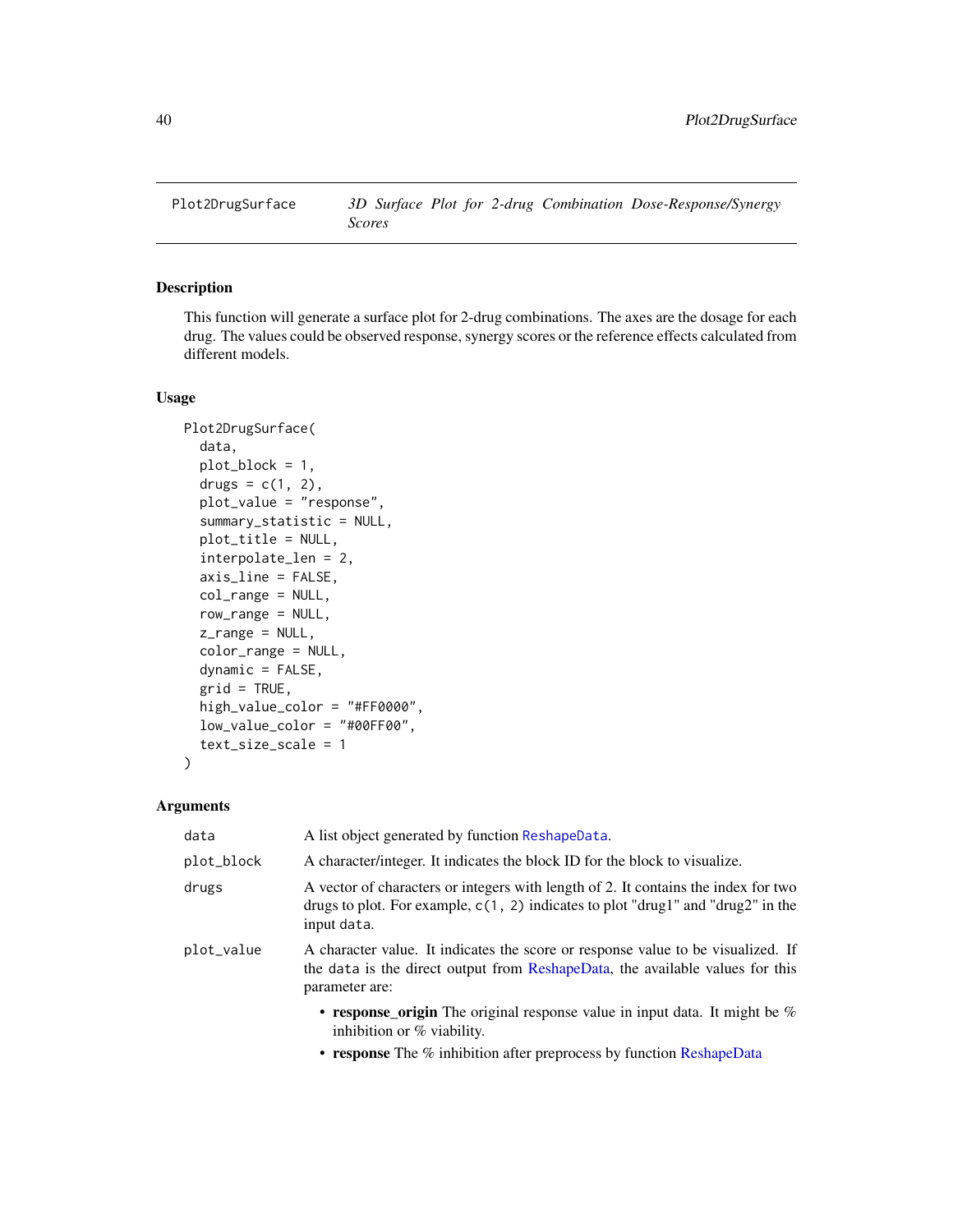<span id="page-40-0"></span>If the data is the output from [CalculateSynergy,](#page-20-1) following values are also available:

- ZIP\_ref, Bliss\_ref, HSA\_ref, Loewe\_ref The reference additive effects calculated by ZIP, Bliss, HSA or Loewe model, respectively.
- ZIP\_synergy, Bliss\_synergy, HSA\_synergy, Loewe\_synergy The synergy score calculated by ZIP, Bliss, HSA or Loewe model, respectively.
- **ZIP** fit The response fitted by **ZIP** model.

#### summary\_statistic

A vector of characters or NULL. It indicates the summary statistics for all the plot\_value in whole combination matrix. Available values are:

- mean Median value for all the responses or synergy scores in the matrix and the p-value if it is valid;
- median Median value for all the responses or synergy scores in the matrix;
- quantile 90 90% quantile. User could change the number to print different sample quantile. For example quantile\_50 equal to median.

If it is NULL, no statistics will be printed.

- plot\_title A character value. It specifies the plot title. If it is NULL, the function will automatically generate a title.
- interpolate\_len

An integer. It specifies how many values need to be interpolated between two concentrations. It is used to control the smoothness of the synergy surface.

- axis\_line A logical value. It specifies whether to show the axis lines and ticks in dynamic plot. Axis lines are always shown in the static plot.
- col\_range A vector of two integers. They specify the starting and ending concentration of the drug on x-axis. Use e.g.,  $c(1, 3)$  to specify that only from 1st to 3rd concentrations of the drug on x-axis are used. By default, it is NULL so all the concentrations are used.
- row\_range A vector of two integers. They specify the starting and ending concentration of the drug on y-axis. Use e.g.,  $c(1, 3)$  to specify that only from 1st to 3rd concentrations of the drug on y-axis are used. By default, it is NULL so all the concentrations are used.
- z\_range A vector of two numeric values. They specify the range of z-axis plotted. Default value is NULL. The function automatically set the range.
- color\_range A vector of two numeric values. They specify the range of the color bars. The first item (lower bounder) must be less than the second one (upper bounder). The plotted values larger than defined upper bounder will be filled in color high\_value\_color. The plotted values less than defined lower bounder will be filled in color low\_value\_color. If the defined range includes 0, value 0 will be filled in color "white". By default, it is set as NULL which means the function will automatically set the color range according to the plotted values.
- dynamic A logical value. If it is TRUE, this function will use [plot\\_ly](#page-0-0) to generate an interactive plot. If it is FALSE, this function will use [wireframe](#page-0-0) to generate a static plot.
- grid A logical value. It indicates whether to add grids on the surface.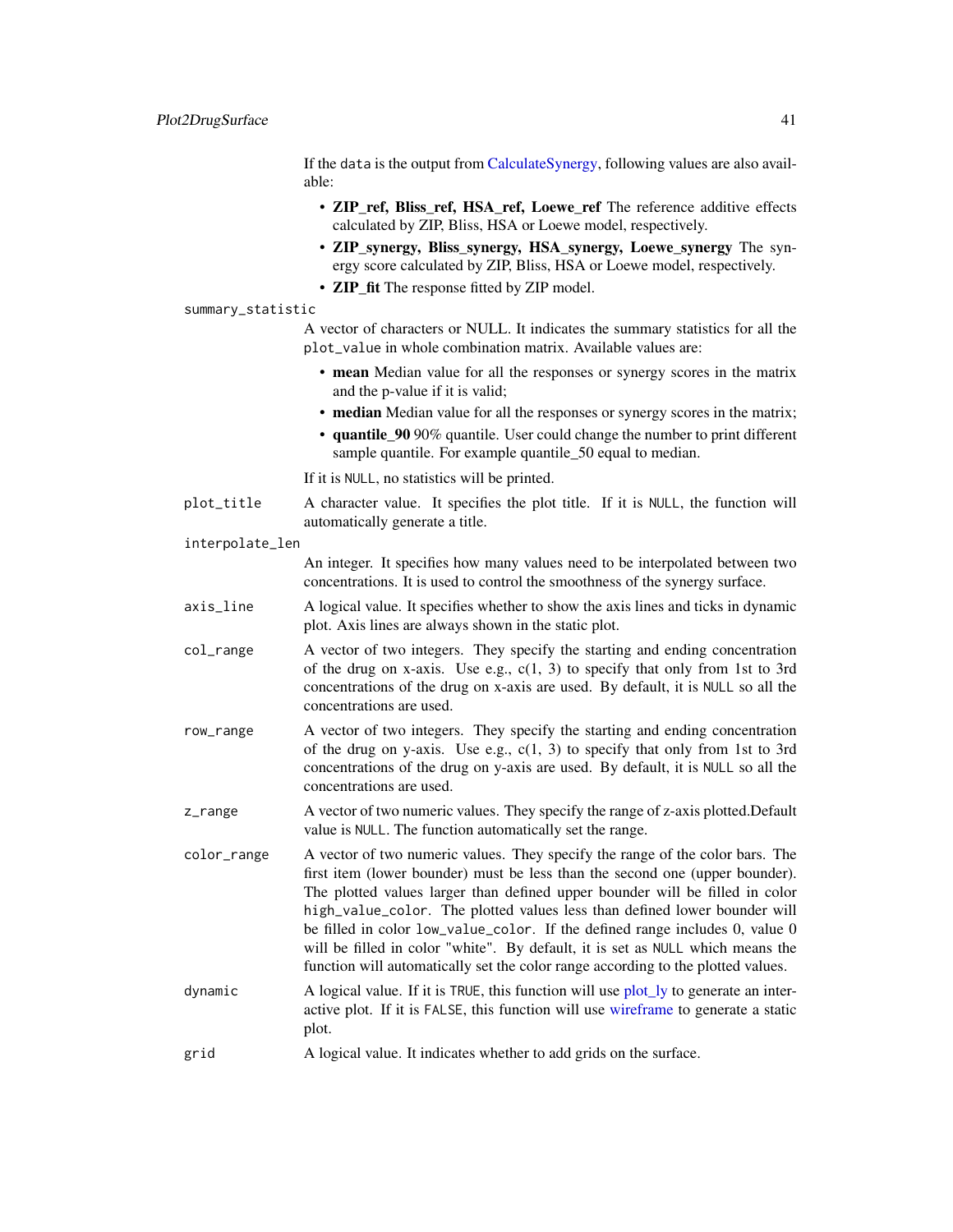<span id="page-41-0"></span>

| high_value_color |                                                                                                                               |
|------------------|-------------------------------------------------------------------------------------------------------------------------------|
|                  | An R color value. It indicates the color for the high values.                                                                 |
| low_value_color  |                                                                                                                               |
|                  | An R color value. It indicates the color for low values.                                                                      |
| text_size_scale  |                                                                                                                               |
|                  | A numeric value. It is used to control the size of text in the plot. All the text size<br>will multiply by this scale factor. |

# Value

If dynamic = FALSE, this function will return a plot project recorded by [recordPlot.](#page-0-0) If dynamic = FALSE, this function will return a plotly plot object.

#### Author(s)

- Shuyu Zheng <shuyu.zheng@helsinki.fi>
- Jing Tang <jing.tang@helsinki.fi>

#### Examples

```
data("mathews_screening_data")
data <- ReshapeData(mathews_screening_data)
Plot2DrugSurface(data)
Plot2DrugSurface(data, dynamic = TRUE)
```
PlotBarometer *Plot Barometer for Responses at One Data Point*

# Description

This function will plot a barometer. The needle will point at the response (% inhibition) at the data point specified by plot\_concs. The reference additive effects calculated by different models will be marked on the bar if they are included in input data.

# Usage

```
PlotBarometer(
  data,
  plot_block = 1,
 plot_concs,
  graduation_color = "#6C6C6C",
  needle_color = "#6C6C6C",
  needle_text_size = 5,
  needle_text_offset = 2,
  graduation_label_size = 4,
  graduation_label_offset = 0.7,
  annotation_label_size = 4,
  annotation_label_offset = 0.6,
```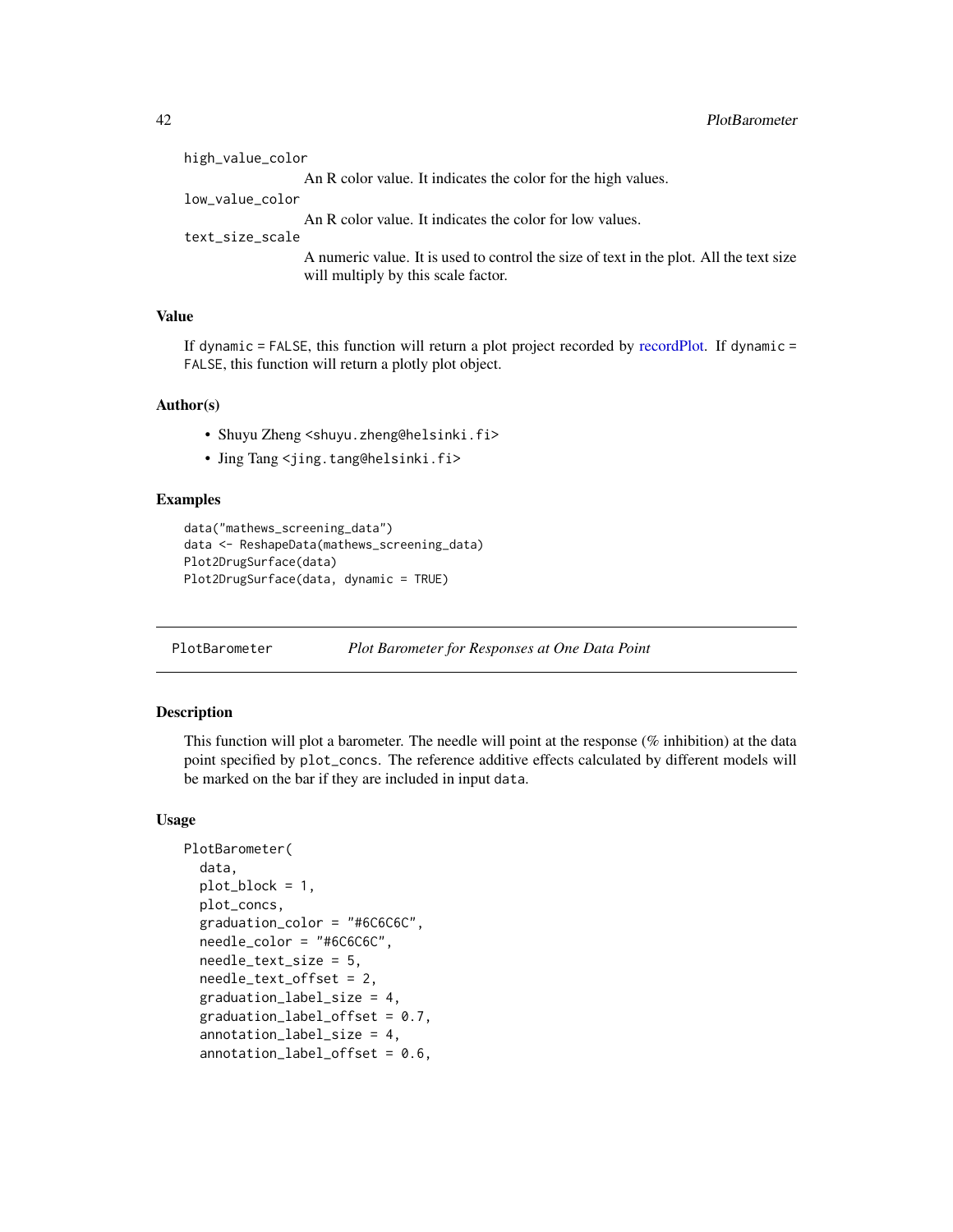# <span id="page-42-0"></span>PlotBarometer 43

```
annotation_label_color = "#6C6C6C",
font_family = ",
color_b = "#8f1b01",color_bar_outer = 9,
color\_bar\_inner = 8,
major_graduation_outer = 7.8,
minor_graduation_inner = 7.5,
major_graduation_inner = 7,
show_concs = TRUE
```

```
\mathcal{L}
```
# Arguments

| data                    | A list object generated by function CalculateSynergy.                                                                                                                                                                                  |  |
|-------------------------|----------------------------------------------------------------------------------------------------------------------------------------------------------------------------------------------------------------------------------------|--|
| plot_block              | An integer or character. It indicates the block id for the combination matrix to<br>visualize.                                                                                                                                         |  |
| plot_concs              | A vector of numeric values with the length same as the number of drugs in<br>selected block. It contains the concentrations for "drug1", "drug2",  The data<br>point selected by these concentrations will be highlighted in the plot. |  |
| graduation_color        |                                                                                                                                                                                                                                        |  |
|                         | An R color value. It indicates the color of the graduation texts and ticks.                                                                                                                                                            |  |
| needle_color            | An R color value. It indicates the color of the needle.                                                                                                                                                                                |  |
| needle_text_size        |                                                                                                                                                                                                                                        |  |
|                         | A numeric value. It indicates the size of the text near the center of barometer<br>which showing the response value. The unit is "mm".                                                                                                 |  |
| needle_text_offset      |                                                                                                                                                                                                                                        |  |
|                         | A numeric value. It is used to set the position of the response values text.<br>Smaller value means the text is closer to the center.                                                                                                  |  |
| graduation_label_size   |                                                                                                                                                                                                                                        |  |
|                         | A numeric value. It indicates the size of the graduation texts. The unit is "mm".                                                                                                                                                      |  |
| graduation_label_offset |                                                                                                                                                                                                                                        |  |
|                         | A numeric value. It is used to set the position of graduation texts. Smaller values<br>means the graduation texts is closer to the ticks. It ranges from 0 to 1.                                                                       |  |
| annotation_label_size   |                                                                                                                                                                                                                                        |  |
|                         | A numeric value. It indicates the size of the labels for the additive effects at the<br>out-most layer. The unit is "mm".                                                                                                              |  |
| annotation_label_offset |                                                                                                                                                                                                                                        |  |
|                         | A numeric value. It is used to set the position of additive effect labels. Smaller<br>values means the labels is closer to the color bar. It ranges from 0 to 1.                                                                       |  |
| annotation_label_color  |                                                                                                                                                                                                                                        |  |
|                         | An R color value. It indicates the color of the additive effects at the out-most<br>layer.                                                                                                                                             |  |
| font_family             | The font family for all the texts in the plot.                                                                                                                                                                                         |  |
| color_bar_color         |                                                                                                                                                                                                                                        |  |
|                         | An R color value. It indicates the color of the largest value in the color bar.                                                                                                                                                        |  |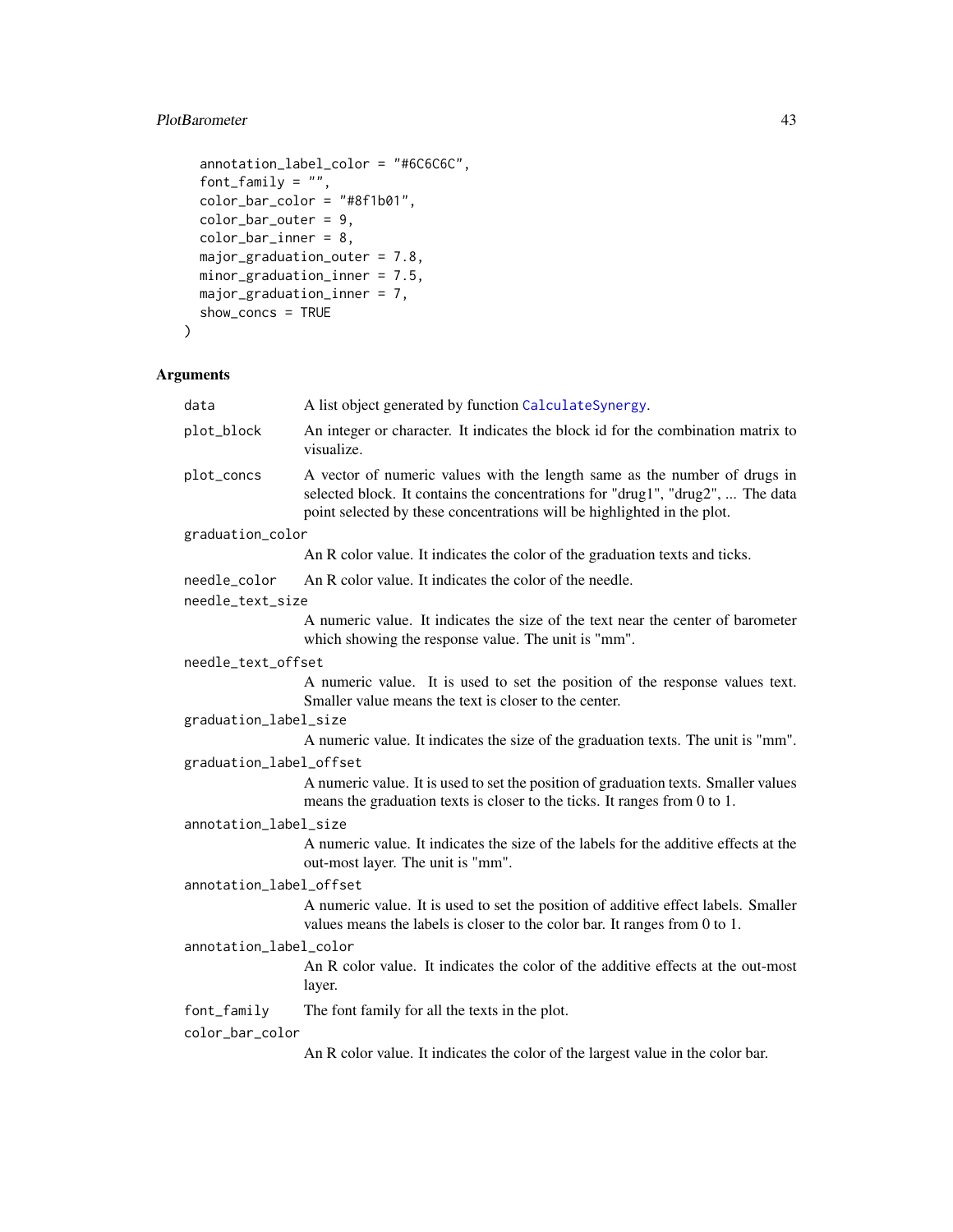| color_bar_outer        |                                                                                                                                                                                  |  |
|------------------------|----------------------------------------------------------------------------------------------------------------------------------------------------------------------------------|--|
|                        | A numerical value. It indicates the proportion of the radius for the outer side of<br>color bar comparing to the outermost edge for plotting area. It ranges from 0 to<br>1.     |  |
| color_bar_inner        |                                                                                                                                                                                  |  |
|                        | A numerical value. It indicates the proportion of the radius for the inner side of<br>color bar comparing to the outermost edge for plotting area. It ranges from 0 to<br>1.     |  |
| major_graduation_outer |                                                                                                                                                                                  |  |
|                        | A numerical value. It indicates the proportion of the radius for the outer side of<br>graduation comparing to the outermost edge for plotting area. It ranges from 0<br>to $1$ . |  |
| minor_graduation_inner |                                                                                                                                                                                  |  |
|                        | A numerical value. It indicates the proportion of the radius for the outer side of<br>graduation comparing to the outermost edge for plotting area. It ranges from 0<br>to $1$ . |  |
| major_graduation_inner |                                                                                                                                                                                  |  |
|                        | A numerical value. It indicates the proportion of the radius for the outer side of<br>graduation comparing to the outermost edge for plotting area. It ranges from 0<br>to $1$ . |  |
| show_concs             | A logical value. If it is TRUE, the concentration of drugs will be shown on the<br>plot.                                                                                         |  |
|                        |                                                                                                                                                                                  |  |

#### Value

A ggplot object.

# Author(s)

- Shuyu Zheng <shuyu.zheng@helsinki.fi>
- Jing Tang <jing.tang@helsinki.fi>

#### References

Tang J, Wennerberg K and Aittokallio T (2015) hrefhttps://www.frontiersin.org/articles/10.3389/fphar.2015.00181/fullWhat is synergy? The Saariselkä agreement revisited. Front. Pharmacol. 6:181. doi: 10.3389/fphar.2015.00181

#### Examples

```
data("mathews_screening_data")
data <- ReshapeData(mathews_screening_data)
data <- CalculateSynergy(data, method = c("ZIP", "HSA", "Bliss", "Loewe"))
p <- PlotBarometer(data, plot_block = 1, c(625, 50))
p
```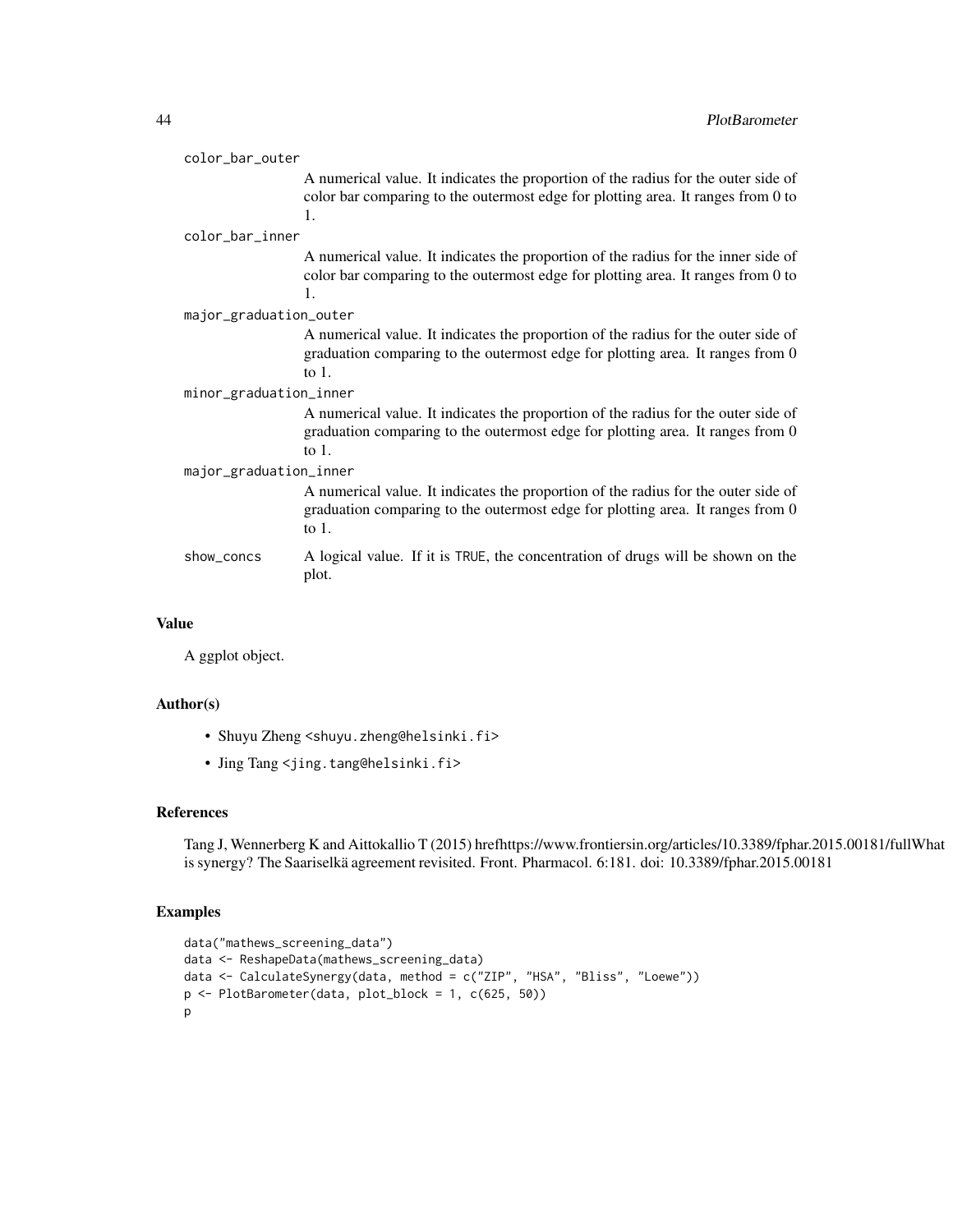<span id="page-44-0"></span>

A function to visualize the drug combination dose-response data

# Usage

```
PlotDoseResponse(
  data,
  block_ids = c(1),
  drugs = c(1, 2),
  adjusted = TRUE,
  statistic = NULL,
  summary_statistic = "mean",
  high_value_color = "#A90217",
  low_value_color = "#2166AC",
  point_color = "#C24B40",
  curve_color = "black",
  curve_ylim = NULL,
  curve_grid = TRUE,
  text_size_scale = 1,
  heatmap_text_label_size_scale = 1,
  heatmap_text_label_color = "#000000",
  heatmap_color_range = NULL,
  curve_plot_title = NULL,
  heatmap_plot_title = NULL,
  Emin = NA,
  Emax = NA,
  save_file = FALSE,
  file_type = "pdf",
  file_name = NULL,
  width = 12,
  height = 6)
```
# Arguments

| data      | A list object generated by function ReshapeData.                                                                                                                                                   |
|-----------|----------------------------------------------------------------------------------------------------------------------------------------------------------------------------------------------------|
| block_ids | A vector of characters/integers or NULL. It contains the block IDs for the blocks<br>to visualize. By default, it is NULL so that the visualization of all the drug<br>combinations in input data. |
| drugs     | A vector of characters or integers with length of 2. It contains the index for two<br>drugs to plot. For example, $c(1, 2)$ indicates to plot "drug1" and "drug2" in the<br>input data.            |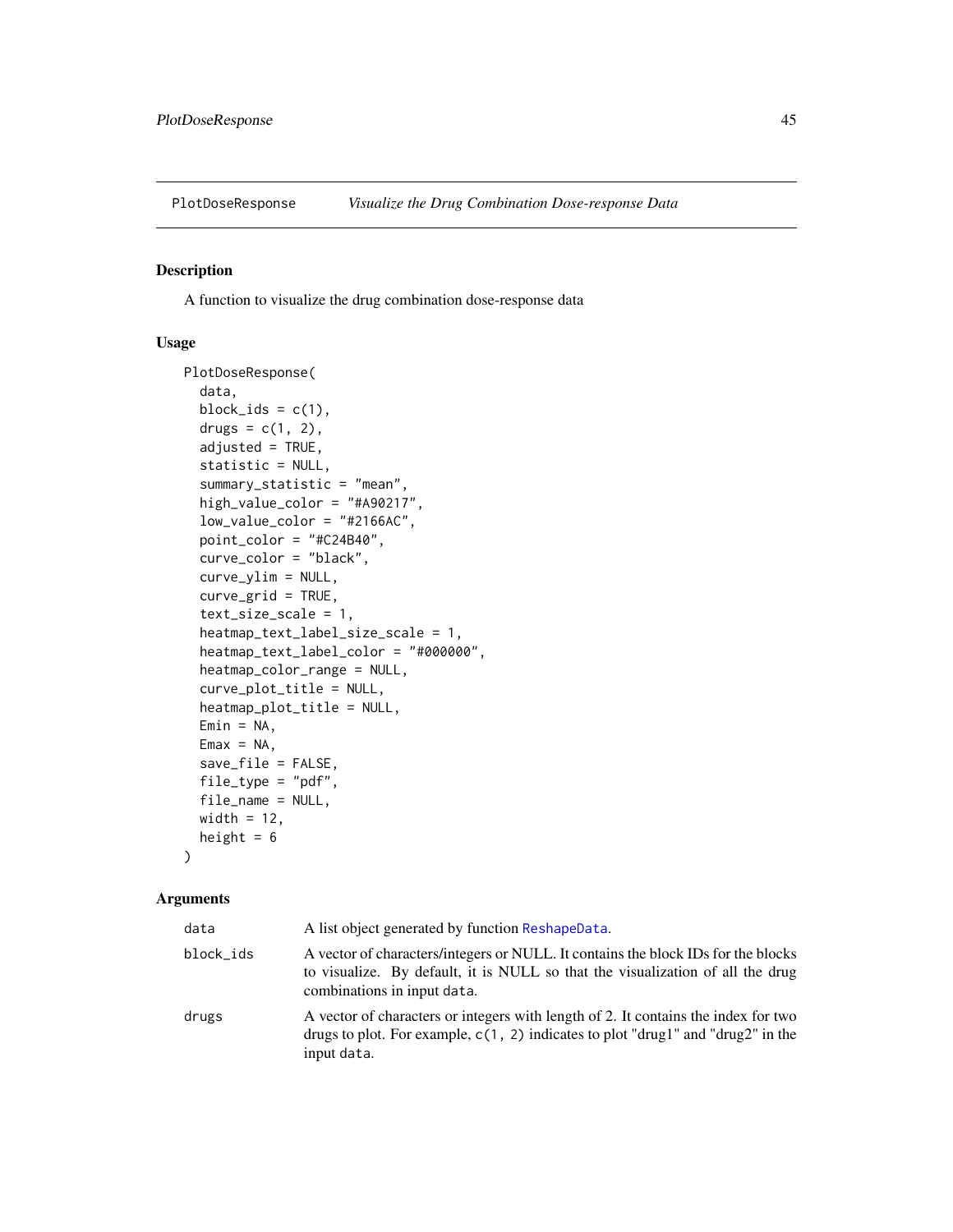adjusted A logical value. If it is FALSE, original response matrix will be plotted. If it is TRUE, adjusted response matrix will be plotted.

statistic A character or NULL. It indicates the statistics printed in the plot while there are replicates in input data. Available values are:

- sem Standard error of mean;
- ci 95

If it is NULL, no statistics will be printed.

summary\_statistic

A vector of characters or NULL. It indicates the summary statistics printed in heatmap for all the plot\_value in whole combination matrix. Available values are:

- mean Median value for all the responses or synergy scores in the matrix and the p-value if it is valid;
- median Median value for all the responses or synergy scores in the matrix;
- quantile\_90 90 print different sample quantile. For example quantile\_50 equal to median.

If it is NULL, no statistics will be printed.

#### high\_value\_color

An R color value. It indicates the color for the high values.

low\_value\_color

An R color value. It indicates the color for low values.

- point\_color An R color value. It indicates the color for points in dose response curve plots.
- curve\_color An R color value. It indicates the color for curves in dose response curve plots.
- curve\_ylim A vector of two numeric values or NULL. It is used to set the y limits  $(y1, y2)$ of the dose-response curve plot. Note that  $y1 > y2$  is allowed and leads to a 'reversed axis'. With the default value, NULL, the function will automatically set the y axis.
- curve\_grid A logical value. It indicates whether to add grids on the dose-response curve pot.
- text\_size\_scale

A numeric value. It is used to control the size of text in the plot. All the text size will multiply by this scale factor.

heatmap\_text\_label\_size\_scale

A numeric value. It is used to control the size of text labels in the heatmap plot. It only works while plot\_type = "heatmap".

heatmap\_text\_label\_color

NULL or an R color value. It is used to control the color of text labels in the heatmap plot. If it is NULL, text label will not be shown.It only works while plot\_type = "heatmap".

heatmap\_color\_range

A vector of two numeric values. They specify the range of the color bar in heatmap plot. The first item (lower bounder) must be less than the second one (upper bounder). The plotted values larger than defined upper bounder will be filled in color high\_value\_color. The plotted values less than defined lower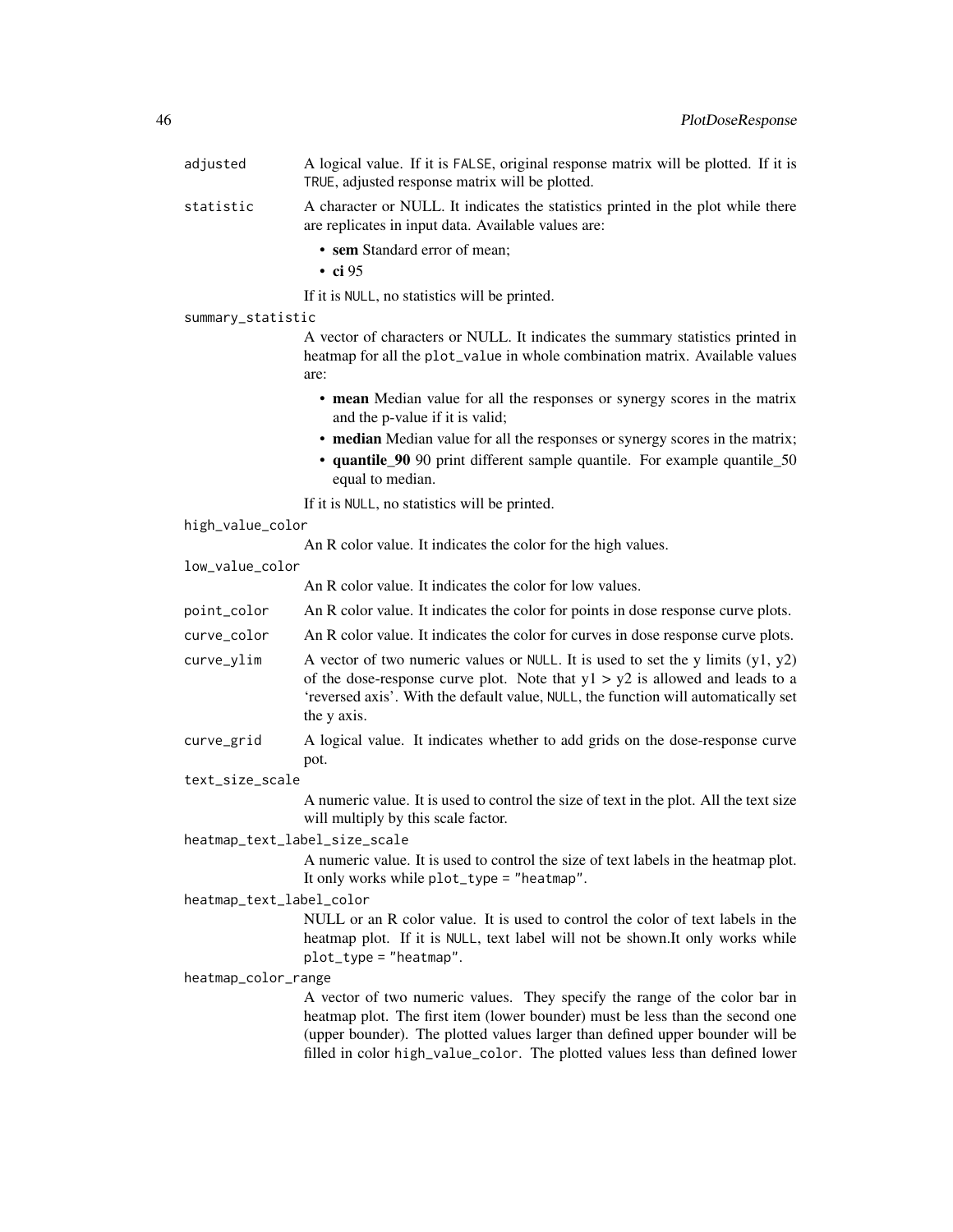<span id="page-46-0"></span>

|                    | bounder will be filled in color low_value_color. If the defined range includes<br>0, value 0 will be filled in color "white". By default, it is set as NULL which<br>means the function will automatically set the color range according to the plotted<br>values. |
|--------------------|--------------------------------------------------------------------------------------------------------------------------------------------------------------------------------------------------------------------------------------------------------------------|
| curve_plot_title   |                                                                                                                                                                                                                                                                    |
|                    | A character value to indicate the plot title for the dose-response curve.                                                                                                                                                                                          |
| heatmap_plot_title |                                                                                                                                                                                                                                                                    |
|                    | A character value to indicate the plot title for the heatmap.                                                                                                                                                                                                      |
| Emin               | A numeric or NA. the minimal effect of the drug used in the 4-parameter log-<br>logistic function to fit the dose-response curve. If it is not NA, it is fixed the<br>value assigned by the user. Default setting is NA.                                           |
| Emax               | A numeric or NA. the maximal effect of the drug used in the 4-parameter log-<br>logistic function to fit the dose-response curve. If it is not NA, it is fixed the<br>value assigned by the user. Default setting is NA.                                           |
| save_file          | A parameter to specify if the visualization results are saved as pdf files in current<br>working directory or not. If it is FALSE, the results are returned as a list of the<br>plots. It is FALSE by default.                                                     |
| file_type          | A character. It indicates the format of files you want to save as. Default is "pdf".<br>Available values are "jpeg", "bmp", "png", "tiff", "pdf", "svg".                                                                                                           |
| file_name          | A character vector. It indicates the file names, if user chose to save the plot to<br>local directory. If it is not defined by user, a default name will be assigned.                                                                                              |
| width              | a numeric value. It indicates the width of saved file.                                                                                                                                                                                                             |
| height             | a numeric value. It indicates the height of saved file.                                                                                                                                                                                                            |

#### Value

A list of plot objects recorded by [recordPlot.](#page-0-0) The plot will be saved into a local file if save\_file = TRUE. If save\_file = FALSE, the plot will be printed in default graphic device.

#### Author(s)

- Shuyu Zheng <shuyu.zheng@helsinki.fi>
- Jing Tang <jing.tang@helsinki.fi>

# Examples

```
## Not run:
data("mathews_screening_data")
data <- ReshapeData(mathews_screening_data)
plots <- PlotDoseResponse(data)
```
## End(Not run)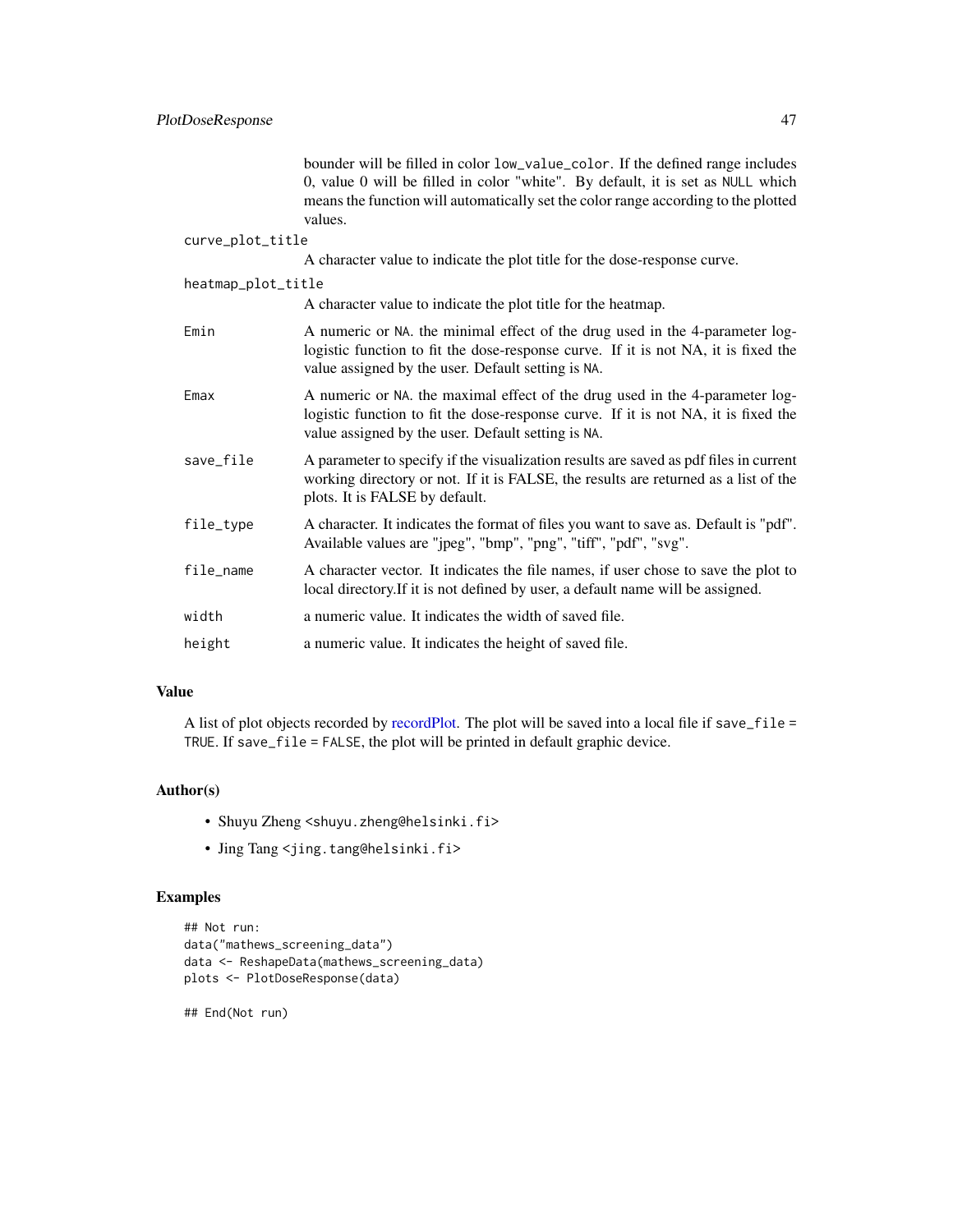<span id="page-47-0"></span>PlotDoseResponseCurve *Plot Dose Response Curve for Single Drug*

#### Description

This function will pot the dose response curve fitted by 4 parameters log-logistic curve.

#### Usage

```
PlotDoseResponseCurve(
  data,
 plot_block = 1,
 drug\_index = 1,
  adjusted = TRUE,
 Emin = NA,
 Emax = NA,
 grid = TRUE,point_color = "#C24B40",
  curve_color = "black",
  text_size_scale = 1,
 plot_title = NULL,
 plot_subtitle = NULL,
 plot_setting = list(cex.lab = 1 * text_size_scale, mgp = c(2, 0.5, 0), font.main = 2,
    font.lab = 1, cex.main = 14/12 \times \text{text\_size\_scale}, bty = "l", lwd = 1.5),
 ylim = NULL,
 plot_new = TRUE,
  record_plot = TRUE
)
```
# Arguments

| data       | A list object generated by function ReshapeData.                                                                                                                                                                         |
|------------|--------------------------------------------------------------------------------------------------------------------------------------------------------------------------------------------------------------------------|
| plot_block | A character/integer. It indicates the block ID for the block to visualize.                                                                                                                                               |
| drug_index | A character/integer. It indicates the index of the drug to plot. For example, 1 or<br>"1" indicates to plot "drug1" in the input data.                                                                                   |
| adjusted   | A logical value. If it is FALSE, original response value will be used to fit the<br>curve. If it is TRUE, the response values adjusted by (adding noise and/or impu-<br>tation) will be plotted.                         |
| Emin       | A numeric or NA, the minimal effect of the drug used in the 4-parameter log-<br>logistic function to fit the dose-response curve. If it is not NA, it is fixed the<br>value assigned by the user. Default setting is NA. |
| Emax       | A numeric or NA, the maximal effect of the drug used in the 4-parameter log-<br>logistic function to fit the dose-response curve. If it is not NA, it is fixed the<br>value assigned by the user. Default setting is NA. |
| grid       | A logical value. It indicates whether to show the grids in the plots. The default<br>value is TRUE. If $grid = NULL$ or $grid = FALSE$ , there is no grid.                                                               |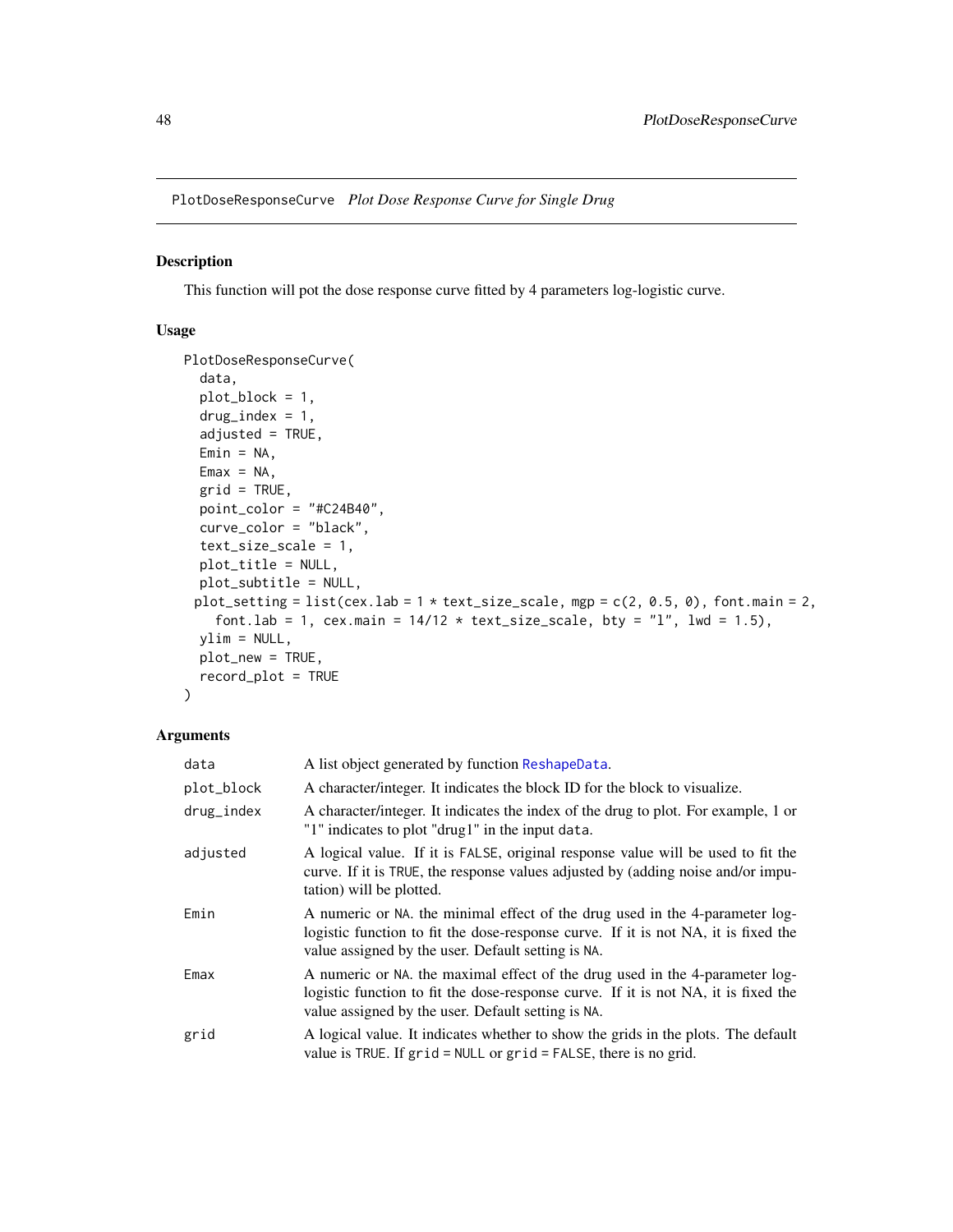<span id="page-48-0"></span>

| point_color     | An R color value. It indicates the color for points in dose response curve plots.                                                                                                                                                                 |
|-----------------|---------------------------------------------------------------------------------------------------------------------------------------------------------------------------------------------------------------------------------------------------|
| curve_color     | An R color value. It indicates the color for curves in dose response curve plots.                                                                                                                                                                 |
| text_size_scale |                                                                                                                                                                                                                                                   |
|                 | A numeric value. It is used to control the size of text in the plot. All the text size<br>will multiply by this scale factor.                                                                                                                     |
| plot_title      | A character value or NULL. It specifies the plot title. If it is NULL, the function<br>will automatically generate a title.                                                                                                                       |
| plot_subtitle   | A character or NULL. It indicates the subtitle for the plot. If it is NULL, the<br>function will automatically generate a subtitle.                                                                                                               |
| plot_setting    | A list of graphical arguments. The arguments are passed to par function to<br>modify the appearance of plots.                                                                                                                                     |
| ylim            | A vector of two numeric values or NULL. It is used to set the y limits $(y1, y2)$ of<br>the plot. Note that $y1 > y2$ is allowed and leads to a 'reversed axis'. With the<br>default value, NULL, the function will automatically set the y axis. |
| plot_new        | A logic value. If it is TRUE, a new device will be initiate with plot.new. You<br>might want to set it as FALSE while combining with other plots by using layout<br>function.                                                                     |
| record_plot     | A logic value. If it is TRUE, a plot object recorded by recordPlot will be returned.<br>If it is FALSE, this function will return NULL.                                                                                                           |

#### Value

A plot object recorded by [recordPlot](#page-0-0) or NULL.

#### Author(s)

- Shuyu Zheng <shuyu.zheng@helsinki.fi>
- Jing Tang <jing.tang@helsinki.fi>

# Examples

```
data("mathews_screening_data")
data <- ReshapeData(mathews_screening_data)
p <- PlotDoseResponseCurve(data, plot_block = 1, drug_index = 2, grid = NULL)
replayPlot(p)
```
<span id="page-48-1"></span>PlotMultiDrugBar *Bar Plot for Multi-drug Combination Dose-Response/Synergy Scores*

# Description

This function will generate a group of bar plots for one drug combination block. Each panel (columns) visualize the concentrations for all the drugs and metrics specified by plot\_values. Each row represents a data point in the combination data. The data point specified by highlight\_row will be highlighted in different color.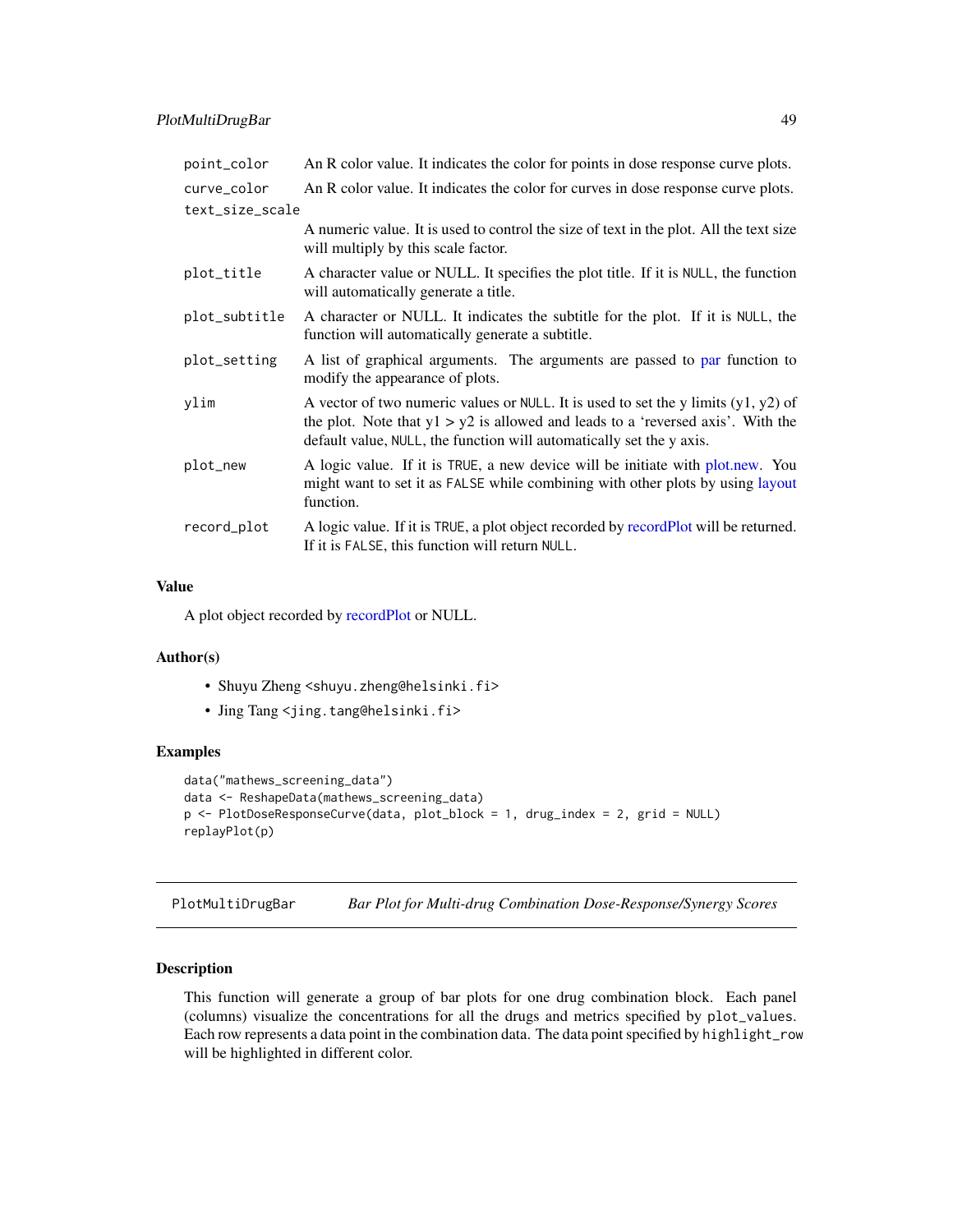# Usage

```
PlotMultiDrugBar(
  data,
 plot_block = 1,
 plot_value = c("response", "response_origin"),
  sort_by = "response",
 highlight_row = NULL,
 pos_value_color = "#CC3311",
 neg_value_color = "#448BD4",
 highlight_pos_color = "#A90217",
 highlight_neg_color = "#2166AC",
 panel_title_size = 10,
  axis_text_size = 10,
 highlight_label_size = 5,
 data_table = FALSE
\mathcal{L}
```
#### Arguments

| data            | A list object generated by function ReshapeData.                                                                                                                                                                                       |
|-----------------|----------------------------------------------------------------------------------------------------------------------------------------------------------------------------------------------------------------------------------------|
| plot_block      | A character/integer. It indicates the block ID for the block to visualize.                                                                                                                                                             |
| plot_value      | A vector of characters. It contains the name of one or more metrics to be vi-<br>sualized. If the data is the direct output from ReshapeData, the values for this<br>parameter are:                                                    |
|                 | • response origin The original response value in input data. It might be $%$<br>inhibition or % viability.                                                                                                                             |
|                 | • response The % inhibition after preprocess by function ReshapeData                                                                                                                                                                   |
|                 | If the data is the output from CalculateSynergy, following values are also avail-<br>able:                                                                                                                                             |
|                 | • ZIP_ref, Bliss_ref, HSA_ref, Loewe_ref The reference additive effects<br>calculated by ZIP, Bliss, HSA or Loewe model, respectively.                                                                                                 |
|                 | • ZIP_synergy, Bliss_synergy, HSA_synergy, Loewe_synergy The syn-<br>ergy score calculated by ZIP, Bliss, HSA or Loewe model, respectively.                                                                                            |
|                 | • ZIP_fit The response fitted by ZIP model.                                                                                                                                                                                            |
| sort_by         | A character. It indicates by which metric the bars (data points) will be sorted. It<br>could be one of the available values for plot_value or one of the concentration<br>columns (e.g. "cocn1", "conc2", )                            |
| highlight_row   | A vector of numeric values with the length same as the number of drugs in<br>selected block. It contains the concentrations for "drug1", "drug2",  The data<br>point selected by these concentrations will be highlighted in the plot. |
| pos_value_color |                                                                                                                                                                                                                                        |
|                 | An R color value. It indicates the color for the positive values.                                                                                                                                                                      |
| neg_value_color |                                                                                                                                                                                                                                        |
|                 | An R color value. It indicates the color for the negative values.                                                                                                                                                                      |

<span id="page-49-0"></span>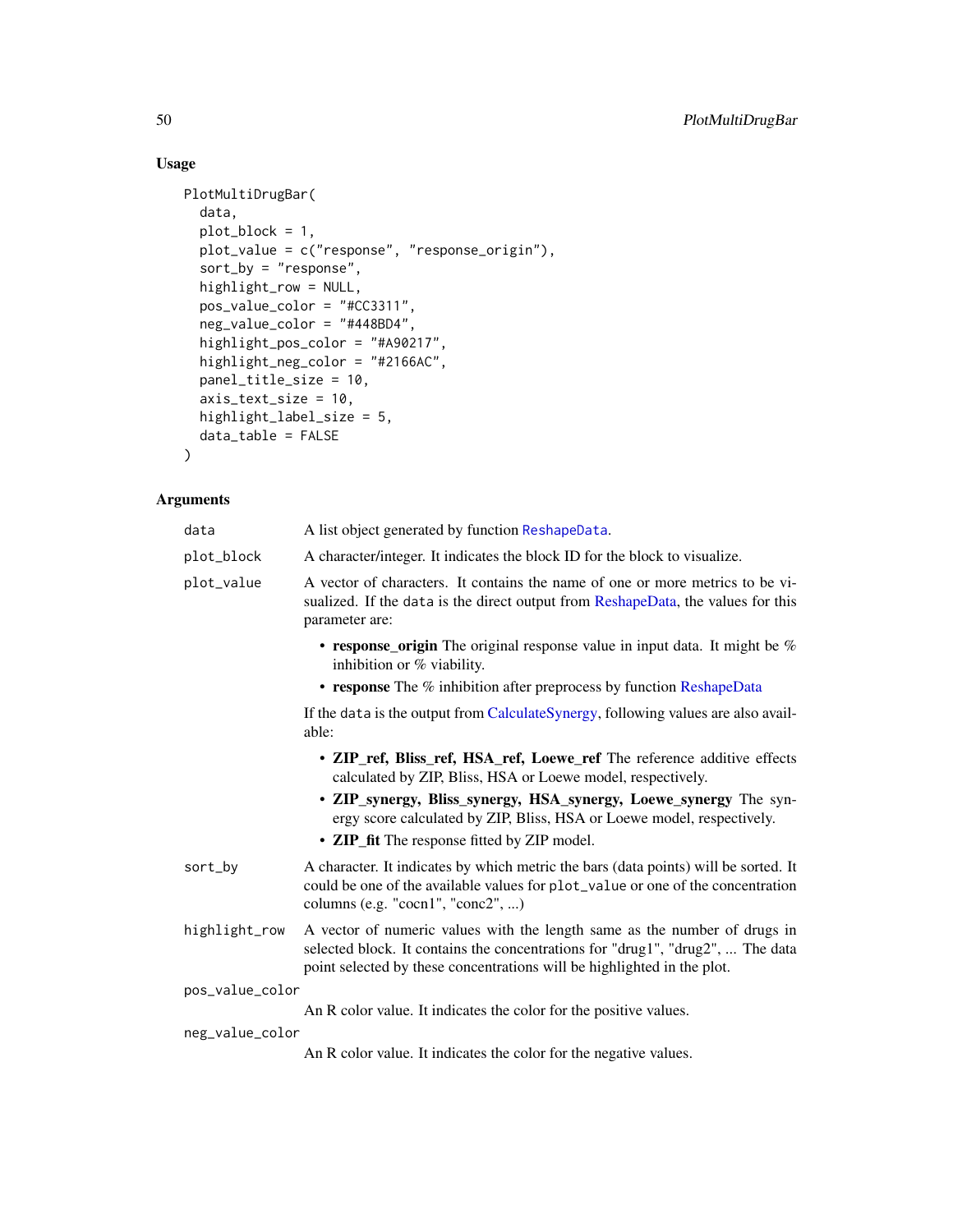# <span id="page-50-0"></span>PlotMultiDrugSurface 51

| highlight_pos_color  |                                                                                            |
|----------------------|--------------------------------------------------------------------------------------------|
|                      | An R color value. It indicates the highlight color for the positive values.                |
| highlight_neg_color  |                                                                                            |
|                      | An R color value. It indicates the highlight color for the negative values.                |
| panel_title_size     |                                                                                            |
|                      | A numeric value. It indicates the size of panel titles in unit "mm".                       |
| highlight_label_size | axis_text_size A numeric value. It indicates the size of axis texts in unit "mm".          |
|                      | A numeric value. It indicates the size of the labels for highlighted rows in unit<br>"mm". |
| data_table           | A logic value. If it is TRUE, the data frame used for plotting will be output.             |

# Value

A ggplot object. If data\_table = TRUE, the output will be a list containing a ggplot object and a data frame used for plotting.

#### Author(s)

- Shuyu Zheng <shuyu.zheng@helsinki.fi>
- Jing Tang <jing.tang@helsinki.fi>

#### Examples

```
data("NCATS_screening_data")
data <- ReshapeData(NCATS_screening_data)
data <- CalculateSynergy(data, method = c("HSA"))
p <- PlotMultiDrugBar(data,
  plot_block = 1,
  plot_value = c("response", "HSA_ref", "HSA_synergy"),
  highlight_row = c(0, 0, 0),
  sort_by = "HSA_synergy"
)
p
```
<span id="page-50-1"></span>PlotMultiDrugSurface *3D Plot for Multi-drug Combination Dose-Response/Synergy Scores*

# Description

This function will generate a dynamic 3D plot response values or synergy scores for all the observed data points in a multi-drug combination block. The concentrations of drugs will be projected to 2 dimensions and plot along x an y axis. A surface for the selected plot\_value and points for all the concentration combinations will be plotted.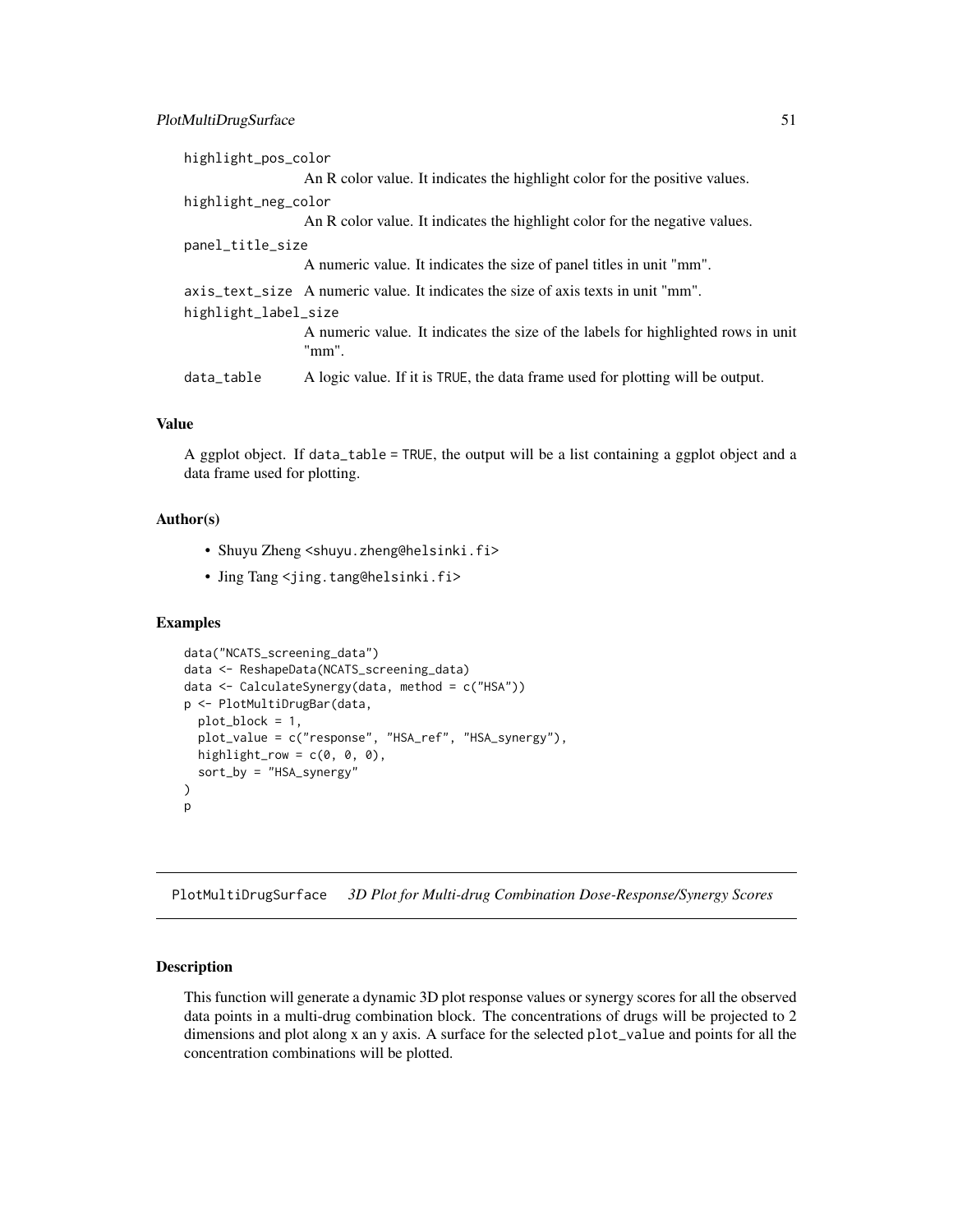# Usage

```
PlotMultiDrugSurface(
  data,
  plot_block = 1,
 plot_value = "response",
  summary_statistic = NULL,
 plot_title = NULL,
  distance_method = "mahalanobis",
  high_value_color = "#FF0000",
  low_value_color = "#00FF00",
  show_data_points = TRUE,
 point_color = "#DDA137",
  text_size_scale = 1,
  axis_line = FALSE,
  colorbar_tick = FALSE,
 x_range = NULL,
 y_range = NULL,
 z_range = NULL,
  color_range = NULL,
 camera_width = NULL,
 camera_height = NULL,
  camera_scale = 1
\mathcal{L}
```
# Arguments

| data              | A list object generated by function ReshapeData.                                                                                                                                    |
|-------------------|-------------------------------------------------------------------------------------------------------------------------------------------------------------------------------------|
| plot_block        | A character/integer. It indicates the block ID for the block to visualize.                                                                                                          |
| plot_value        | A vector of characters. It contains the name of one or more metrics to be vi-<br>sualized. If the data is the direct output from ReshapeData, the values for this<br>parameter are: |
|                   | • response_origin The original response value in input data. It might be $%$<br>inhibition or % viability.                                                                          |
|                   | • response The % inhibition after preprocess by function ReshapeData                                                                                                                |
|                   | If the data is the output from CalculateSynergy, following values are also avail-<br>able:                                                                                          |
|                   | • ZIP_ref, Bliss_ref, HSA_ref, Loewe_ref The reference additive effects<br>calculated by ZIP, Bliss, HSA or Loewe model, respectively.                                              |
|                   | • ZIP_synergy, Bliss_synergy, HSA_synergy, Loewe_synergy The syn-<br>ergy score calculated by ZIP, Bliss, HSA or Loewe model, respectively.                                         |
|                   | • ZIP_fit The response fitted by ZIP model.                                                                                                                                         |
| summary_statistic |                                                                                                                                                                                     |
|                   | A vector of characters or NULL. It indicates the summary statistics for all the<br>plot_value in whole combination matrix. Available values are:                                    |
|                   | • mean Median value for all the responses or synergy scores in the matrix<br>and the p-value if it is valid;                                                                        |
|                   |                                                                                                                                                                                     |

<span id="page-51-0"></span>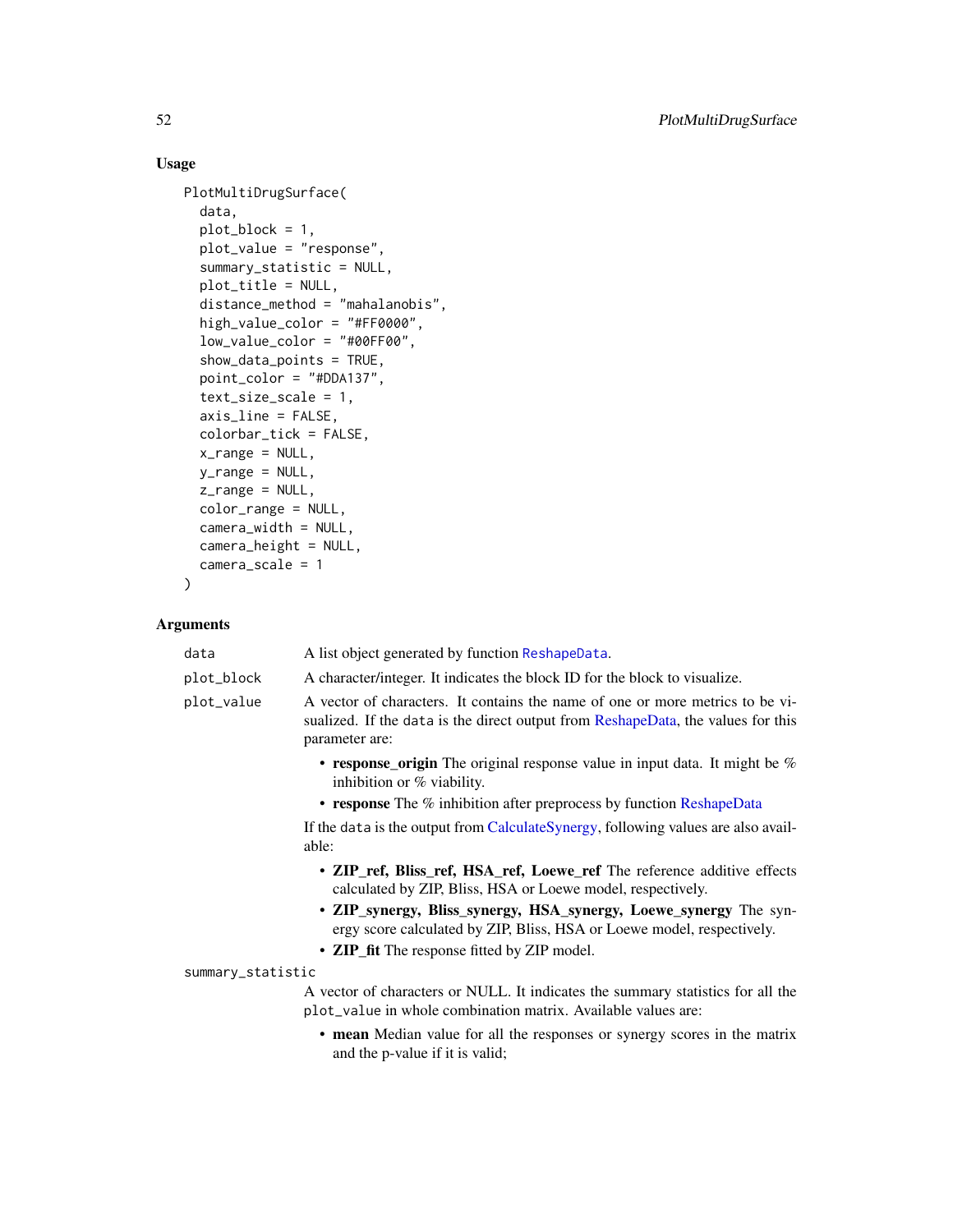<span id="page-52-0"></span>

|                  | • median Median value for all the responses or synergy scores in the matrix;<br>• quantile_90 90% quantile. User could change the number to print different<br>sample quantile. For example quantile_50 equal to median.                                                                                                                                                                                                                                                                                                                                                         |
|------------------|----------------------------------------------------------------------------------------------------------------------------------------------------------------------------------------------------------------------------------------------------------------------------------------------------------------------------------------------------------------------------------------------------------------------------------------------------------------------------------------------------------------------------------------------------------------------------------|
|                  | If it is NULL, no statistics will be printed.                                                                                                                                                                                                                                                                                                                                                                                                                                                                                                                                    |
| plot_title       | A charactor value. It specifies the plot title. If it is NULL, the function will<br>automatically generate a title.                                                                                                                                                                                                                                                                                                                                                                                                                                                              |
| distance_method  |                                                                                                                                                                                                                                                                                                                                                                                                                                                                                                                                                                                  |
|                  | The methods to calculate the distance between different data points from the<br>concentration of drugs. The distance matrix is used for dimension reduction.<br>This parameter is used to set the parameter method for vegdist. The default<br>values is "mahalanobis".                                                                                                                                                                                                                                                                                                          |
| high_value_color |                                                                                                                                                                                                                                                                                                                                                                                                                                                                                                                                                                                  |
|                  | An R color value. It indicates the color for the high values.                                                                                                                                                                                                                                                                                                                                                                                                                                                                                                                    |
| low_value_color  | An R color value. It indicates the color for low values.                                                                                                                                                                                                                                                                                                                                                                                                                                                                                                                         |
| show_data_points |                                                                                                                                                                                                                                                                                                                                                                                                                                                                                                                                                                                  |
|                  | A logical value. If it is TRUE, the raw data points will be shown on the plot. If it<br>is FALSE, no points will be plotted.                                                                                                                                                                                                                                                                                                                                                                                                                                                     |
| point_color      | An R color value. It indicates the color for data points.                                                                                                                                                                                                                                                                                                                                                                                                                                                                                                                        |
| text_size_scale  |                                                                                                                                                                                                                                                                                                                                                                                                                                                                                                                                                                                  |
|                  | A numeric value. It is used to control the size of text in the plot. All the text size<br>will multiply by this scale factor.                                                                                                                                                                                                                                                                                                                                                                                                                                                    |
| axis_line        | A logical value. Whether to show the axis lines and ticks.                                                                                                                                                                                                                                                                                                                                                                                                                                                                                                                       |
| colorbar_tick    | A logical value. Whether to show the ticks on color bar.                                                                                                                                                                                                                                                                                                                                                                                                                                                                                                                         |
| x_range          | A numeric vector with two values or NULL. It is used to set the range of x axis<br>(coordinate 1). For example, $c(-5, 5)$ means coordinate 1 ranges from -5 to 5<br>in the plot. Default value is NULL. The function automatically set the range.                                                                                                                                                                                                                                                                                                                               |
| y_range          | A numeric vector with two values or NULL. It is used to set the range of y axis<br>(coordinate 2). For example, $c(-5, 5)$ means coordinate 2 ranges from -5 to 5<br>in the plot. Default value is NULL. The function automatically set the range.                                                                                                                                                                                                                                                                                                                               |
| z_range          | A vector of two numeric values. They specify the range of z-axis plotted. Default<br>value is NULL. The function automatically set the range.                                                                                                                                                                                                                                                                                                                                                                                                                                    |
| color_range      | A vector of two numeric values. They specify the range of the color bars. The<br>first item (lower bounder) must be less than the second one (upper bounder).<br>The plotted values larger than defined upper bounder will be filled in color<br>high_value_color. The plotted values less than defined lower bounder will<br>be filled in color low_value_color. If the defined range includes 0, value 0<br>will be filled in color "white". By default, it is set as NULL which means the<br>function will automatically set the color range according to the plotted values. |
| camera_width     | A numeric value or NULL. It indicates the output figure's width on pixel.                                                                                                                                                                                                                                                                                                                                                                                                                                                                                                        |
| camera_height    | A numeric value or NULL. It indicates the output figure's height on pixel.                                                                                                                                                                                                                                                                                                                                                                                                                                                                                                       |
| camera_scale     | A numeric value. The output plot while clicking the camera button.will multiply<br>title/legend/axis/canvas sizes by this factor.                                                                                                                                                                                                                                                                                                                                                                                                                                                |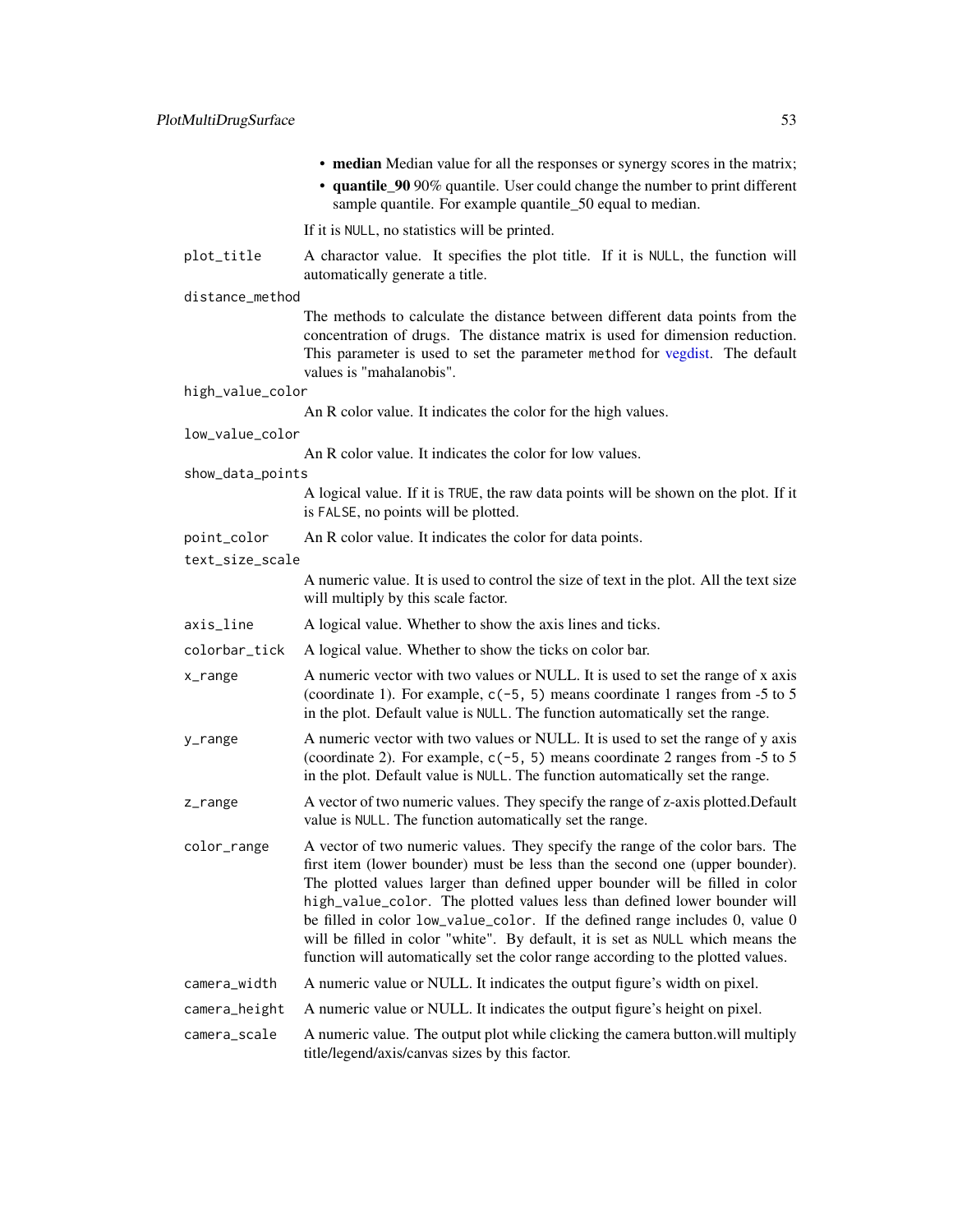# <span id="page-53-0"></span>Value

A plotly plot object.

#### Author(s)

- Shuyu Zheng <shuyu.zheng@helsinki.fi>
- Jing Tang <jing.tang@helsinki.fi>

# Examples

```
data("NCATS_screening_data")
data <- ReshapeData(NCATS_screening_data)
p <- PlotMultiDrugSurface(
  data,
  plot_block = 1,
  plot_value = "response",
  show_data_points = TRUE,
  distance_method = "mahalanobis",
  summary_statistic = "mean"
)
p
```
PlotSensitivitySynergy

*Plot Sensitive-Synergy Plot for All the Combinations in the Input Data*

# Description

This function will generate a scatter plot for all the combinations in the input data. The x-axis is the Combination Sensitive score (CSS).

#### Usage

```
PlotSensitivitySynergy(
  data,
  plot_synergy,
  point_size = 1,
  point_color = "#2D72AD",
  show_labels = FALSE,
  point_label_color = "#2D72AD",
  label\_size = 10.dynamic = FALSE,
  plot_title = NULL,
  axis_line = FALSE,
  text_size_scale = 1
)
```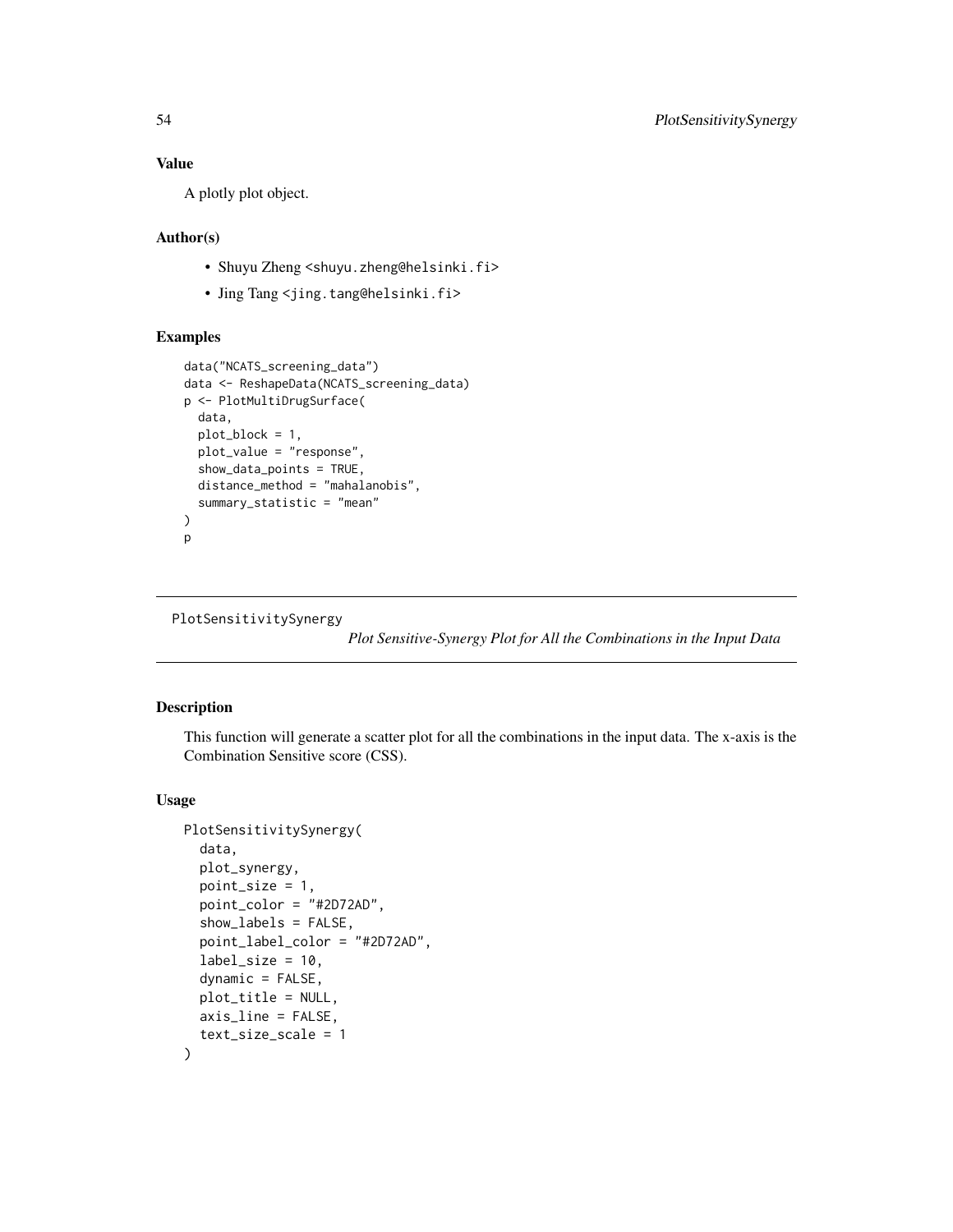# <span id="page-54-0"></span>Arguments

| data              | A list object has been processed by functions: ReshapeData, CalculateSynergy,<br>and CalculateSensitivity.                                                                          |
|-------------------|-------------------------------------------------------------------------------------------------------------------------------------------------------------------------------------|
| plot_synergy      | A character value. It indicates the synergy score for visualization. The available<br>values are: "ZIP", "HSA", Bliss", "Leowe".                                                    |
| point_size        | A numeric value. It indicates the size of points. The unit is "mm"                                                                                                                  |
| point_color       | An R color value. It indicates the color for the points.                                                                                                                            |
| show_labels       | A logic value. It indicates whether to show the labels along with points or not.                                                                                                    |
| point_label_color |                                                                                                                                                                                     |
|                   | An R color value. It indicates the color for the label of data points.                                                                                                              |
| label_size        | A numeric value. It controls the size of the labels in "pt"                                                                                                                         |
| dynamic           | A logical value. If it is TRUE, this function will use plot_ly to generate an inter-<br>active plot. If it is FALSE, this function will use wireframe to generate a static<br>plot. |
| plot_title        | A character value. It specifies the plot title. If it is NULL, the function will<br>automatically generate a title.                                                                 |
| axis_line         | A logical value. Whether to show the axis lines and ticks.                                                                                                                          |
| text_size_scale   |                                                                                                                                                                                     |
|                   | A numeric value. It is used to control the size of text for axis in the plot. All the<br>text size will multiply by this scale factor.                                              |

#### Value

A ggplot object, while dynamic = FALSE. A plotly object, while dynamic = TRUE.

### Author(s)

- Shuyu Zheng <shuyu.zheng@helsinki.fi>
- Jing Tang <jing.tang@helsinki.fi>

# Examples

```
data("mathews_screening_data")
data <- ReshapeData(mathews_screening_data)
data <- CalculateSynergy(data, method = c("ZIP"))
data <- CalculateSensitivity(data)
PlotSensitivitySynergy(data, plot_synergy = "ZIP")
```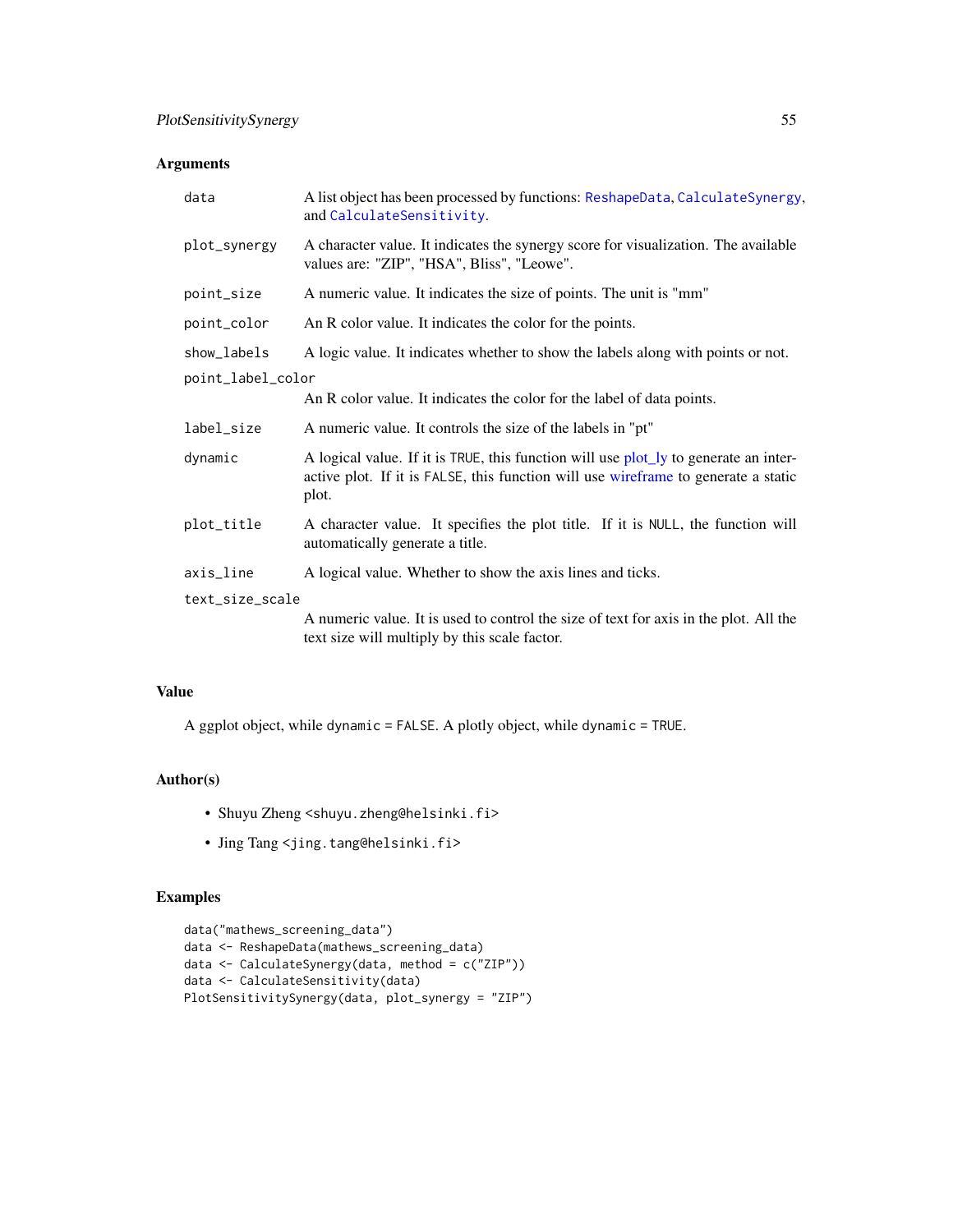<span id="page-55-0"></span>

A function to visualize the synergy scores for drug combinations as 2D or 3D interaction landscape over the dose-response matrix.

#### Usage

```
PlotSynergy(
  data,
  type = "2D",
  method = "ZIP",
 block_ids = c(1),
  drugs = c(1, 2),
  row_range = NULL,
  col_range = NULL,
  color_range = NULL,
  z_range = NULL,
  axis_line = FALSE,
  statistic = NULL,
  summary_statistic = "mean",
  plot_title = NULL,
  interpolate_len = 3,
  high_value_color = "#A90217",
  low_value_color = "#2166AC",
  text_size_scale = 1,
  heatmap_text_label_size_scale = 1,
  heatmap_text_label_color = "#000000",
  grid = TRUE,dynamic = FALSE,
  display = TRUE,
  save_file = FALSE,
  file_type = "pdf",
  file_name = NULL,
  file_path = NULL,
  height = 6,
 width = 6,
  units = "in"
```
)

#### Arguments

| data | A list object generated by function Calculate Synergy                       |
|------|-----------------------------------------------------------------------------|
| type | A character value. It specifies the type of the plot. Available values are: |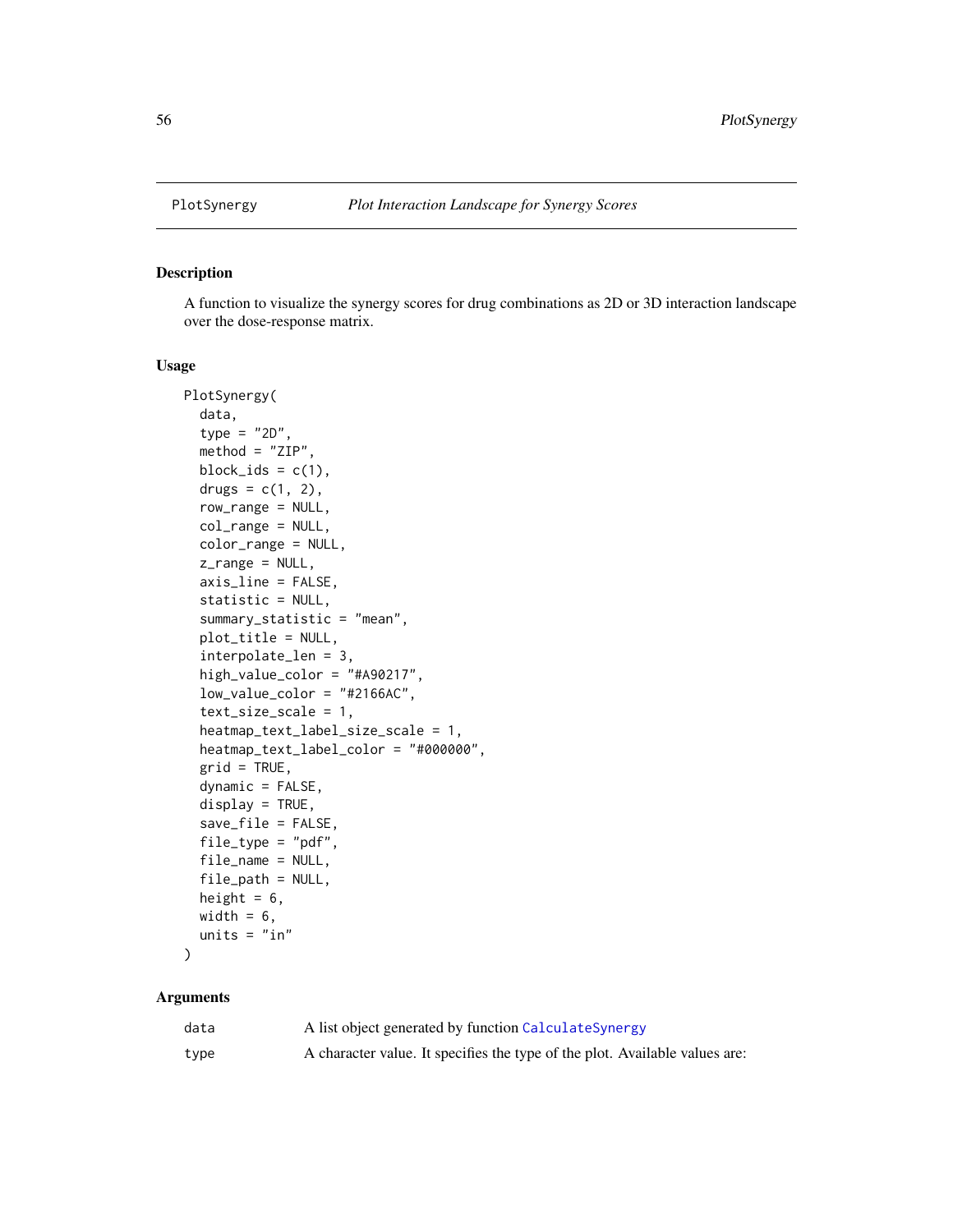|                   | • 2D Visualize 2D interactive landscape with contour plot.                                                                                                                                                                                                                                                                                                                                                                                                                                                                                                                       |
|-------------------|----------------------------------------------------------------------------------------------------------------------------------------------------------------------------------------------------------------------------------------------------------------------------------------------------------------------------------------------------------------------------------------------------------------------------------------------------------------------------------------------------------------------------------------------------------------------------------|
|                   | • heatmap Heatmap for synergy scores.                                                                                                                                                                                                                                                                                                                                                                                                                                                                                                                                            |
|                   | • 3D Visualize 3D surface for interactive landscape.                                                                                                                                                                                                                                                                                                                                                                                                                                                                                                                             |
| method            | A character value. It indicates which synergy score to be visualized. Available<br>values are "ZIP", "HSA", "Bliss", or "Loewe".                                                                                                                                                                                                                                                                                                                                                                                                                                                 |
| block_ids         | A parameter to specify which drug combination if there are many drug combina-<br>tions in the data. By default, it is NULL so that the synergy score visualization<br>of all the drug combinations in the data is returned.                                                                                                                                                                                                                                                                                                                                                      |
| drugs             | A vector of characters or integers with length of 2. It contains the index for two<br>drugs to plot. For example, $c(1, 2)$ indicates to plot "drug1" and "drug2" in the<br>input data.                                                                                                                                                                                                                                                                                                                                                                                          |
| row_range         | A vector of two integers. They specify the starting and ending concentration<br>of the drug on y-axis. Use e.g., $c(1, 3)$ to specify that only from 1st to 3rd<br>concentrations of the drug on y-axis are used. By default, it is NULI so all the<br>concentrations are used.                                                                                                                                                                                                                                                                                                  |
| col_range         | A vector of two integers. They specify the starting and ending concentration<br>of the drug on x-axis. Use e.g., $c(1, 3)$ to specify that only from 1st to 3rd<br>concentrations of the drug on x-axis are used. By default, it is NULl so all the<br>concentrations are used.                                                                                                                                                                                                                                                                                                  |
| color_range       | A vector of two numeric values. They specify the range of the color bars. The<br>first item (lower bounder) must be less than the second one (upper bounder).<br>The plotted values larger than defined upper bounder will be filled in color<br>high_value_color. The plotted values less than defined lower bounder will<br>be filled in color low_value_color. If the defined range includes 0, value 0<br>will be filled in color "white". By default, it is set as NULL which means the<br>function will automatically set the color range according to the plotted values. |
| z_range           | A vector of two numeric values. They specify the range of z-axis plotted in 3D<br>surface plot. It doesn't work for 2D or heatmap plots. Default value is NULL.<br>The function automatically set the range.                                                                                                                                                                                                                                                                                                                                                                     |
| axis_line         | A logical value. Whether to show the axis lines and ticks. It doesn't work for<br>heatmap plot.                                                                                                                                                                                                                                                                                                                                                                                                                                                                                  |
| statistic         | A character or NULL. It indicates the statistics printed in the plot while there<br>are replicates in input data. Available values are:                                                                                                                                                                                                                                                                                                                                                                                                                                          |
|                   | • sem Standard error of mean;                                                                                                                                                                                                                                                                                                                                                                                                                                                                                                                                                    |
|                   | · ci 95% confidence interval.                                                                                                                                                                                                                                                                                                                                                                                                                                                                                                                                                    |
|                   | If it is NULL, no statistics will be printed. Note: It only works in Heatmap plot.                                                                                                                                                                                                                                                                                                                                                                                                                                                                                               |
| summary_statistic |                                                                                                                                                                                                                                                                                                                                                                                                                                                                                                                                                                                  |
|                   | A vector of characters or NULL. It indicates the summary statistics for all the<br>plot_value in whole combination matrix. Available values are:                                                                                                                                                                                                                                                                                                                                                                                                                                 |
|                   | • mean Median value for all the responses or synergy scores in the matrix<br>and the p-value if it is valid;                                                                                                                                                                                                                                                                                                                                                                                                                                                                     |
|                   | • median Median value for all the responses or synergy scores in the matrix;                                                                                                                                                                                                                                                                                                                                                                                                                                                                                                     |

• quantile\_90 90% quantile. User could change the number to print different sample quantile. For example quantile\_50 equal to median.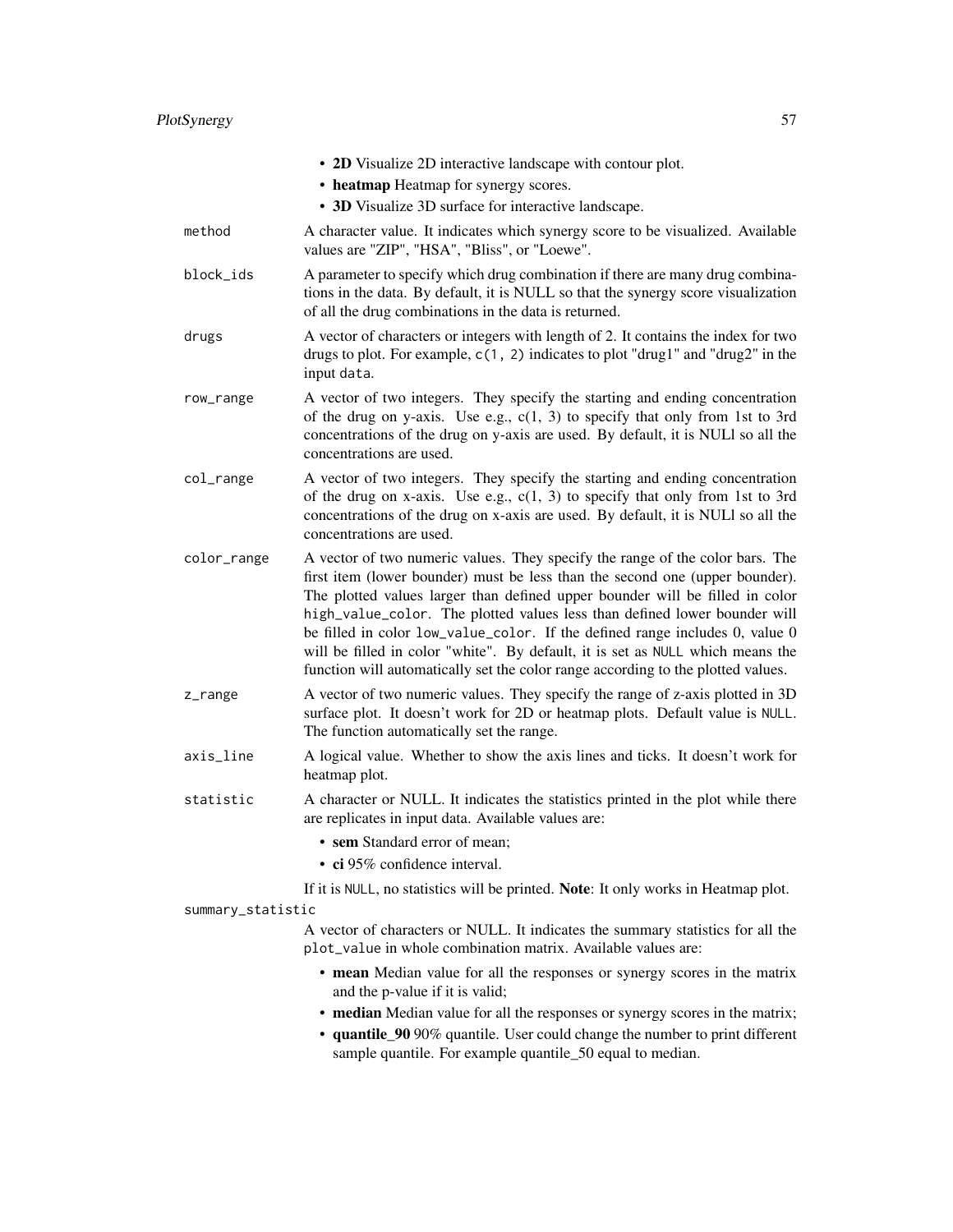<span id="page-57-0"></span>

|                               | If it is NULL, no statistics will be printed.                                                                                                                                                                                                                                                                                                                                                                    |
|-------------------------------|------------------------------------------------------------------------------------------------------------------------------------------------------------------------------------------------------------------------------------------------------------------------------------------------------------------------------------------------------------------------------------------------------------------|
| plot_title                    | A character value. It specifies the plot title. If it is NULL, the function will<br>automatically generate a title.                                                                                                                                                                                                                                                                                              |
| interpolate_len               |                                                                                                                                                                                                                                                                                                                                                                                                                  |
|                               | An integer. It specifies how many values need to be interpolated between two<br>concentrations. It is used to control the smoothness of the synergy surface in the<br>contour plot and surface plot. Note: It only works in 2D and 3D plots.                                                                                                                                                                     |
| high_value_color              |                                                                                                                                                                                                                                                                                                                                                                                                                  |
|                               | An R color value. It indicates the color for the high values.                                                                                                                                                                                                                                                                                                                                                    |
| low_value_color               |                                                                                                                                                                                                                                                                                                                                                                                                                  |
| text_size_scale               | An R color value. It indicates the color for low values.                                                                                                                                                                                                                                                                                                                                                         |
|                               | A numeric value. It is used to control the size of text in the plot. All the text size<br>will multiply by this scale factor.                                                                                                                                                                                                                                                                                    |
| heatmap_text_label_size_scale |                                                                                                                                                                                                                                                                                                                                                                                                                  |
|                               | A numeric value. It is used to control the size of text labels in the heatmap plot.<br>It only works while plot_type = "heatmap".                                                                                                                                                                                                                                                                                |
| heatmap_text_label_color      |                                                                                                                                                                                                                                                                                                                                                                                                                  |
|                               | NULL or an R color value. It is used to control the color of text labels in the<br>heatmap plot. If it is NULL, text label will not be shown. It only works while<br>$plot_type = "heatmap".$                                                                                                                                                                                                                    |
| grid                          | A logical value. It indicates whether to add grids on the pot. It only works while<br>$plot_type = "3D" or plot_type = "2D".$                                                                                                                                                                                                                                                                                    |
| dynamic                       | A logic value. It indicates whether to generate interactive plot wit package<br>"plotly" or static plot with package "ggplot2"/"lattice".                                                                                                                                                                                                                                                                        |
| display                       | A logic value. It specifies whether to automatically display plots while calling<br>the function.                                                                                                                                                                                                                                                                                                                |
| save_file                     | A logic value. It specifies if the interaction landscapes is saved by calling ggsave<br>function ("2D" or "heatmap" plots) or plot saving function defined by device<br>("3D" plots). By default, it is FALSE. Note: It doesn't work while dynamic =<br>TRUE, because installation of "Orca" is required for exporting plotly plots. Please<br>check https://plotly.com/r/static-image-export/ for more details. |
| file_type                     | A character value. It indicates the device to use for saving plots. If type =<br>"3D", the corresponding device function in package "grDevices" will be called<br>to save the plots. If type = $"2D"$ /"heatmap", it will be used to set the parameter<br>device in function ggsave. Note: It only works while save_file = TRUE.                                                                                 |
| file_name                     | A character vector. It indicates the file names. If it is not defined by user, a<br>default name will be assigned. Note: It only works while save_file = TRUE.                                                                                                                                                                                                                                                   |
| file_path                     | A character vector. It indicates the path to save file. If it is not defined by user,<br>a default name will be assigned. Note: It only works while save_file = TRUE.                                                                                                                                                                                                                                            |
| height                        | A numeric value. It indicates the height of the output plot. Note: It only works<br>while $save_file = TRUE$ .                                                                                                                                                                                                                                                                                                   |
| width                         | A numeric value. It indicates the width of the output plot. Note: It only works<br>while $save_file = TRUE$ .                                                                                                                                                                                                                                                                                                    |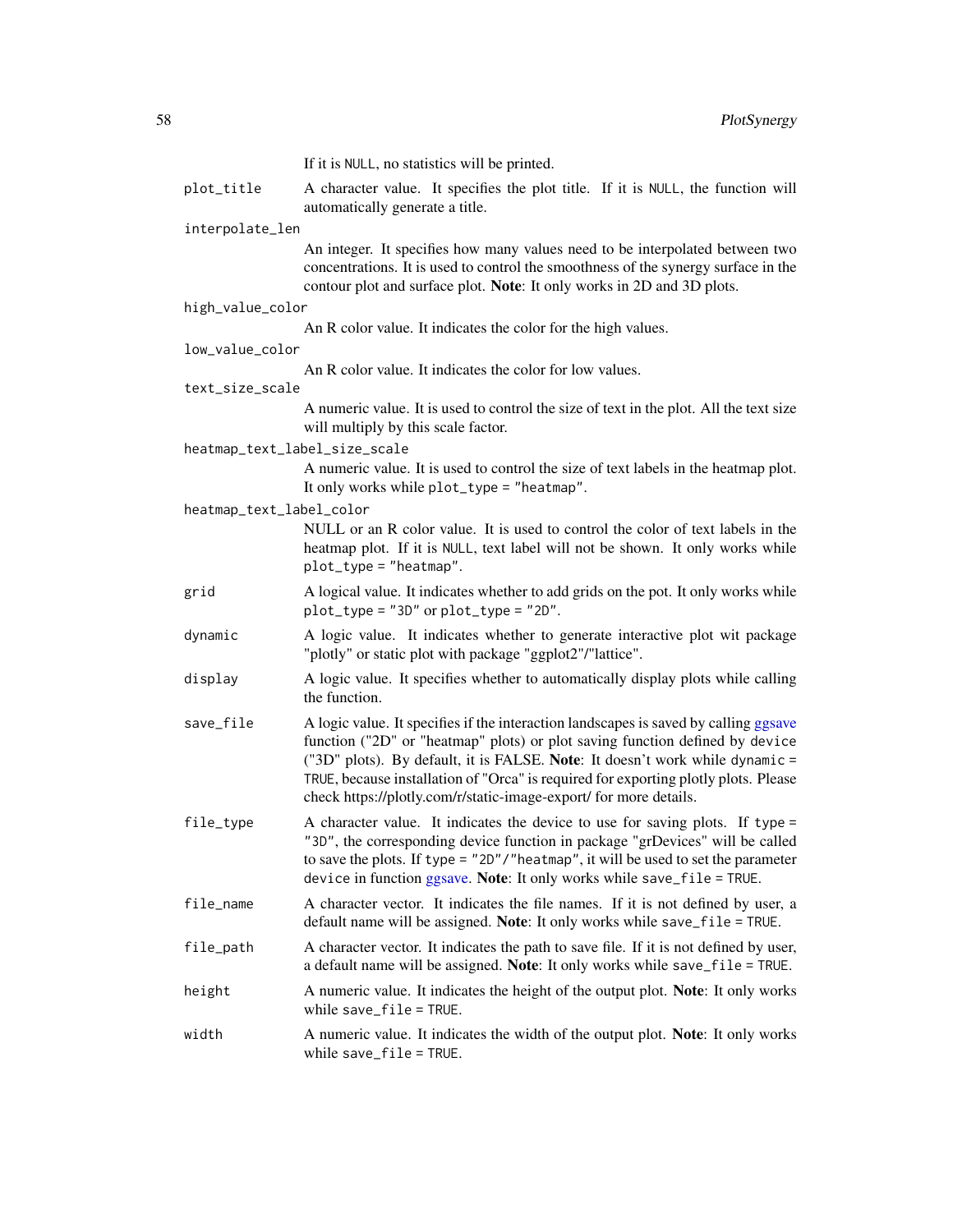# <span id="page-58-0"></span>PredictResponse 59

units A character value. It indicates the units for width and height for saved plots. It is used to set the units parameter in function [ggsave](#page-0-0) or the function selected by file\_type (It will not work on "pdf" and "svg" devices. There units are always in inch.). Note: It only works while save\_file = TRUE.

#### Value

A list of ggplot objects.

#### Author(s)

- Shuyu Zheng <shuyu.zheng@helsinki.fi>
- Jing Tang <jing.tang@helsinki.fi>

#### Examples

```
data("mathews_screening_data")
data <- ReshapeData(mathews_screening_data)
data <- CalculateSynergy(data)
plots <- PlotSynergy(data, "2D", block_ids = NULL)
```
PredictResponse *Predict Response Value at Certain Drug Dose*

# Description

PredictResponse uses [drm](#page-0-0) function to fit the dose response model and generate the predict response value at the given dose.

#### Usage

```
PredictResponse(df, dose)
```
# Arguments

| df   | A data frame. It contains two variable:                                                                                             |
|------|-------------------------------------------------------------------------------------------------------------------------------------|
|      | • dose a serial of concentration of drug;                                                                                           |
|      | • response the cell line response to each concentration of drug. It should be<br>the inhibition rate according to negative control. |
| dose | A numeric value. It specifies the dose at which user want to predict the response<br>of cell line to the drug.                      |

#### Details

Note: Random number generator used in AddNoise with method = "random". If the analysis requires for reproductiblity, plesase set the random seed before calling this function.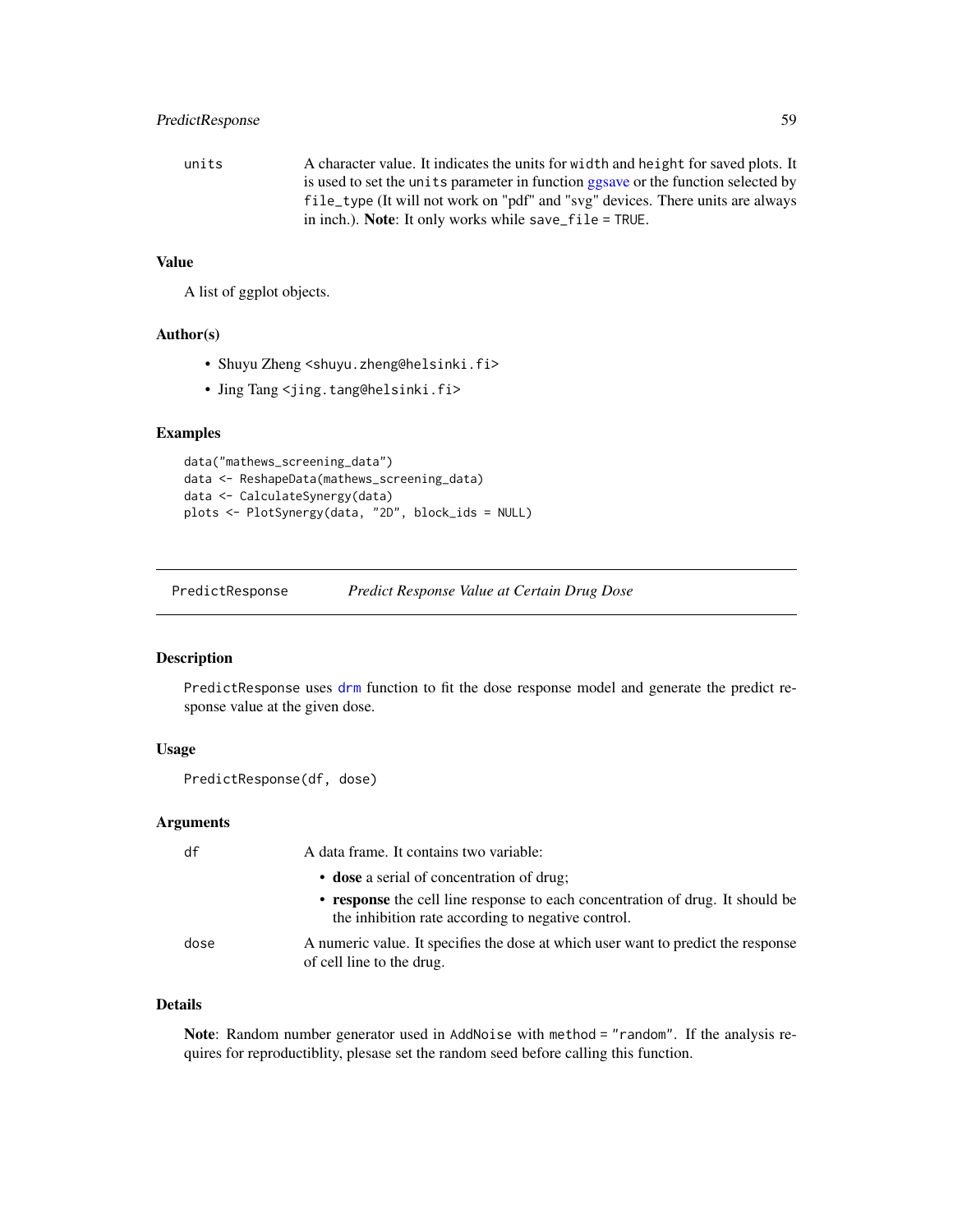# <span id="page-59-0"></span>Value

A numeric value. It is the response value of cell line to the drug at inputted dose.

#### Author(s)

- Shuyu Zheng <shuyu.zheng@helsinki.fi>
- Jing Tang <jing.tang@helsinki.fi>

<span id="page-59-1"></span>ReshapeData *Pre-process the Response Data for Further Calculation and Plot*

# Description

A function to transform the response data from data frame format to dose-response matrices. Several processes could be chose to add noise, impute missing values or correct base line to the doseresponse matrix.

# Usage

```
ReshapeData(
  data,
  \text{impute} = \text{TRUE},impute_method = NULL,
  noise = FALSE,
  seed = NULL,
  iteration = 10,
  data_type = "viability"
)
```
#### Arguments

| data          | drug combination response data in a data frame format                                                                                                                        |
|---------------|------------------------------------------------------------------------------------------------------------------------------------------------------------------------------|
| impute        | a logical value. If it is TRUE, the NA values will be imputed by mice. Default is<br>TRUE.                                                                                   |
| impute_method | a single string. It sets the method parameter in function mice to specify the<br>imputation method. Please check the documentation of mice to find the available<br>methods. |
| noise         | a logical value. It indicates whether or not adding noise to to the "response"<br>values in the matrix. Default is TRUE.                                                     |
| seed          | a single value, interpreted as an integer, or NULL. It is the random seed for<br>calculating the noise and missing value imputation. Default setting is NULL                 |
| iteration     | An integer. It indicates the number of iterations for bootstrapping while calcu-<br>lating statistics for data with replicates.                                              |
| data_type     | a parameter to specify the response data type which can be either "viability" or<br>"inhibition".                                                                            |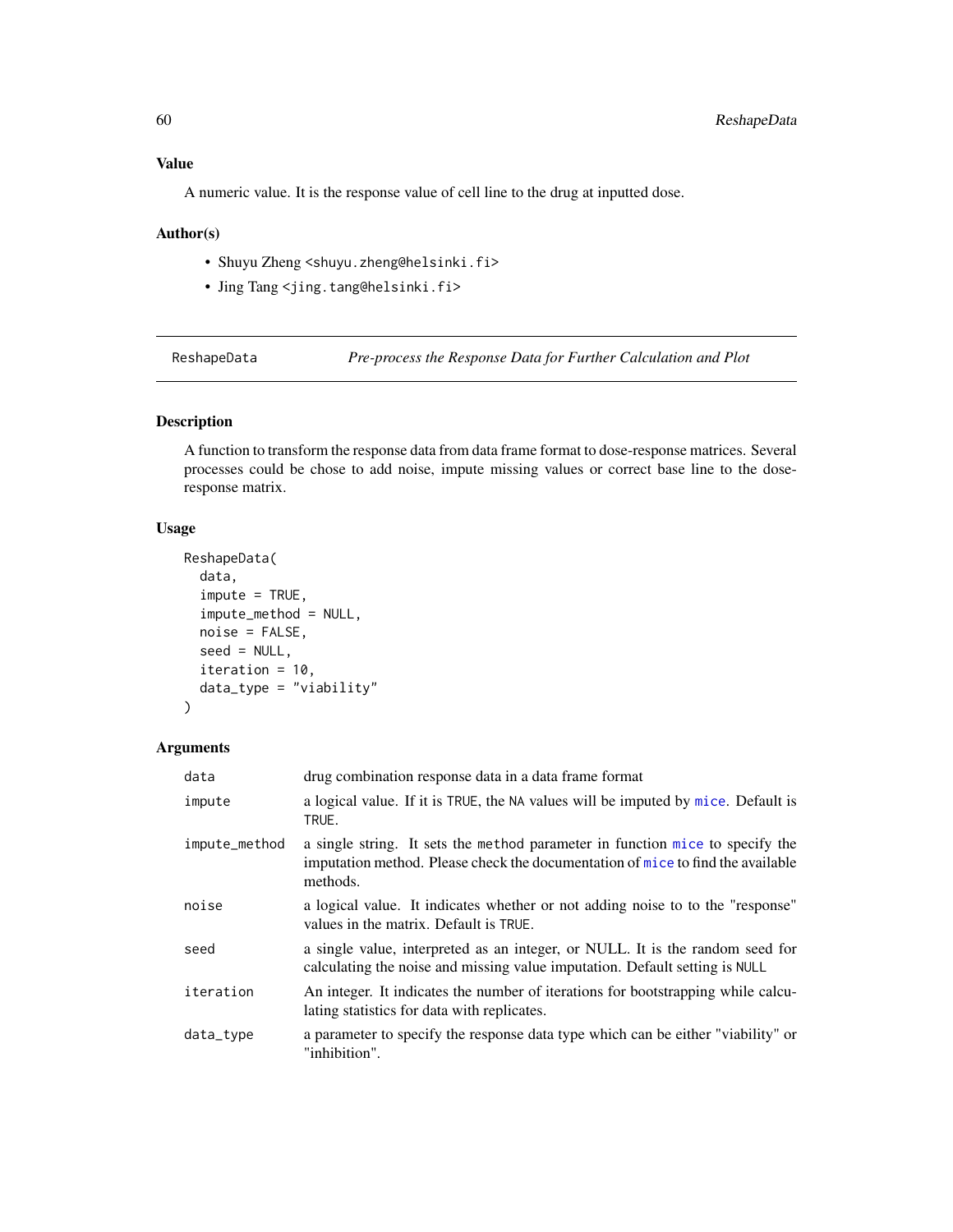# <span id="page-60-0"></span>Details

The input data must contain the following columns: (block\_id/BlockId/PairIndex), (drug\_row/DrugRow/Drug1), (drug\_col/DrugCol/Drug2), (response/Response/inhibition/Inhibition), (conc\_r/ConcRow/Conc1), (conc\_c/ConcCol/Conc2), and (ConcUnit/conc\_r\_unit, conc\_c\_unit/ConcUnit1, ConcUnit2, ConcUnit3)

#### Value

a list of the following components:

- drug\_pairs A data frame contains the name of all the tested drugs, concentration unit, block IDs and a logical column "replicate" to indicate whether there are replicates in the corresponding block.
- response A data frame contains the columns: "concX" concentrations for drugs from input data; "response\_origin" response values from input data; "response" % inhibition value for downstream analysis.
- response\_statistics A data frame. It will be output if there is block have replicated response values. It contains the block ID, the concentrations for all the tested drugs, and statistics for % inhibition values across replicates (including mean, standard deviation, standard error of mean and 95% confidence interval).

#### Author(s)

- Shuyu Zheng <shuyu.zheng@helsinki.fi>
- Jing Tang <jing.tang@helsinki.fi>

#### Examples

```
data("mathews_screening_data")
# set a random number seed for generating the noises
data <- ReshapeData(mathews_screening_data, seed = 1)
```
<span id="page-60-1"></span>

ZIP *Calculate Delta Synergy Score Based on ZIP Model*

# **Description**

ZIP calculates the Delta score matrix from a dose-response matrix by using Zero Interaction Potency (ZIP) method.

#### Usage

```
ZIP(response, Emin = NA, Emax = NA, quiet = TRUE)
```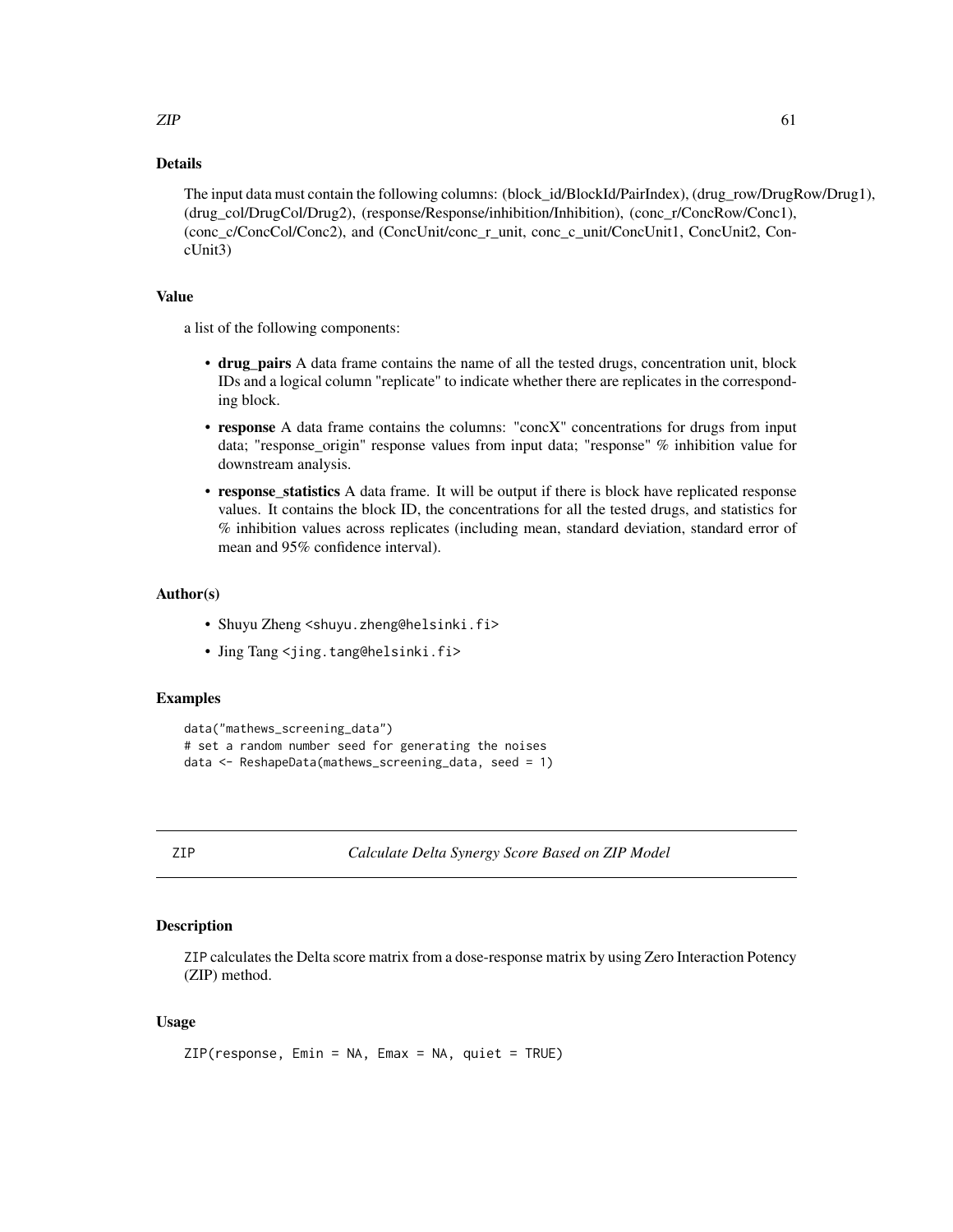### <span id="page-61-0"></span>Arguments

| response | A data frame. It must contain the columns: "conc1", "conc2", , for the con-<br>centration of the combined drugs and "response" for the observed %inhibition<br>at certain combination. |
|----------|----------------------------------------------------------------------------------------------------------------------------------------------------------------------------------------|
| Emin     | The expected minimum response value in the 4 parameter log-logistic model.                                                                                                             |
| Emax     | The expected maximum response value in the 4 parameter log-logistic model.                                                                                                             |
| quiet    | A logical value. If it is TRUE then the warning message will not show during<br>calculation.                                                                                           |

#### Details

Zero Interaction Potency (ZIP) is a reference model for evaluating the conbimation effect of two drugs. It captures the effect of drug combination by comparing the change in the potency of the dose-response curves between individual drugs and their combinations.

The optional arguments drug.col.model, drug.row.model are designed for reuse the single drug dose response model fitting results, if it has been down before. Functions [FitDoseResponse](#page-26-1) and [ExtractSingleDrug](#page-24-1) could be used to calculate these arguments.

# Value

A data frame containing the concentrations for drugs, reference effect, fitted response and synergy score estimated by ZIP model.

#### Author(s)

- Shuyu Zheng <shuyu.zheng@helsinki.fi>
- Jing Tang <jing.tang@helsinki.fi>

#### References

• Yadav B, Wennerberg K, Aittokallio T, Tang J. (2015). [Searching for Drug Synergy in Com](https://doi.org/10.1016/j.csbj.2015.09.001)[plex Dose-Response Landscape Using an Interaction Potency Model.](https://doi.org/10.1016/j.csbj.2015.09.001) Comput Struct Biotechnol J, 13:504– 513.

## Examples

```
# No single drug fitted modle before
data("mathews_screening_data")
data <- ReshapeData(mathews_screening_data)
response <- data$response[data$response$block_id == 1,
                          c("conc1", "conc2", "response")]
ZIP_score <- ZIP(response)
## Not run:
# Parallel processing:
if (future::supportsMulticore()) {
 future::plan(future::multicore)
} else {
```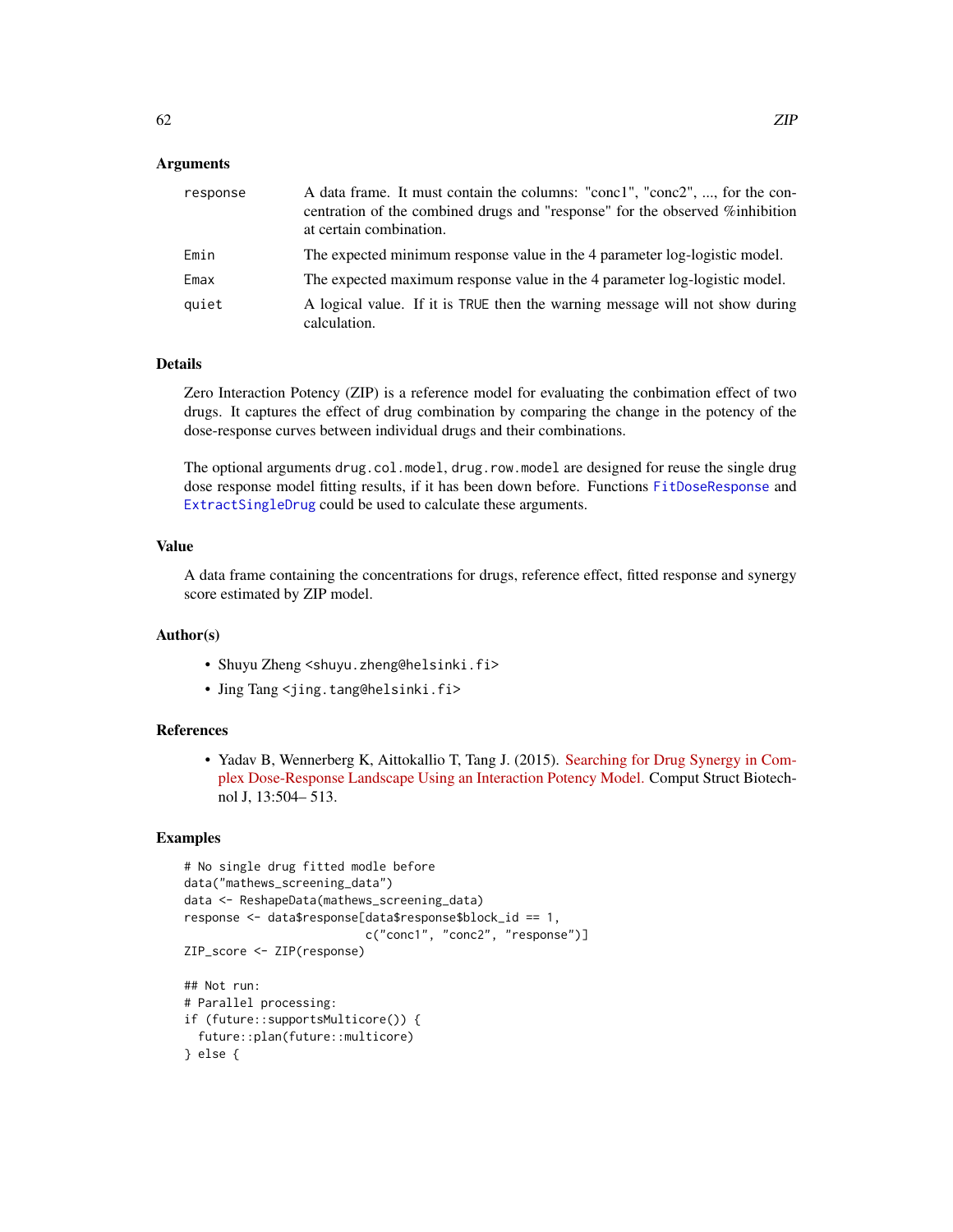```
future::plan(future::multisession)
}
ZIP(response)
# future::plan(future::sequential) # Turn off the multicore setting
```
## End(Not run)